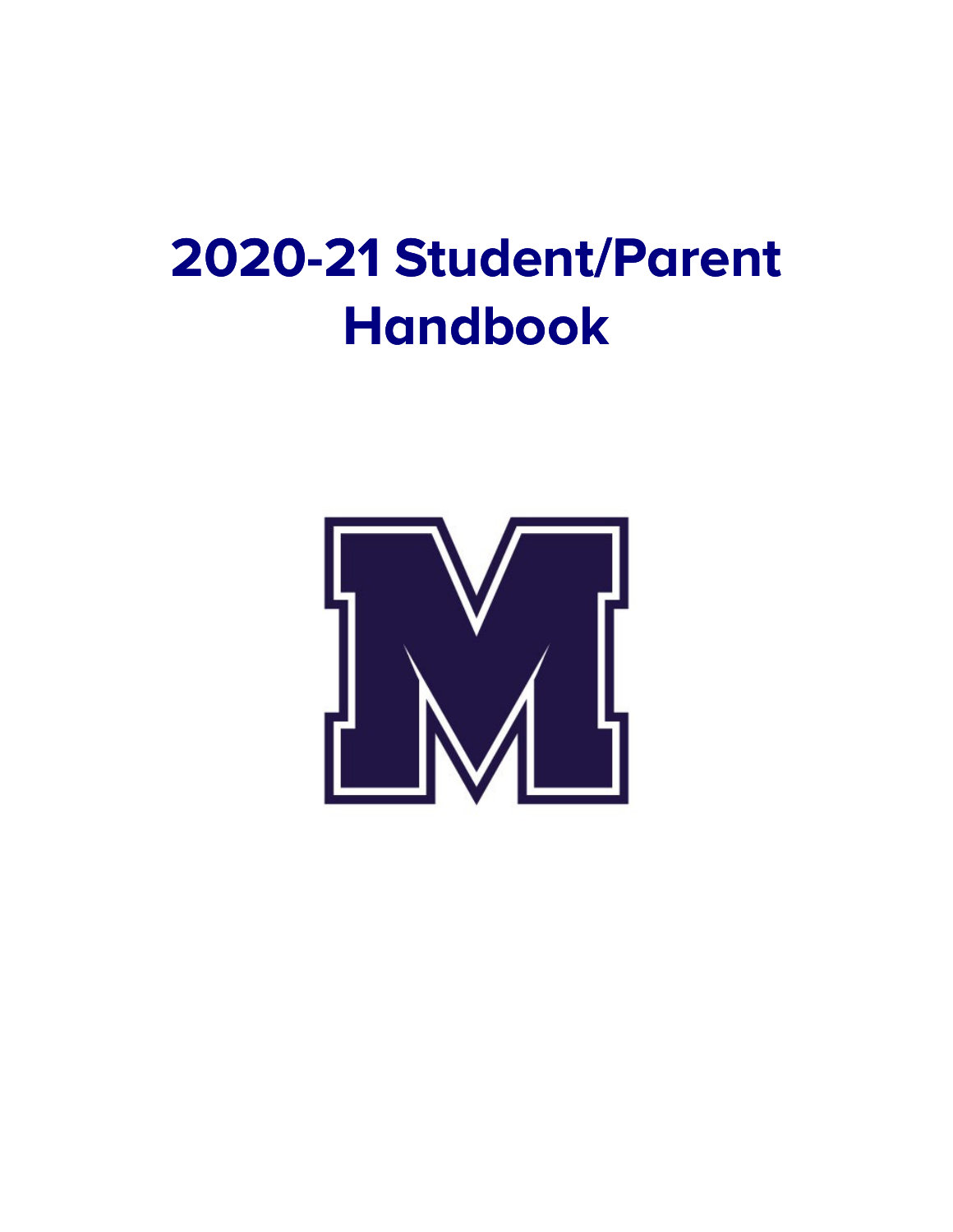# MATTAWAN HIGH SCHOOL 2020-21

# "Maximum Effort Toward Excellence...with Mattawan Pride"

Dear Students:

On behalf of the faculty, staff, and administration, I welcome you to a year of new challenges and opportunities. Mattawan High School has a long tradition of excellence that permeates throughout our curriculum and student activities. Year after year our students demonstrate a commitment to upholding the high standards that have been set by previous graduates. We encourage you to become involved and to prepare yourself academically and socially in order to be able to take an active role in our society. Teachers, counselors, support staff and administrators stand ready to assist and guide you throughout this year.

This student handbook is published to clarify and answer many of the commonly asked questions about life at Mattawan High Schoo. This handbook will assist you in your attainment of knowledge and understanding of the mission, ideals, rules, and regulations of our school. Students and parents should read, understand and abide by the inform ation in this handbook in order to better understand the rights and responsibilities of a student at Mattawan High School.

Mattawan High School is one of the finest high schools in the State of Michigan. It is now your turn to continue the "Tradition of Excellence." Best wishes for a positive and productive school year! Please be in contact if I can be of assistance.

With Mattawan Pride,

 $\frac{1}{\sqrt{1-\frac{1}{2}}}\frac{1}{\sqrt{1-\frac{1}{2}}}\frac{1}{\sqrt{1-\frac{1}{2}}}\frac{1}{\sqrt{1-\frac{1}{2}}}\frac{1}{\sqrt{1-\frac{1}{2}}}\frac{1}{\sqrt{1-\frac{1}{2}}}\frac{1}{\sqrt{1-\frac{1}{2}}}\frac{1}{\sqrt{1-\frac{1}{2}}}\frac{1}{\sqrt{1-\frac{1}{2}}}\frac{1}{\sqrt{1-\frac{1}{2}}}\frac{1}{\sqrt{1-\frac{1}{2}}}\frac{1}{\sqrt{1-\frac{1}{2}}}\frac{1}{\sqrt{1-\frac{1}{2}}}\frac{1}{\sqrt{1-\frac{$ 

Tim Eastman, Principal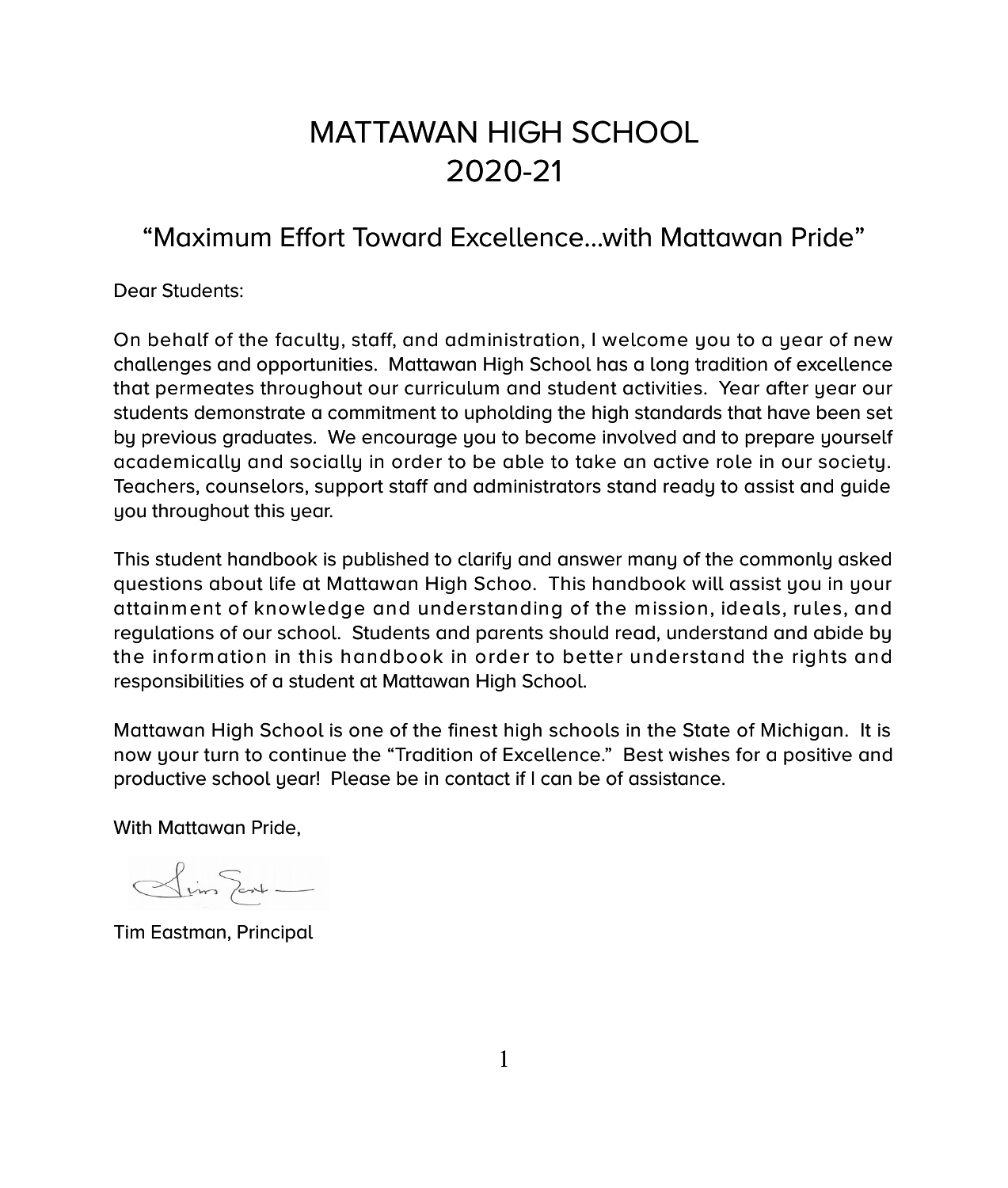# **Student/Parent Handbook Points of Emphasis for 2020-21**

BUILDING ACCESS/SECURITY/STUDENT IDENTIFICATION. In order to maintain a safe and secure building, students must be in possession of their school ID at all times. Students will be required to show their school ID when entering the building during school hours. Students may not be allowed to enter the building during the school day without their ID. During school hours, students should only enter through the main lobby doors. Students shall not provide access to others by the opening of the locked, secure doors. Students may face disciplinary consequences if they are found to have provided unauthorized access to the school building.

# BULLYING/HARASSMENT

Bulluing, intimidation, and harassment diminish a student's ability to learn and a school's ability to educate. Preventing students from engaging in these disruptive behaviors and providing all students equal access to a safe, non-hostile learning environment are important school goals.

Bulluing on the basis of actual or perceived race, color, national origin, immigration status, military status, unfavorable discharge status from the military service, sex, sexual orientation, gender identity, gender-related identity or expression, ancestry, age, religion, physical or mental disability, order of protection status, status of being homeless, or actual or potential marital or parental status, including pregnancy, association with a person or group with one or more of the aforementioned actual or perceived characteristics, or any other distinguishing characteristic is prohibited in each of the following situations:

- During any school-sponsored education program or activity.
- While in school, on school property, on school buses or other school vehicles, at designated school bus stops waiting for the school bus, or at school-sponsored or school-sanctioned events or activities.
- Through the transmission of information from a school computer, a school computer network, or other similar electronic school equipment.
- Through the transmission of information from a computer that is accessed at a non school-related location, activity, function, or program or from the use of technology or an electronic device that is not owned, leased, or used by the school district or school if the bullying causes a substantial disruption to the educational process or orderly operation of a school.

*Bullying* includes cyber-bullying (bullying through the use of technology or any electronic communication) and means any severe or pervasive physical or verbal act or conduct, including communications made in writing or electronically, directed toward a student or students that has or can be reasonably predicted to have the effect of one or more of the following:

- Placing the student or students in reasonable fear of harm to the student's or students' person or property;
- Causing a substantially detrimental effect on the student's or students' physical or mental health;
- Substantially interfering with the student's or students' academic performance; or
- Substantially interfering with the student's or students' ability to participate in or benefit from the services, activities, or privileges provided by a school.

Examples of prohibited conduct include name-calling, using derogatory slurs, stalking, sexual violence,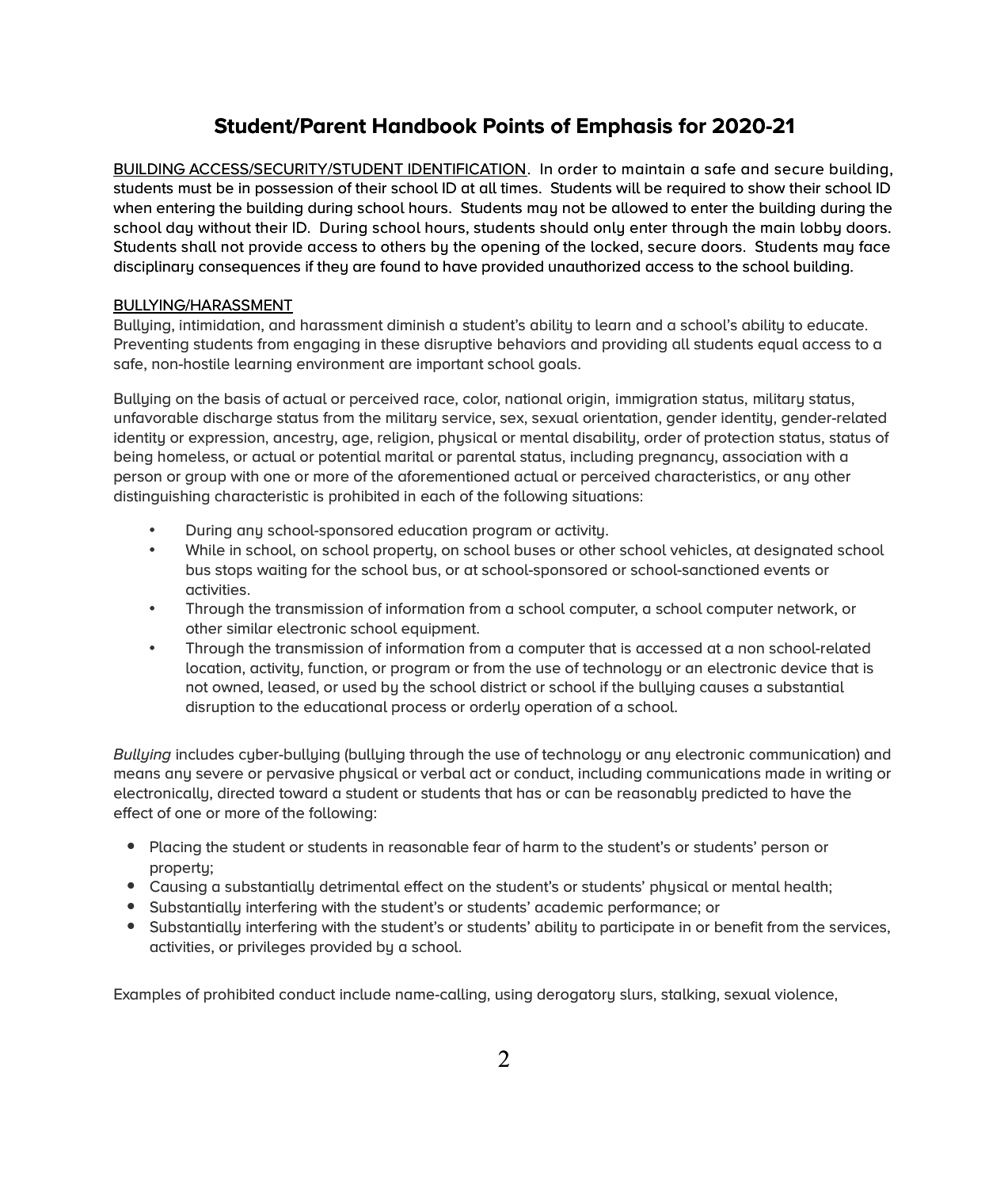causing psychological harm, threatening or causing physical harm, threatened or actual destruction of property, or wearing or possessing items depicting or implying hatred or prejudice of one of the characteristics stated above.

Students are encouraged to immediately report bullying. A report may be made orally or in writing to the district complaint manager or any staff member with whom the student is comfortable speaking. Anyone, including staff members and parents/guardians, who has information about actual or threatened bullying is encouraged to report it to the district complaint manager or any staff member. Anonymous reports are also accepted by phone call or in writing.

#### **Complaint Manager(s):**

Jay Larner Assistant Superintendent Mattawan Consolidated School 56720 Murrau St. Mattawan, Mi. 49071 (269)668-3361 x1770

Any student who is determined, after an investigation, to have engaged in intimidation or harassment will be subject to disciplinary consequences as provided in this handbook, including but not limited to, suspension and expulsion consistent with the school and district's discipline policy. Parents of students who have engaged in the above behavior will be notified. Any student making a knowingly false accusation regarding harassment may also be subject to disciplinary consequences.

CLOSED CAMPUS. Mattawan High School is a closed campus. Students may not leave campus at anytime during the school day without permission, including lunch.

#### RECORDING AGGRESSIVE ACTS (Verbal or Physical) BETWEEN STUDENTS or STUDENTS AND STAFF

Mattawan takes the safety of their student body and faculty very seriously. If an altercation takes place while on school property or at a school-sponsored event, any persons who choose to videotape the altercation instead of going to a responsible adult for help may be disciplined which could include suspension from 1-5 days depending on the severity of the altercation, the student's school discipline history, or whether the violation of recording by the student threatened the safety of any student or staff member.

MOTOR VEHICLE PRIVILEGES. Prior to operating a motor vehicle on school property, a student must complete the Student Motor Vehicle Operation form. A student who operates a vehicle on school property is considered to have given consent to search of the vehicle with or without cause by school officials or police officers. Search may include, but not limited to, the passenger compartment, engine compartment, trunk and all other areas and containers, locked or unlocked in the vehicle. A parent or guardian who grants permission for his/her student to operate a vehicle on school property is also considered to have given such consent to search of the vehicle.

RESTORATIVE JUSTICE. A student may be removed from the classroom, suspended or expelled for persistent disobedience or gross misconduct. If suspension or expulsion for persistent disobedience or gross misconduct is considered, the Superintendent, along with the Building Administration, shall consider the following factors:

A. the student's age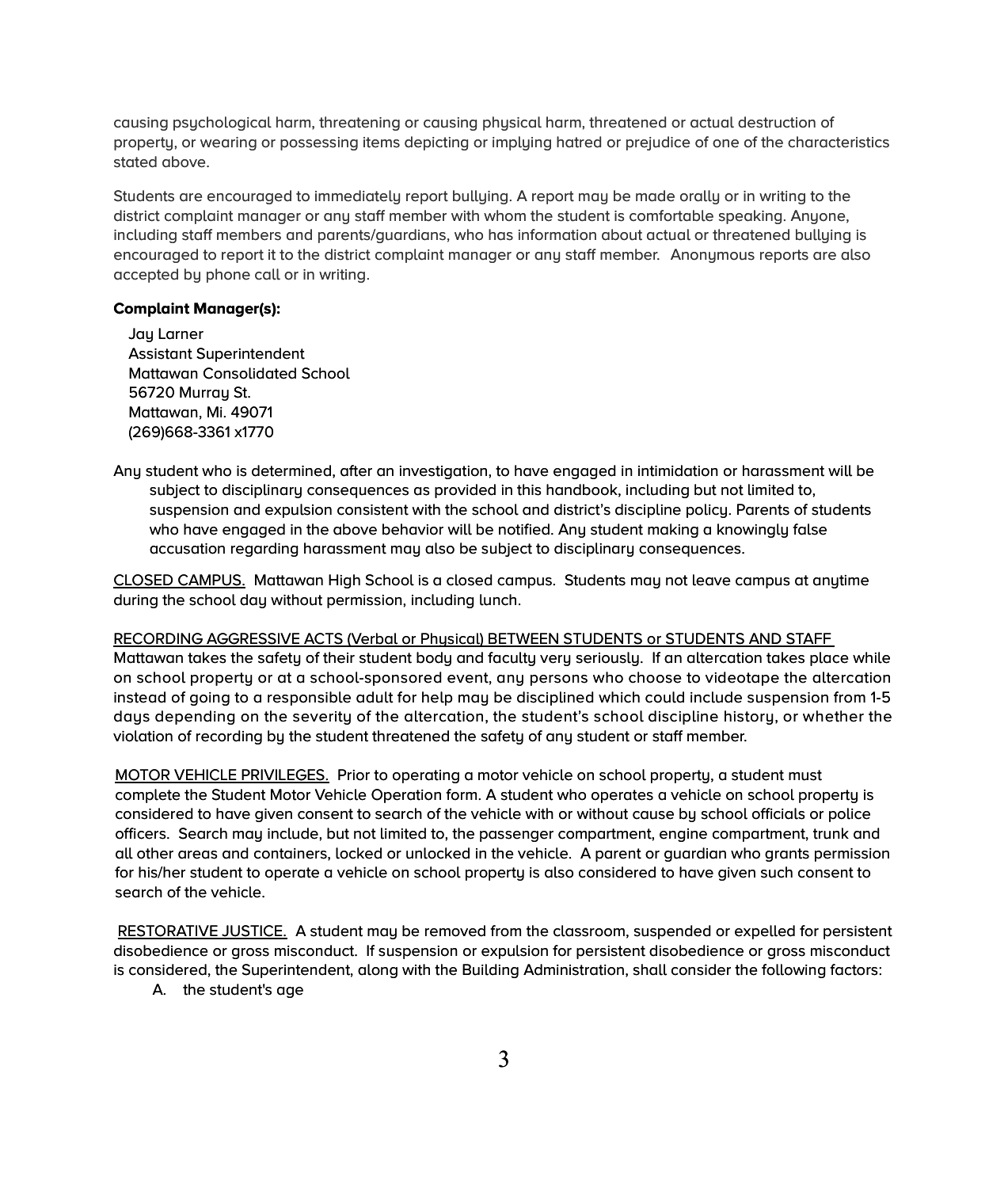- B. the students's disciplinary history
- C. whether the student has a disability
- D. the seriousness of the violation or behavior
- E. whether the violation or behavior committed by the student threatened the safety of any student or staff member
- F. whether restorative practices will be used to address the violation or behavior
- G. whether a lesser intervention would properly address the violation or behavior

The Superintendent, along with the Building Administrator, will exercise discretion over whether or not to suspend or recommend expulsion a student for persistent disobedience or gross misconduct. In exercising that discretion for a suspension of more than ten (10) days or expulsion, there is a rebuttable presumption that a suspension or expulsion is not justified unless the Superintendent, along with the Building Administration, can demonstrate that it considered each of the factors listed above. For a suspension of ten (10) days or fewer, there is no rebuttable presumption, but the Superintendent, along with the Building Administration, will still consider the factors.

SIGN IN/SIGN OUT. When arriving late to school, the student must sign in at the main office. When leaving early for an appointment, the student must sign out at the main office. Verification of the student's absence needs to be presented for the absence to be excused. Unexcused absences will result in disciplinary action.

STUDENT ACTIVITY ATTENDANCE. To be eligible to compete or participate in a student activity, including athletics, fine and performing arts, clubs and organizations, the participant must be in attendance at every class during the day of the event unless prior approval is received from an administrator. Receiving an unexcused absence in a class during the day renders a student ineligible to participate in school sponsored activities for the remainder of that day.

# VAPING

Possession of E-Cigarettes/Vaping. Pursuant to Board Policy 5512 and to **State law***,* the District prohibits the use or possession of all electronic nicotine delivery systems, including, but not limited to, electronic cigarettes, vape pens, vaporizers, and atomizers, in District buildings, on District property, on District busses or vehicles, and at any District-related event. Any student who uses or possesses an electronic nicotine delivery system including the components, parts, or accessories of the electronic nicotine delivery system, as defined by Board, will be subject to school discipline and **police referral (minors)**.

Possession and/or use of E-Cigarettes, Vape Pens (Electronic Nicotine Delivery Systems) or their components is prohibited. The Youth Tobacco Act 31 of 1915 has been updated to include: "... a minor shall not possess or attempt to possess a vapor product or alternative nicotine product. An individual who violates...is responsible for a state civil infraction or guilty of a misdemeanor...".Update on how the school will work with students who have been found to be vaping or in possession of a vaping device. Educational piece. This is also to inform you that, as of September 2, 2019, legislation was put into place that calls for our school resource deputy to serve a citation to a student in this position. This citation represents a civil infraction that will then be determined by the court as to the final amount to be paid.  $1<sup>st</sup>$  offense – No more than \$50.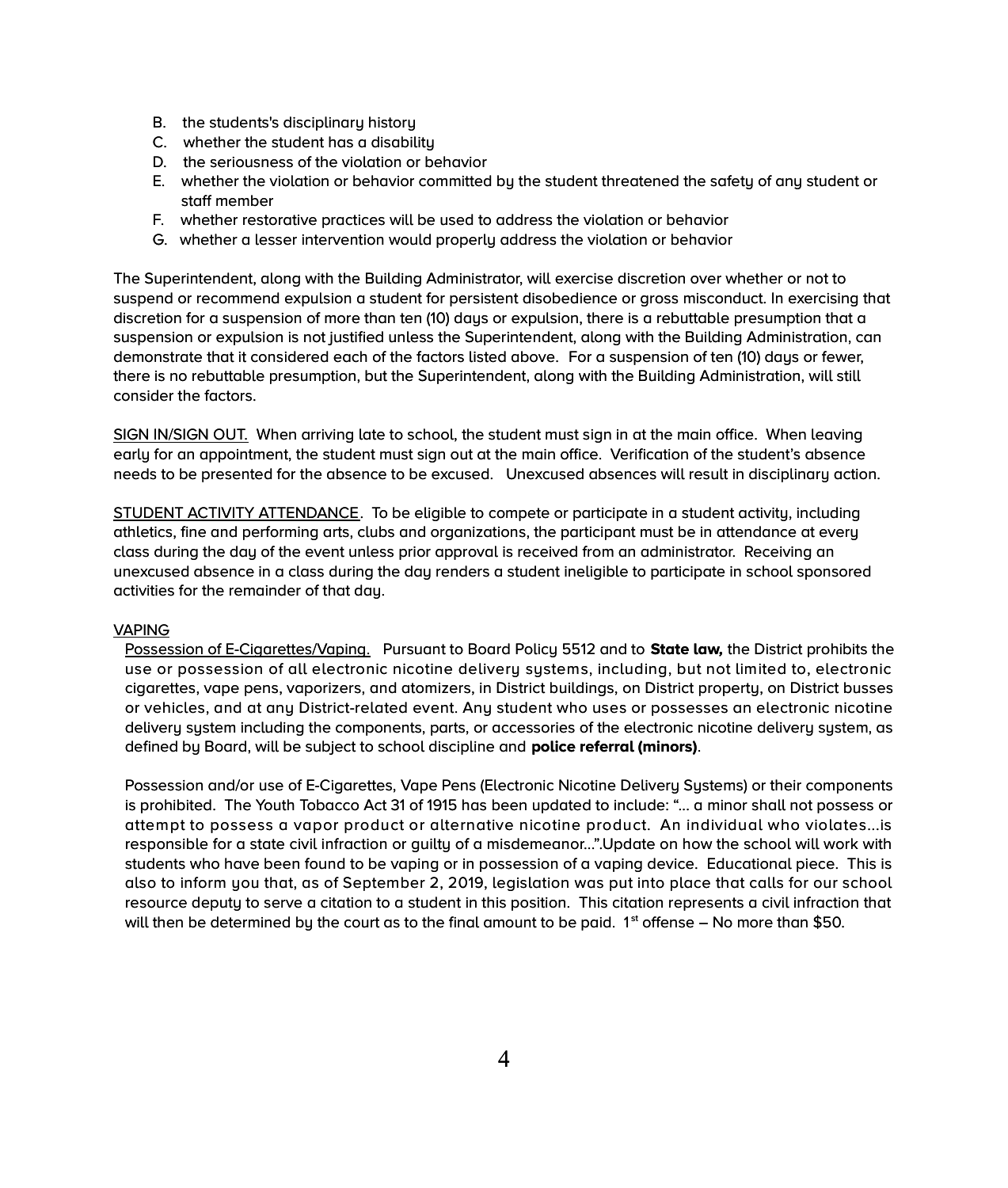| <b>Classroom Disruptions</b><br>(Items that harm the learning environment and<br>could lead to removal from the classroom or the<br>social body) | <b>Suspendable Offenses</b><br>(Items that could lead to removal from the school<br>building)                                                                                                                                                                                                                                                                                                                                                          |  |
|--------------------------------------------------------------------------------------------------------------------------------------------------|--------------------------------------------------------------------------------------------------------------------------------------------------------------------------------------------------------------------------------------------------------------------------------------------------------------------------------------------------------------------------------------------------------------------------------------------------------|--|
| Cell phones (technology misconduct)<br><b>Disrespect</b><br>Insubordination<br>Coming to class unprepared<br>Failure to have student ID          | Vaping/E-Cigarettes and Related<br>Paraphernalia (Initial 2 day suspension and<br>police referral)<br>Drugs and Alcohol (Initial 4 day<br>٠<br>suspension)<br>Harassment (Including off-campus and<br>$\bullet$<br>social media) (Initial 1-3 days suspension)<br>Physical Confrontation/Altercation (Initial 3)<br>٠<br>day suspension)<br>Video Recording of Incidents (Initial 1-5<br>٠<br>days suspension)<br>Weapons (Indefinite suspension)<br>٠ |  |

These items are those that have the most impact on student life at Mattawan.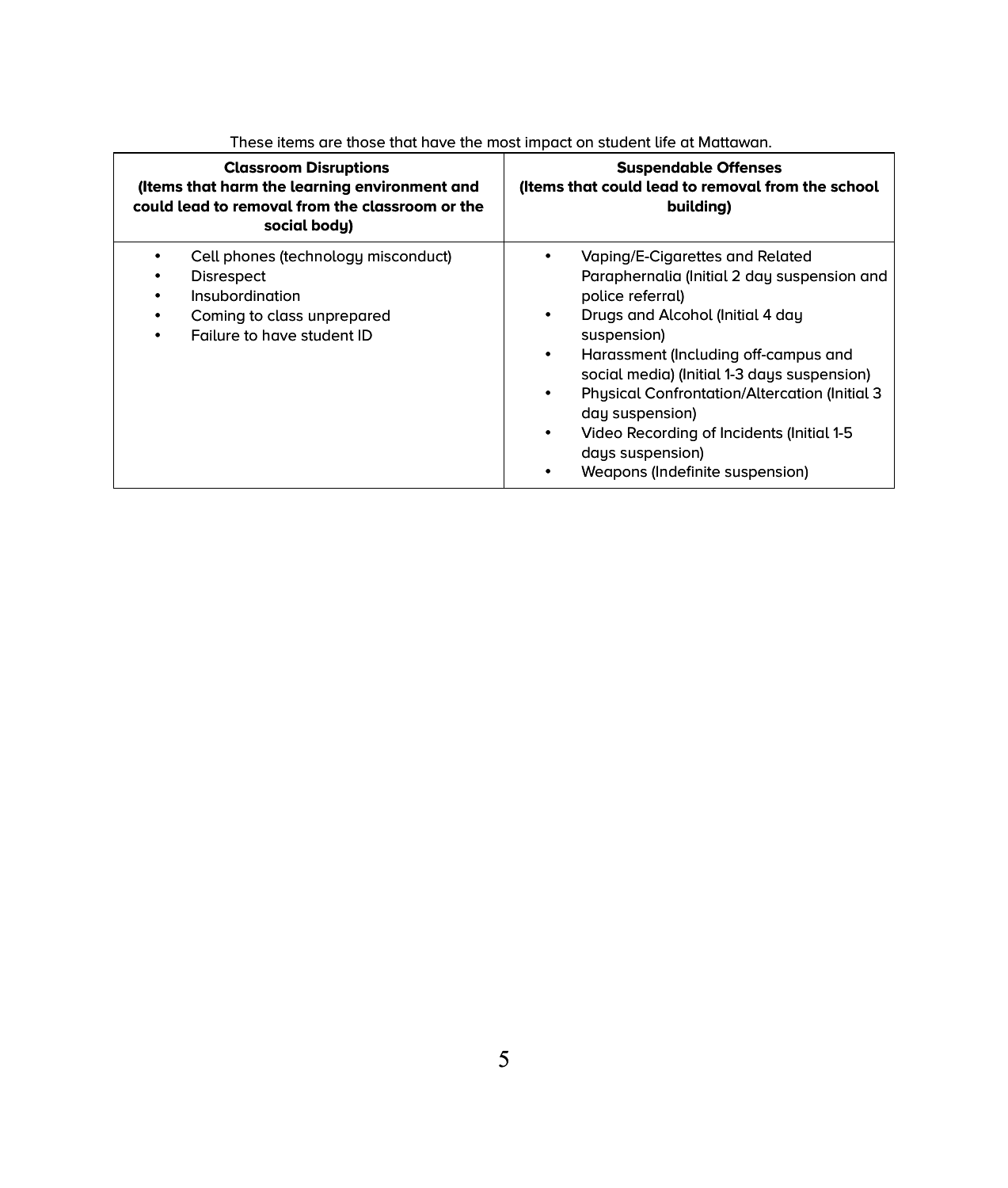# TABLE OF CONTENTS

| ACCESS TO STUDENT RECORDS                   | 10 <sup>2</sup> | <b>GRADUATION</b>                  | 28             |
|---------------------------------------------|-----------------|------------------------------------|----------------|
| <b>ADMINISTRATION</b>                       | 8               | <b>HALL PASS</b>                   | 29             |
| <b>ADULT IN CHARGE</b>                      | 10 <sup>°</sup> | <b>HONOR POINTS</b>                | 29             |
| <b>ADULT STATUS</b>                         | 10 <sup>°</sup> | <b>INJURY/ILLNESS</b>              | 29             |
| ARMED FORCES RECRUITING                     | 10 <sup>°</sup> | LAW ENFORCEMENT AGENCIES           | 30             |
| <b>ATTENDANCE</b>                           | 11              | <b>LOCKERS</b>                     | 30             |
| <b>AUTOMOBILE USE</b>                       | 13              | <b>LOST AND FOUND</b>              | 30             |
| <b>BUILDING ACCESS/SECURITY</b>             | 14              | <b>MASCOT</b>                      | $\overline{7}$ |
| <b>BULLETIN BOARD/POSTERS/SIGNS</b>         | 14              | <b>MEDIA CENTER</b>                | 30             |
| <b>BULLYING AND HARASSMENT</b>              | 14              | MICHIGAN MERIT EXAM                | 30             |
| <b>BUS TRANSPORTATION</b>                   | 16              | NATIONAL HONOR SOCIETY             | 30             |
| CITIZENSHIP & SCHOOL CULTURE                | 16              | NON-DISCRIMINATION STATEMENT       | 30             |
| <b>CLASS OFFICERS</b>                       | 16              | RECOGNITION/STUDENT ACHIEVEMENT 31 |                |
| <b>CLOSED CAMPUS</b>                        | 17 <sup>2</sup> | <b>RESTORATIVE JUSTICE</b>         | 18             |
| <b>COLORS</b>                               | $\overline{7}$  | SAFETY SUPERVISOR                  | 32             |
| <b>COMMUNICATIONS</b>                       | 17 <sup>2</sup> | <b>SCHEDULING</b>                  | 32             |
| <b>COUNSELING/SOCIAL WORKER SERVICES 17</b> |                 | SEARCH AND SEIZURE                 | 33             |
| <b>CREDIT THROUGH EXAMINATION</b>           |                 | <b>SENIOR TRIP</b>                 | 34             |
| (TESTING OUT)                               | 17              | SPORTSMANSHIP                      | 34             |
| <b>DAILY TIME SCHEDULE</b>                  | $\overline{7}$  | STUDENT ACTIVITIES                 | 35             |
| DEFINITIONS OF INFRACTIONS                  | 21              | STUDENT APPEARANCE                 | 36             |
| <b>DISCIPLINE</b>                           | 18              | STUDENT CONCERNS, SUGGESTIONS &    |                |
| DISTRICT BELIEF STATEMENTS                  | $\overline{7}$  | <b>GRIEVANCES</b>                  | 36             |
| DISTRICT MISSION STATEMENT                  | $\overline{7}$  | <b>STUDENT VALUABLES</b>           | 37             |
| <b>DISTRICT VISION STATEMENT</b>            | $\overline{7}$  | <b>TECHNOLOGY CENTER SCHEDULE</b>  | $\overline{7}$ |
| <b>DUE PROCESS RIGHTS</b>                   | 25              | <b>TECHNOLOGY USE POLICY</b>       | 37             |
| <b>ELASTIC CLAUSE</b>                       | 25              | <b>TELEPHONES</b>                  | 38             |
| <b>ELECTRONIC DEVICES</b>                   | 26              | <b>TEXTBOOKS AND OBLIGATIONS</b>   | 39             |
| ELECTRONIC DEVICES and RECORDING 26         |                 | TRANSFER OR WITHDRAWAL             | 39             |
| <b>ELEVATOR USE</b>                         | 27              | <b>VISITORS</b>                    | 39             |
| <b>EMERGENCY DRILLS</b>                     | 27              | <b>WORK PERMITS</b>                | 39             |
| <b>FACULTY AND ASSIGNMENTS</b>              | 8               |                                    |                |
| FIELD TRIPS (SCHOOL SPONSORED)              | 27              |                                    |                |
| <b>FIGHT SONG</b>                           | $\overline{7}$  |                                    |                |
| <b>FINAL EXAMS</b>                          | 27              |                                    |                |
| <b>GRADES &amp; GPA</b>                     | 27              |                                    |                |
|                                             |                 |                                    |                |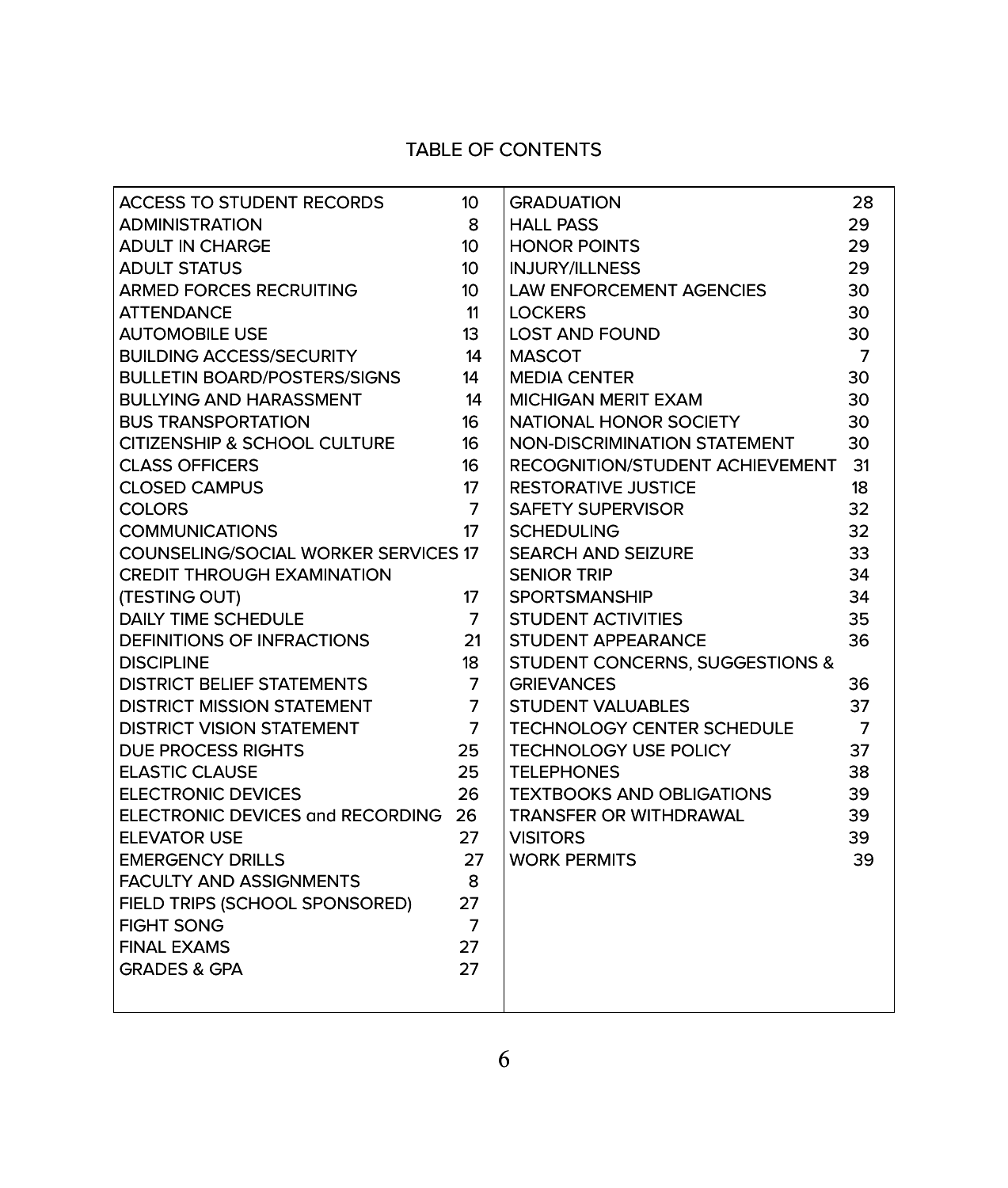# **SCHOOL COLORS**: Blue and Gold **MASCOT:** Wildcat

# **FIGHT SONG**

Fight on our Mattawan - Never, never yield. The blue and gold - We proudly hold As we march down the field. Rah! Rah! Rah!

Our team is here to win - No foe do we fear FIGHT! FIGHT! For Mattawan. Hear our cheer! RAH!

# **District Mission Statement**

Every child has a right to be connected. Every child has a right to intellect.

#### **District Vision Statement**

A collaborative learning community in which every individual is valued, engaged and connected.

# **District Belief Statement**

Continually improve. Collaborage and communicate. Focus on learning and achievement. Nurture and maintain a positive school culture.

# **TECHNOLOGY CENTER SCHEDULE**

|                           | <b>A.M.</b> | <b>P.M.</b>       |
|---------------------------|-------------|-------------------|
| Leave Campus              | $7:30$ am   | 11:30 am          |
| <b>Arrive Tech Center</b> | $8:00$ am   | 11:55 am          |
| Leave Tech Center         | $10:25$ am  | $2:05$ pm         |
| <b>Arrive Campus</b>      | $10:55$ am  | $2:40 \text{ pm}$ |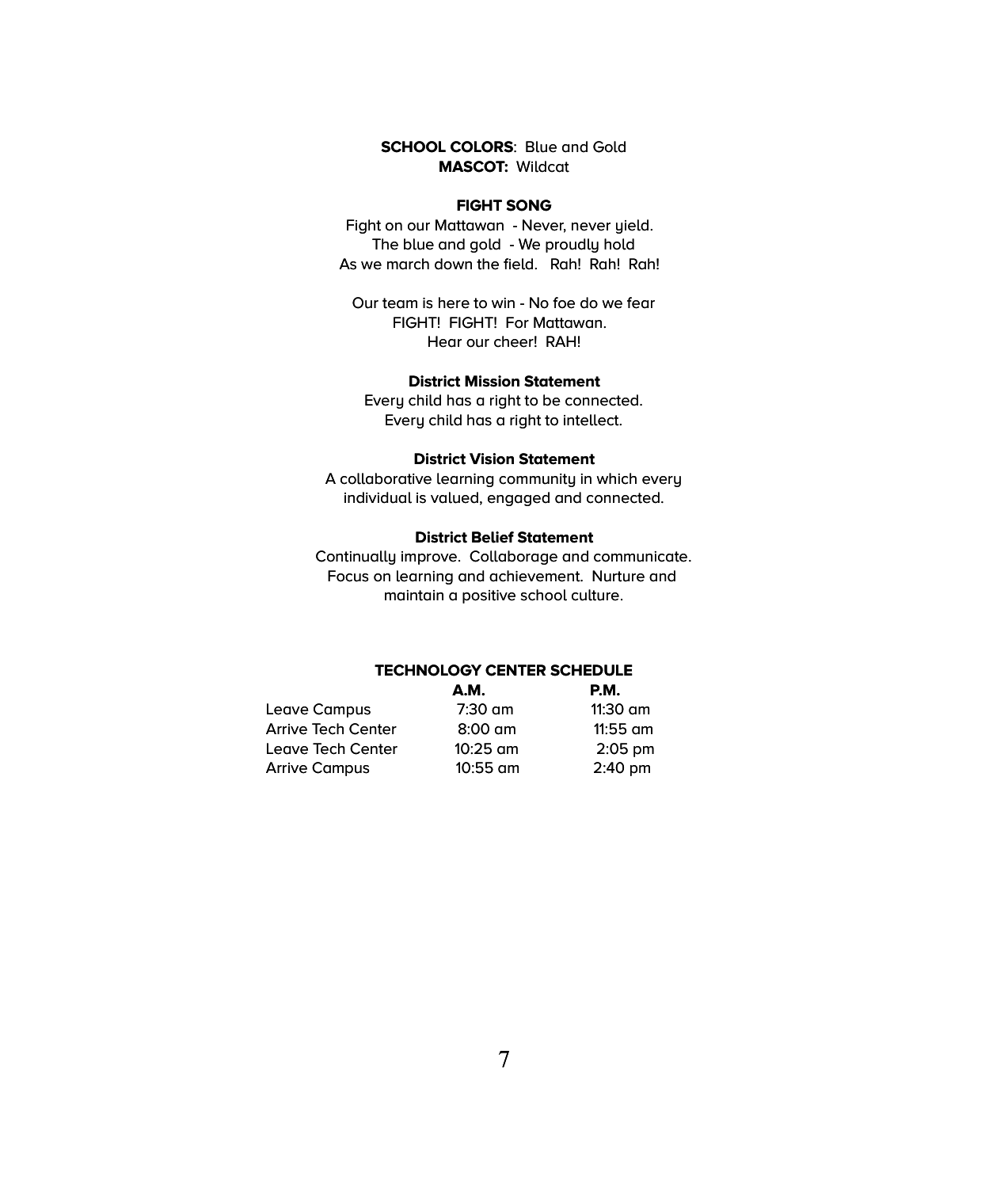# **ADMINISTRATIVE TEAM**

High School Phone: 269.668.3361 ext. 8300 Mr. Randy Fleenor – Superintendent: ext. 1700 – [rfleenor@mattawanschools.org](mailto:rfleenor@mattawanschools.org)

Mr. Timothy Eastman – Principal: ext. 1280 – [teastman@mattawanschools.org](mailto:teastman@mattawanschools.org) Mr. Chad Yager – Director of Student Activities: ext. 1287 – cuager@mattawanschools.org Mr. Gregory Mickelson – Dean of Teaching & Learning: ext. 1282 – [gmickelson@mattawanschools.org](mailto:gmickelson@mattawanschools.org) Mr. Jonathan Waldron – Dean of Teaching and Learning: ext. 1283 – [jwaldron@mattawanschools.org](mailto:jwaldron@mattawanschools.org)

# **MATTAWAN BOARD OF EDUCATION**

Onur Arugasian – [oarugasian@mattawanschools.org](mailto:oarugasian@mattawanschools.org) Maureen Ford – [mford@mattawanschools.org](mailto:mford@mattawanschools.org) Shari McGrath – [smcgrath@mattawanschools.org](mailto:smcgrath@mattawanschools.org) Bruce Miller – [bmiller@mattawanschools.org](mailto:bmiller@mattawanschools.org) Mark Noffsinger – [mnoffsinger@mattawanschools.org](mailto:mnoffsinger@mattawanschools.org) Ted Roethlisberger – [troethlisberger@mattawanschools.org](mailto:troethlisberger@mattawanschools.org) Scott Sylvester – [ssylvester@mattawanschools.org](mailto:ssylvester@mattawanschools.org)

# FACULTY AND ASSIGNMENTS

| Counselors                        | Mr. Scott Banghart, Mrs. Debbie Hindman, Ms. Alaina Scott                                                                                                                                                                                       |
|-----------------------------------|-------------------------------------------------------------------------------------------------------------------------------------------------------------------------------------------------------------------------------------------------|
| English                           | Mr. Brian Bierenga, Mr. Alan Blanchard, Mr. Matt Boven, Mrs. Lori<br>Fulton, Mrs. Jamie Harvey, Mrs. Amanda Jenrich, Mrs. Kimberly<br>Kuhtz, Ms. Sarah Mazure, Mrs. Jennifer Nyberg, Mrs. Kendal<br>Pestun, Mr. Quentin Solis, Mr. Wade Waldrup |
| Applied, Fine and Performing Arts | Mr. Bill Boswell, Mr. Matt Boven, Mr. Jarrod DeGroff, Mr. David<br>Hook, Mrs. Beth Jonker, Ms. Lesley Ptacek                                                                                                                                    |
| Foreign Language                  | Ms. Denise Brill, Ms. Ashley Counterman, Mr. Elisha Dryden,<br>Mrs. Amanda Vargas                                                                                                                                                               |
| Life Management and Wellness      | Mr. Kirt Brown, Mr. Ryan Brown, Mrs. Dana Cooper, Mr. Jarrod<br>DeGroff, Mrs. Joanna Hall, Ms. Liz Henk, Mr. Matt McNulty                                                                                                                       |
| <b>Mathematics</b>                | Mr. Brian Bierenga, Mr. Bradley Birnbaum, Mrs. Teri Clark, Mrs.<br>Sarah Culver, Mrs. Nancy Garman, Mr. Rob Kuhtz, Mrs. Jamie<br>Lee, Mrs. Kate Maurer, Mrs. Erin McKale, Ms. Steffin Messer, Mr.<br>Adam Shockley, Mrs. Nicole Willit,         |
| Media Specialist                  | Mrs. Sandie McGehee                                                                                                                                                                                                                             |
| <b>PALS</b>                       | Mrs. Roberta Flachier                                                                                                                                                                                                                           |
|                                   |                                                                                                                                                                                                                                                 |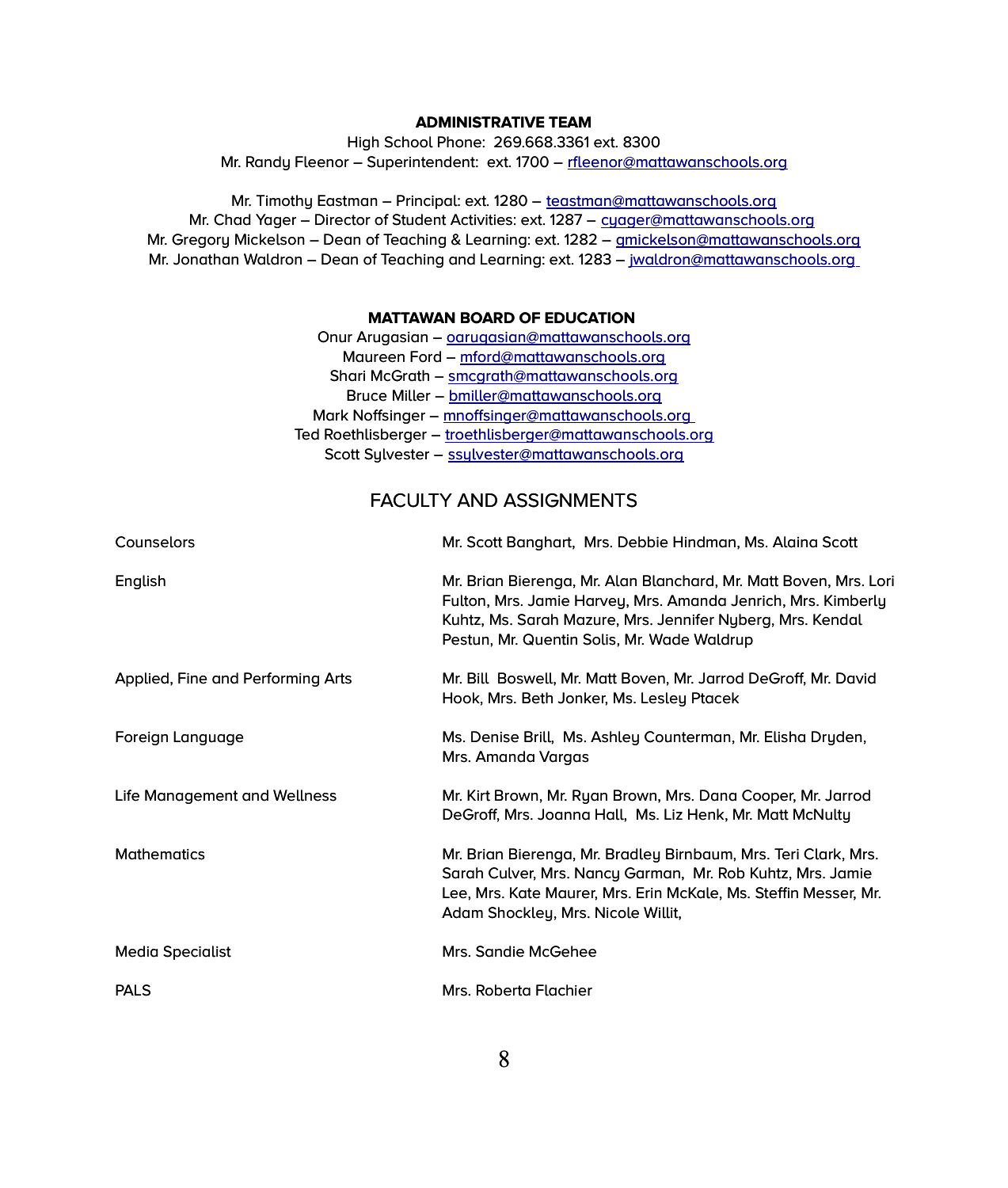| Science                       | Mr. Andy Beall, Mr. Bradley Birnbaum, Mrs. Rachel Haas, Mrs.<br>Angela Halloran, Ms. Steffin Messer, Mrs. Heather Reeves, Mrs.<br>Katie Schram, Mrs. Kelsey Shoemaker, Mrs. Jody Tuls                                             |
|-------------------------------|-----------------------------------------------------------------------------------------------------------------------------------------------------------------------------------------------------------------------------------|
| Social Studies                | Ms. Denise Brill, Mr. Kirt Brown, Mr. Ryan Brown, Mrs. Jennifer<br>Bussies, Mr. Jeff Butler, Mr. Jordan Moyle, Mr. Jayce Pilar, Mr.<br>Corey Price, Mrs. Ashley Stack, Mr. Matthew Stephens, Mr.<br>Wade Waldrup, Mr. Troy Wright |
| Social Worker/Interventionist | Mrs. Roberta Flachier                                                                                                                                                                                                             |
| <b>Special Education</b>      | Mrs. Cecelia Davis, Mrs. Kate Galla, Mrs. Kelsi Hiester, Mrs.<br>Melia Phelps, Ms. Kristi Sanderson                                                                                                                               |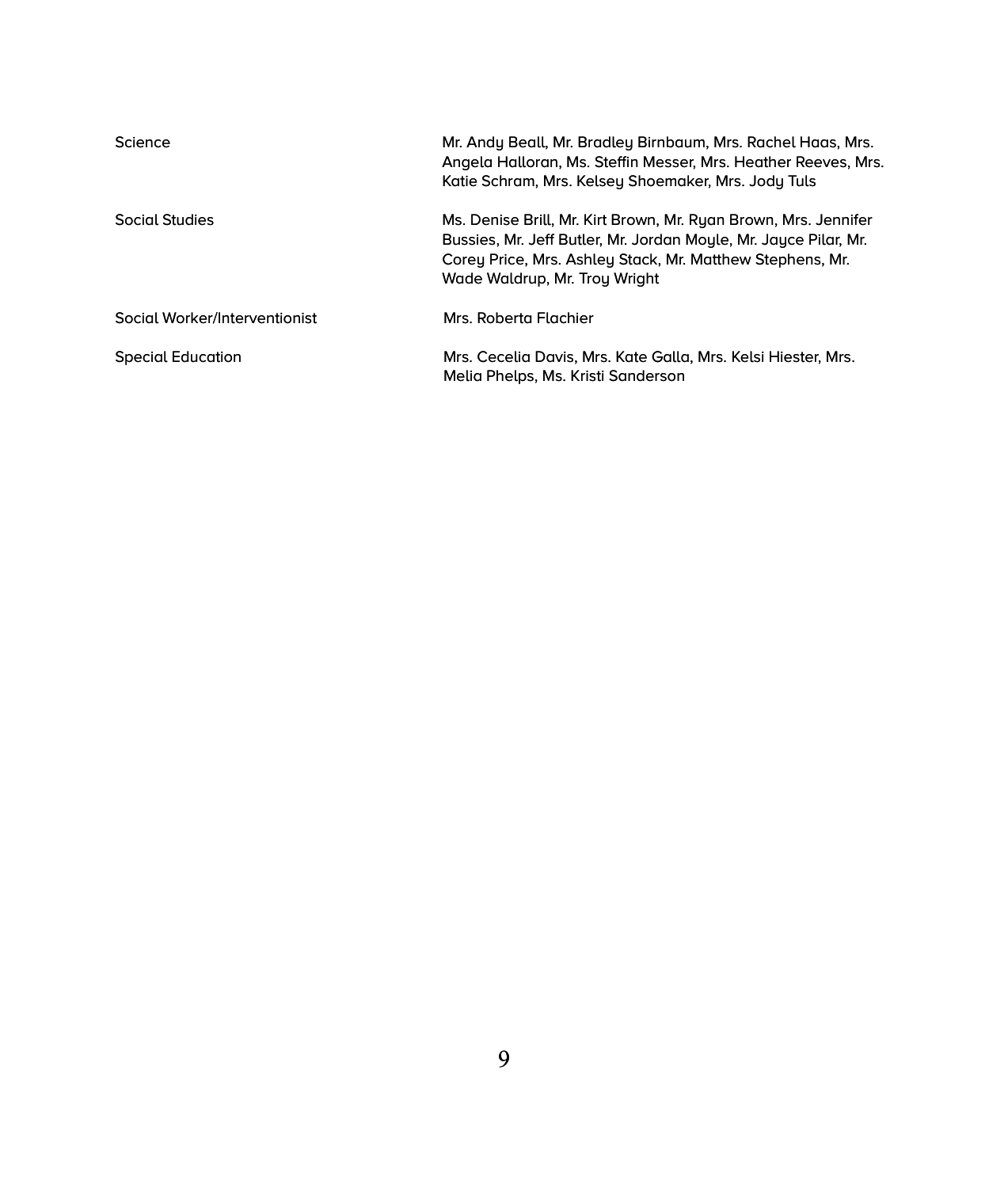# ACCESS TO STUDENT RECORDS

Parents and guardians of students under 18 years of age and all students 18 years of age or over have the right, pursuant to the Family Educational Rights and Privacy Act of 1994, to examine official records, files and data of the school district directly relating to the student. They also have the right to challenge these records to insure their accuracu and fairness. Procedures for such examination and challenge, including hearings on a challenge, are established by the Board of Education and will be made available upon request.

No educational records, files or data directly relating to an individual student shall be made available to anyone without the notification and consent of the student or the parents or guardian of a student under 18, except (1) the teachers and officials of this school district who have a legitimate educational interest in such information; or unless (2) there has been a federal request for submission of student records in connection with armed forces recruiting or the student's application for financial aid. If a student intends to enroll in a different school, records will be sent to that school only after parental of student consent is granted.

# ADULT IN CHARGE

The designated adult in charge (i.e., teacher, substitute, bus driver, coach) will have primary responsibility for student behavior. The adult in charge will make clear their expectations for students and the obligation to assign reasonable consequences for inappropriate student behavior. If a student's behavior is such that s/he must be removed from a given setting and/or referred for administrative intervention, effort will be made to involve the parent(s) and auxiliary personnel when appropriate. Students who are asked to leave for administrative intervention must report immediately to the main office.

# ADULT STATUS

A student, upon reaching 18 years of age, may establish adult status by completing the proper paperwork in the office. Circumstances where this would appear most appropriate are when a student is residing and financially supporting him/herself in a manner which is independent from guardian or parental assistance. The school will provide formal notification to the parent/guardian(s) of students who have requested adult status. The school reserves the right to contact parents at any time when the school deems it necessary. Declaration of adult status does not exempt the student from school policies and rules that apply to all students, with the following exceptions:

- Have the same privileges as parents to gaining access to one's own records.
- Represent themselves during disciplinary conferences and attendance hearings.
- Receive their own grade reports, if requested.

# ARMED FORCES RECRUITING

The United States Armed Forces recruiters, including their reserve component and United States Coast Guard, have a right to access the high school campus and to student directory information, as is provided to other entities offering educational or employment opportunities to students. If a student or the parent guardian of a student submits a signed, written request to the school that indicates that s/he does not want the student's directory information to be accessible to official recruiting representatives, including the armed forces of the United States and the service academies of the armed forces of the United States, the school shall not allow access to the student's directory information. Annually the administration will notify male students age eighteen (18) or older that they are required to register for the selective service. The Director of Student Activities will assist students through the registration process.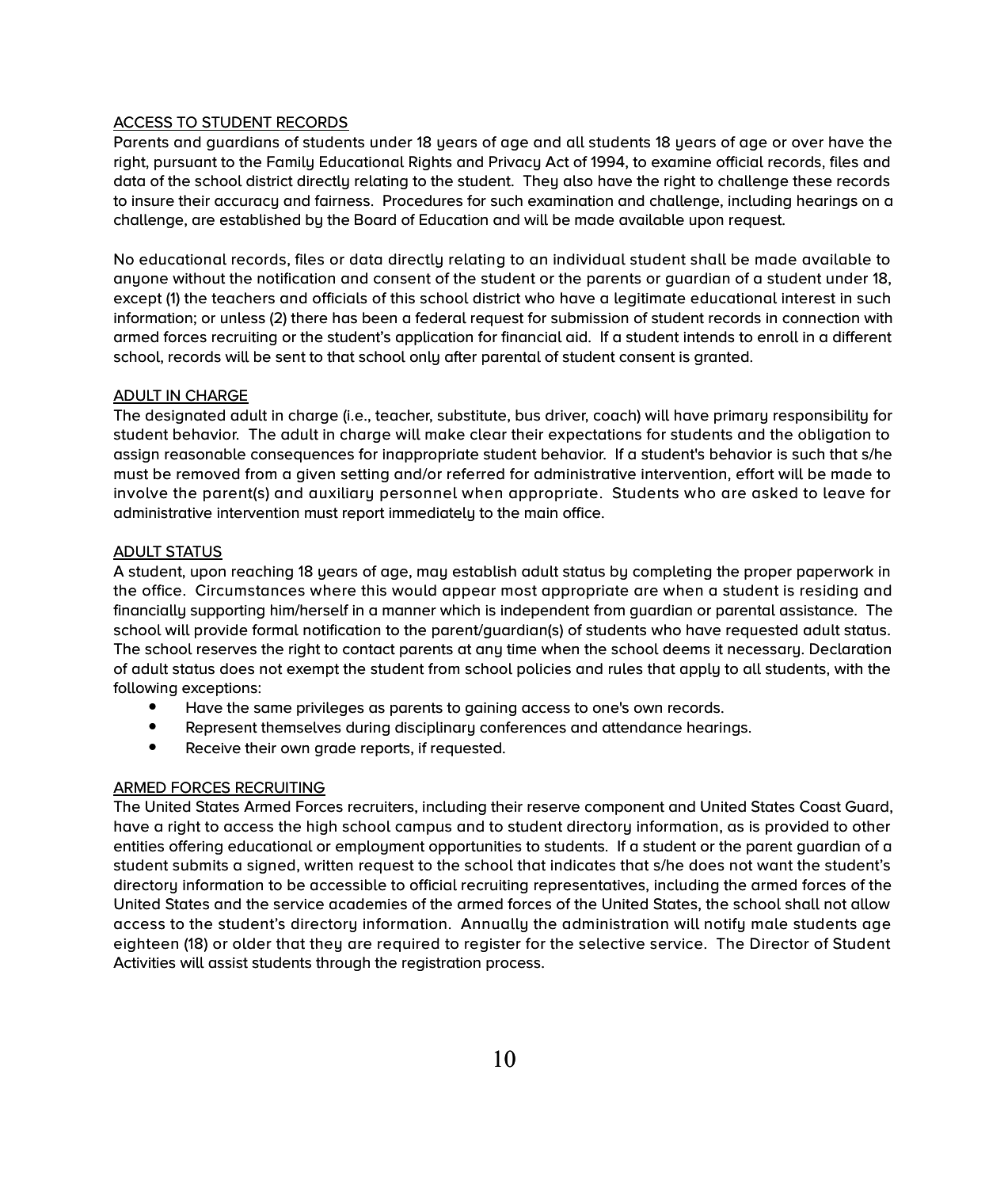# **ATTENDANCE**

One of the desired educational outcomes of the District is for students to have the prerequisite knowledge, attitude, and skills with which to enter the workforce. These learning outcomes for each course of study are established so students can demonstrate both willingness and ability to be punctual, to be present regularly at the learning site, to participate in the learning activities, and to complete assignments on time as directed.

- A. Need for Good Attendance. Optimum learning occurs through a process of continuity of instruction, classroom participation, unique learning experiences and appropriate application of concepts. Regular attendance is necessary to meet all of these requirements. Students and parents are responsible for assuring consistent daily attendance. State law and Board of Education policy require daily school attendance except in cases of illness or other situations that would be interpreted as an excused absence.
- B. Definition of Attendance Codes.
	- 1. Present (P) shall mean when a student attends a minimum of 50 minutes of instruction in a given class.
	- 2. School Business (SB) Shall be any absence that occurs when authorized by a school administrator or designee. School business includes but is not limited testing, PALS, field trips, student activities, Technology Center visits, Senior Seminar mentoring, and Teen Heart. Absences from school for school business reasons will not count toward a student's total accumulated absences in any course. Students are responsible for any work that occurred during the time of the absence.
	- 3. Excused Absence (AE) shall be an absence for which school approval has been granted based on compliance with applicable policies and procedures. This absence will typically be excused verbally or in writing by the parent/guardian. Excused absences include illness, bereavement, medical and court appointments, and prearranged absences (i.e., family vacations). Excused absences will count toward a student's total accumulated absences in each course.
	- 4. Unexcused Absence (AU) shall be an absence which is not approved based on compliance with applicable policies and procedures including but not limited to a deliberate absence without the knowledge or consent of a parent or school employee, leaving class or the building without first receiving permission from a teacher/office staff, oversleeping, missing the bus, arriving to class over 10 minutes late, and every third tardy to a class. Unexcused absences will count toward a student's total accumulated absences in each course.
	- 5. Tardiness (T) shall be when a student arrives to class after the bell, but less than ten (10) minutes late.
	- 6. Time-Out (TO) shall be when a student is sent to the office or ISR by the adult in charge of the class to minimize disruption, and/or provide a respite before resolving an issue.
	- 7. In-school Restriction (IS) Shall be when a student is assigned to the in-school restriction room either for the hour, the day, or possibly several days. Time spent while attending in-school restriction will not count toward a student's total accumulated absences in any course. Students will receive full credit for any work that is assigned while assigned to in-school restriction.
	- 8. Out-of-School Suspension (OS) Shall be when a student is assigned to out-of-school suspension for a period of time. Time spent while out-of-school due to suspension will not count toward a student's total accumulated absences in any course. Students will receive full credit for any work that is assigned while serving an out-of-school suspension.
- C. Reporting Absences. The following procedure should be followed to excuse an absence:
	- 1. The parent should phone the High School Office (668-3361, extension 8300) prior to 8:45 am on the day of the absence.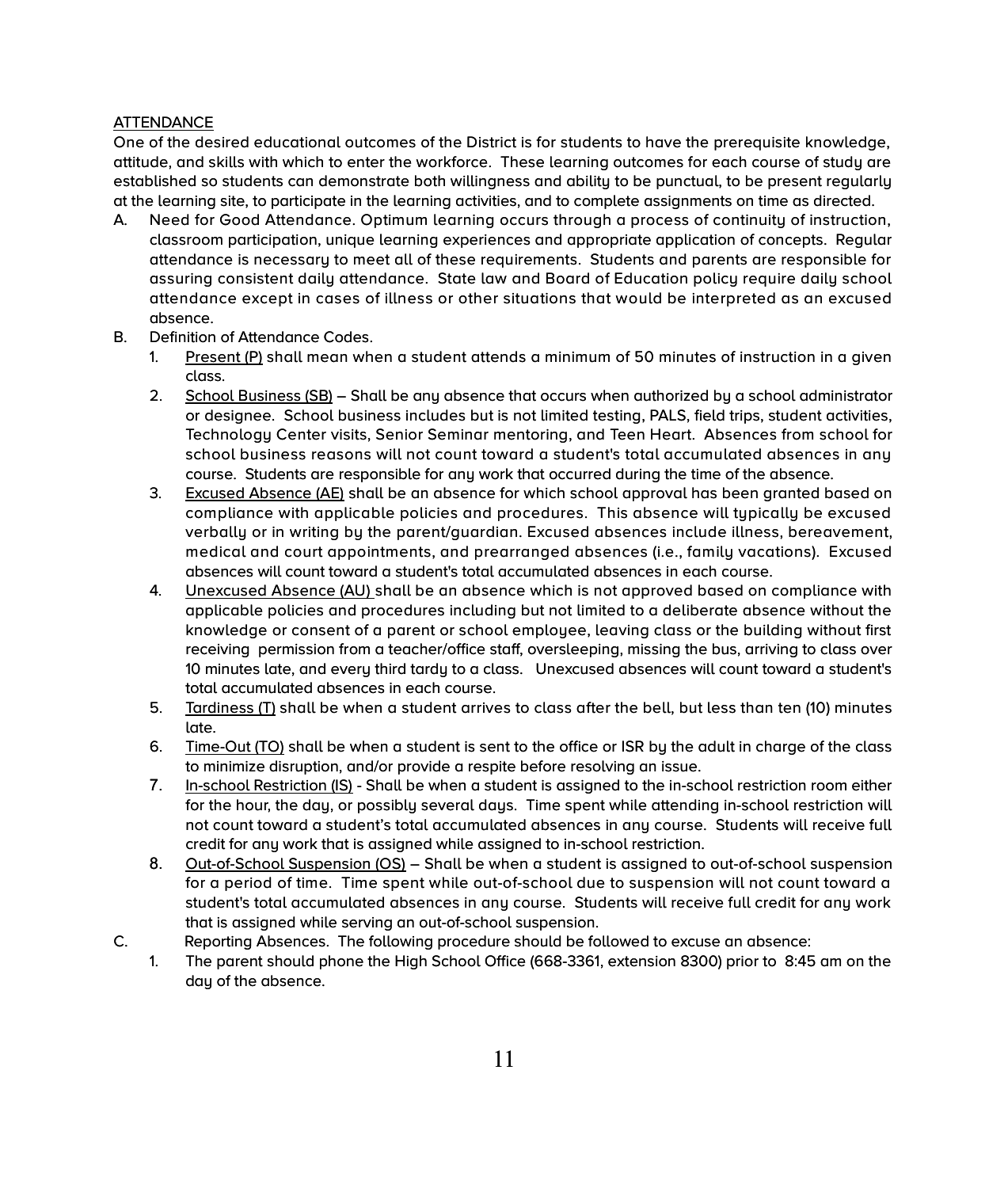- 2. If a parent/guardian does not communicate by phone or in person, and the attendance secretary is unable to reach a parent/guardian, the student should present a written statement and/or confirmation of the cause of the absence to the office on the first day the student returns from the absence. An absence will be considered unexcused if the student does not present written documentation within two school days of returning to school. Notes should contain the following information:
	- a. Name and grade of the student
	- b. Date(s) of the absence
	- c. Specific reason for the absence
	- d. Authorized Signature
- D. Attendance Accounting Process. A consistent process of parent contact shall be used to encourage, monitor and regulate student attendance at Mattawan High School.
	- 1. Teachers will input attendance at the beginning of the period unless instructed to do otherwise.
	- 2. Individual daily attendance will be checked beginning at 10:00 a.m. for students marked absence, but whose parent/guardian has not been in contact.
	- 3. Notification of the accumulated absences and potential loss of credit will be communicated to a parent/guardian upon the seventh absence from a class.
	- 4. Upon the eleventh absence from a class, through any combination of excused and unexcused absences, including tardies, notification of loss of credit will be communicated to a parent/guardian.
	- 5. Students who are denied credit due to attendance will need to audit the class for the remainder of the semester to fulfill the first condition of the graduation requirement that states, "A student must be a full-time student for a minimum of four years, attempting, attending and completing classes totaling 24 credits."
	- 6. If the student is passing the course, the student will receive a "no credit" (NC) for the semester course. If the student is failing the course, the failing grade will stand and be entered on the student's transcript. A student with a NC recorded for a grade will not be eligible for honor roll or any other academic recognition, and may also jeopardize eligibility in student activities.
- E. Attendance Appeal. It is deemed reasonable for students not to exceed 10 absences from a class each semester under normal circumstances. If a parent/guardian feels that their daughter/son should not be denied credit for violating the attendance policy, a written appeal with verifying documentation of a serious, non-routine illness/circumstance must be submitted to the high school administration. An attendance review committee will review and discuss the written appeal, including extenuating circumstances that may have prevented the student from regularly attending class(es) to determine whether a waiver, conditional waiver, or conditional denial will be granted.
- F. Attendance Test Out. A student may earn credit in a course(s) where credit was denied by successfully testing out of a course. Testing out requires a student to pass the semester exam with a minimum grade of 77%. Where this is accomplished, the student receives credit toward graduation; however, they do not receive a letter grade. The student's transcript will denote a "Pass" (P) for credit.
- G. Student Activity Attendance. To be eligible to compete or participate in a student activity, including athlet ics, fine and performing arts, clubs and organizations, the participant must be in attendance at every class during the day of the event unless prior approval is received from an administrator. Receiving an unexcused absence in a class during the day renders a student ineligible to participate in school sponsored activities for the remainder of that day.
- H. Sign In/Sign Out. When arriving late to school, the student must sign in at the main office. When leaving early for an appointment, the student must sign out at the main office. Verification of the student's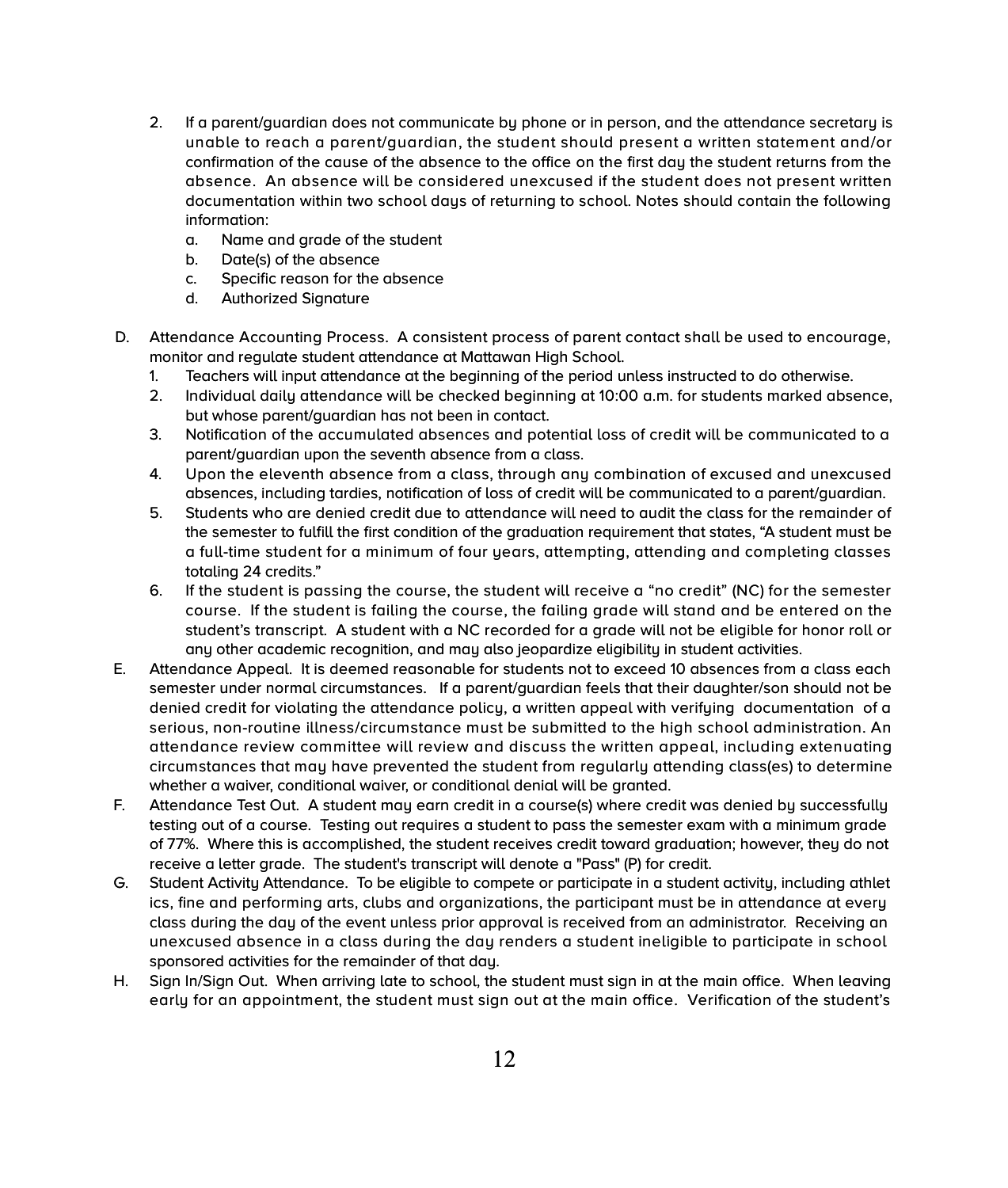absence needs to be presented for the absence to be excused. Unexcused absences will result in disciplinary action.

- I. Prearranged Absences: Students who know ahead of time that they will be out of school for three (3) or more days should complete a Prearranged Absence form. This form is available in the Main Office. The parent may request that teachers provide assignments to the office. The parent may pick up these assignments in the office. Pre-arranged absences are considered excused absences and count toward a student's total accumulated absences in each course.
- J. Make-Up Work. It is the student's responsibility to make arrangements with his/her teachers upon the first day back in class regarding making up assignments/assessments missed during the period of excused absence(s). The make-up work may not be due any earlier than the day after the student returns to class unless the student's first day of absence in a given instance occurs on a date previously announced by the teacher as a due date for a project, presentation, report, test, etc. In this case, the work may be due on the first day of return. In the event of a prearranged absence, make-up work may be required to be due prior to the absence. Students and parents are encouraged to ask a friend to take notes/collect work from a class, as well as check Power School for assignments. In addition, the parent/student are encouraged to check the teacher's google/calendar or website for assignments.
- K. Buddy System. Students are encouraged to use the "buddy system" in all classes. Be sure to have another student's phone number and call to discuss the assignment if you are absent. This student should also gather hand-outs which were distributed during the absence.
- L. Technology Center Attendance. Students who attend the Technology Center are under the same attendance expectations of Mattawan High School students. Not following this attendance policy may render a student ineligible to continue pursuing their education at the Technology Center. A student's absence must be reported to the Technology Center office at 269-674-8001.
- M. When Parents are Out of Town. On those occasions when parents must be out of town, they are requested to notify the school of who is responsible for their student(s) in writing.

#### AUTOMOBILE USE

- A. Prior to operating a motor vehicle on school property, a student must complete the Student Motor Vehicle Operation form. A student who operates a vehicle on school property is considered to have given consent to search of the vehicle with or without cause by school officials or police officers. Search may include, but not limited to, the passenger compartment, engine compartment, trunk and all other areas and containers, locked or unlocked in the vehicle. A parent or guardian who grants permission for his/her student to operate a vehicle on school property is also considered to have given such consent to search of the vehicle.
- B. The following regulations regarding the operation of motor vehicles must be followed. Any violation could result in revocation of the privilege to operate a motor vehicle on school premises and additional disciplinary consequences.
	- 1. Students are encouraged to enter and exit the high school campus via Western Avenue.
	- 2. Student may not park in the circle drive or employee lot between the middle school/high school during the school day. Student may not enter or exit the student lot south of the high school to or from Murray Street between 7:15 am-7:55 am and 2:30 pm-2:50 pm. A gate between the middle school/high school enforces this regulation. Mattawan High School reserves the right to close the gate when necessary.
	- 3. During school hours, students must park between the designated yellow lines. A student whose vehicle is illegally parked may receive a ticket from the Mattawan Police Department, a school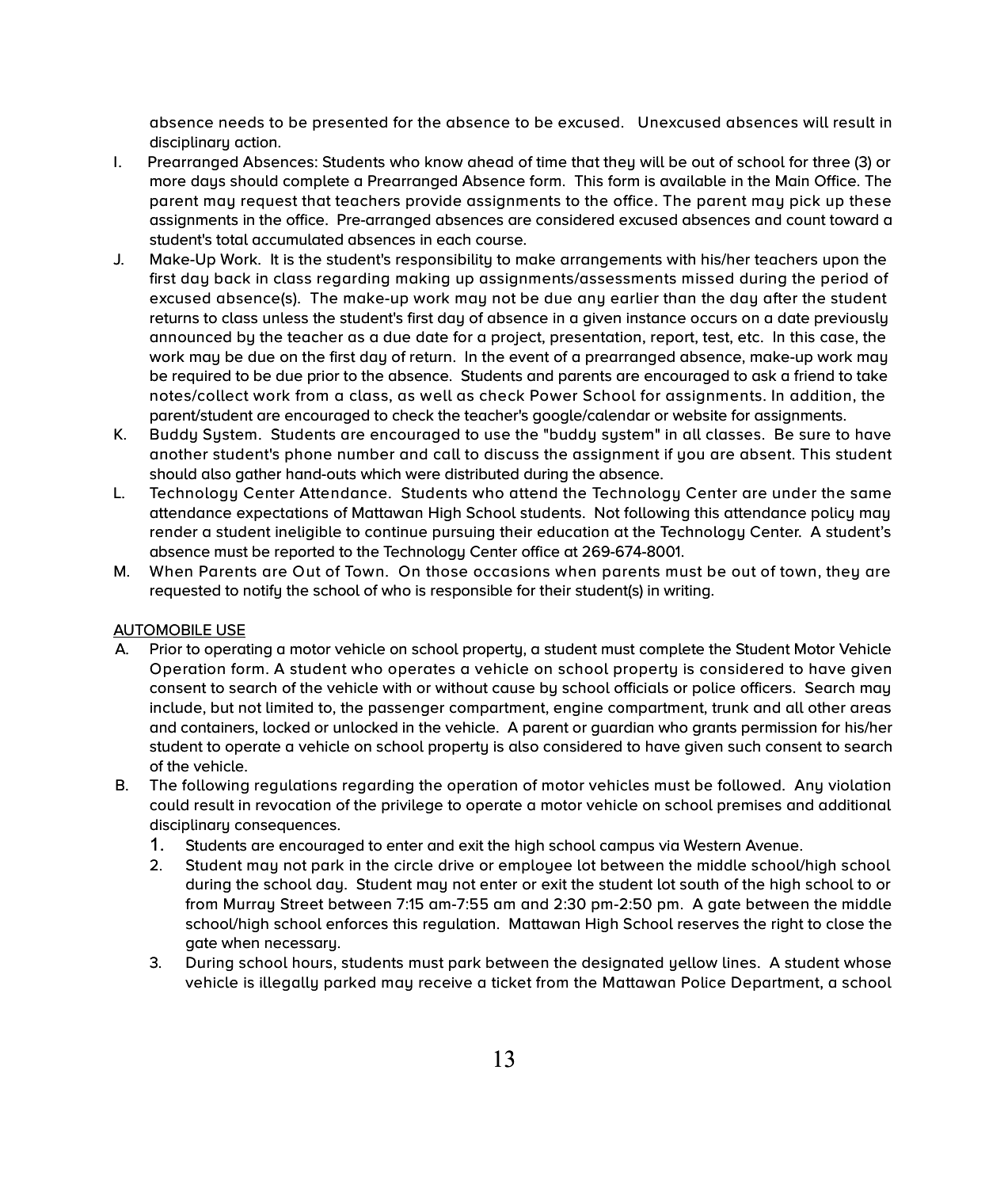suspension, and/or may be towed at the owner's expense. The police will be notified when a vehicle is towed.

- 4. Once parked on school grounds, students are expected to vacate their vehicles. Students may not access vehicles during the school day without permission from the main office.
- 6. Cars will remain locked and unoccupied during the school day and during lunch hours. Because of possible vandalism of cars, it is recommended that students take every precaution to protect their vehicle and its accessories. Mattawan Consolidated School is not responsible for theft or damage to vehicles while parked on school grounds.
- 7. Vehicles must alwaus be operated in a safe and prudent manner. Police are authorized to monitor and ticket all driving violations which occur on the Mattawan Consolidated School campus.
- 8. Students who have been authorized to leave the parking lot early must leave the school grounds immediately.
- C. Loss of school driving privileges may occur for students who violate the student code of conduct (i.e., reckless driving, excessive absences). Additional school disciplinary consequences may also be applied.
- D. Technology Center Driving Policy. The Mattawan Board of Education allows driving and riding to the Technology Center in Lawrence when appropriate school policies and procedures are followed. Riding/driving permits must be completed and returned to the high school office for administrative approval. Any student not adhering to the Technology Center driving policy will lose their driving privilege and be subject to other disciplinary action, including suspension from school.

# BUILDING ACCESS/SECURITY/STUDENT IDENTIFICATION

In order to maintain a safe and secure building, students must be in possession of their school ID at all times. Students will be required to show their school ID when entering the building during school hours. Students may not be allowed to enter the building during the school day without their ID. During school hours, students should only enter through the main lobby doors. Students shall not provide access to others by the opening of the locked, secure doors. Students may face disciplinary consequences if they are found to have provided unauthorized access to the school building.

# BULLETIN BOARDS/POSTERS/SIGNS

Students must obtain administrative approval prior to posting and/or distributing materials within the school, on school transportation, or at school sponsored events. Designated bulletin boards are provided for authorized posting of materials. No signs or posters are to be posted on any surface without the expressed consent of an administrator. Signs and posters should be removed promptly after the activity is completed. Unauthorized posting and/or distribution will result in disciplinary action.

# BULLYING, INTIMIDATION, AND HARASSMENT

Bullying, intimidation, and harassment diminish a student's ability to learn and a school's ability to educate. Preventing students from engaging in these disruptive behaviors and providing all students equal access to a safe, non-hostile learning environment are important school goals.

Bullying on the basis of actual or perceived race, color, national origin, immigration status, military status, unfavorable discharge status from the military service, sex, sexual orientation, gender identity, gender-related identity or expression, ancestry, age, religion, physical or mental disability, order of protection status, status of being homeless, or actual or potential marital or parental status, including pregnancy, association with a person or group with one or more of the aforementioned actual or perceived characteristics, or any other distinguishing characteristic is prohibited in each of the following situations: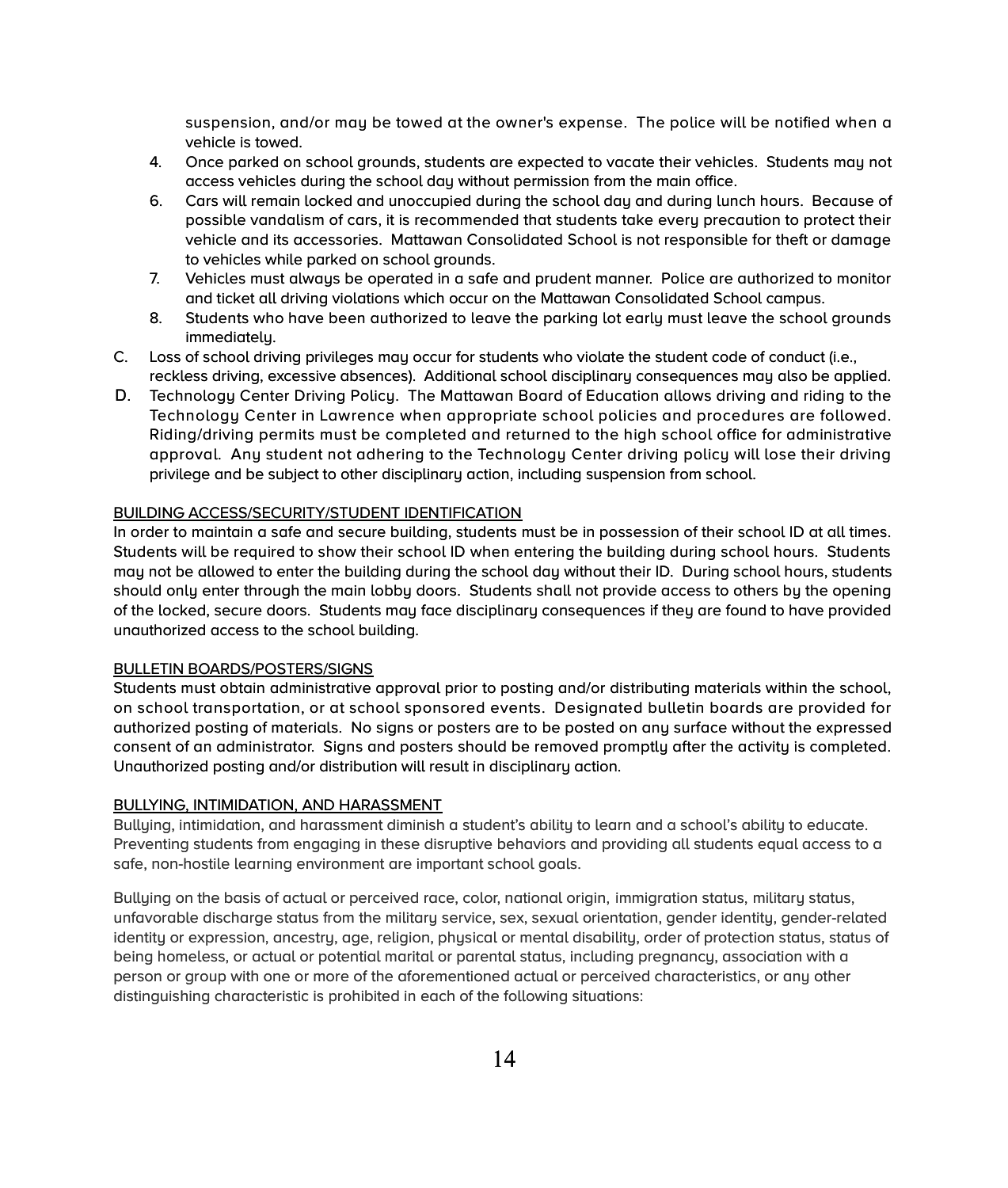- During any school-sponsored education program or activity.
- While in school, on school property, on school buses or other school vehicles, at designated school bus stops waiting for the school bus, or at school-sponsored or school-sanctioned events or activities.
- Through the transmission of information from a school computer, a school computer network, or other similar electronic school equipment.
- Through the transmission of information from a computer that is accessed at a non school-related location, activity, function, or program or from the use of technology or an electronic device that is not owned, leased, or used by the school district or school if the bullying causes a substantial disruption to the educational process or orderly operation of a school.

*Bullying* includes cyber-bullying (bullying through the use of technology or any electronic communication) and means any severe or pervasive physical or verbal act or conduct, including communications made in writing or electronically, directed toward a student or students that has or can be reasonably predicted to have the effect of one or more of the following:

- Placing the student or students in reasonable fear of harm to the student's or students' person or property;
- Causing a substantially detrimental effect on the student's or students' physical or mental health;
- Substantially interfering with the student's or students' academic performance; or
- Substantially interfering with the student's or students' ability to participate in or benefit from the services, activities, or privileges provided by a school.

Examples of prohibited conduct include name-calling, using derogatory slurs, stalking, sexual violence, causing psychological harm, threatening or causing physical harm, threatened or actual destruction of property, or wearing or possessing items depicting or implying hatred or prejudice of one of the characteristics stated above.

Students are encouraged to immediately report bullying. A report may be made orally or in writing to the district complaint manager or any staff member with whom the student is comfortable speaking. Anyone, including staff members and parents/guardians, who has information about actual or threatened bullying is encouraged to report it to the district complaint manager or any staff member. Anonymous reports are also accepted by phone call or in writing.

# **Complaint Manager(s):**

Jau Larner Assistant Superintendent Mattawan Consolidated School 56720 Murrau St. Mattawan, Mi. 49071 (269)668-3361 x1770

Any student who is determined, after an investigation, to have engaged in intimidation or harassment will be subject to disciplinary consequences as provided in this handbook, including but not limited to, suspension and expulsion consistent with the school and district's discipline policy. Parents of students who have engaged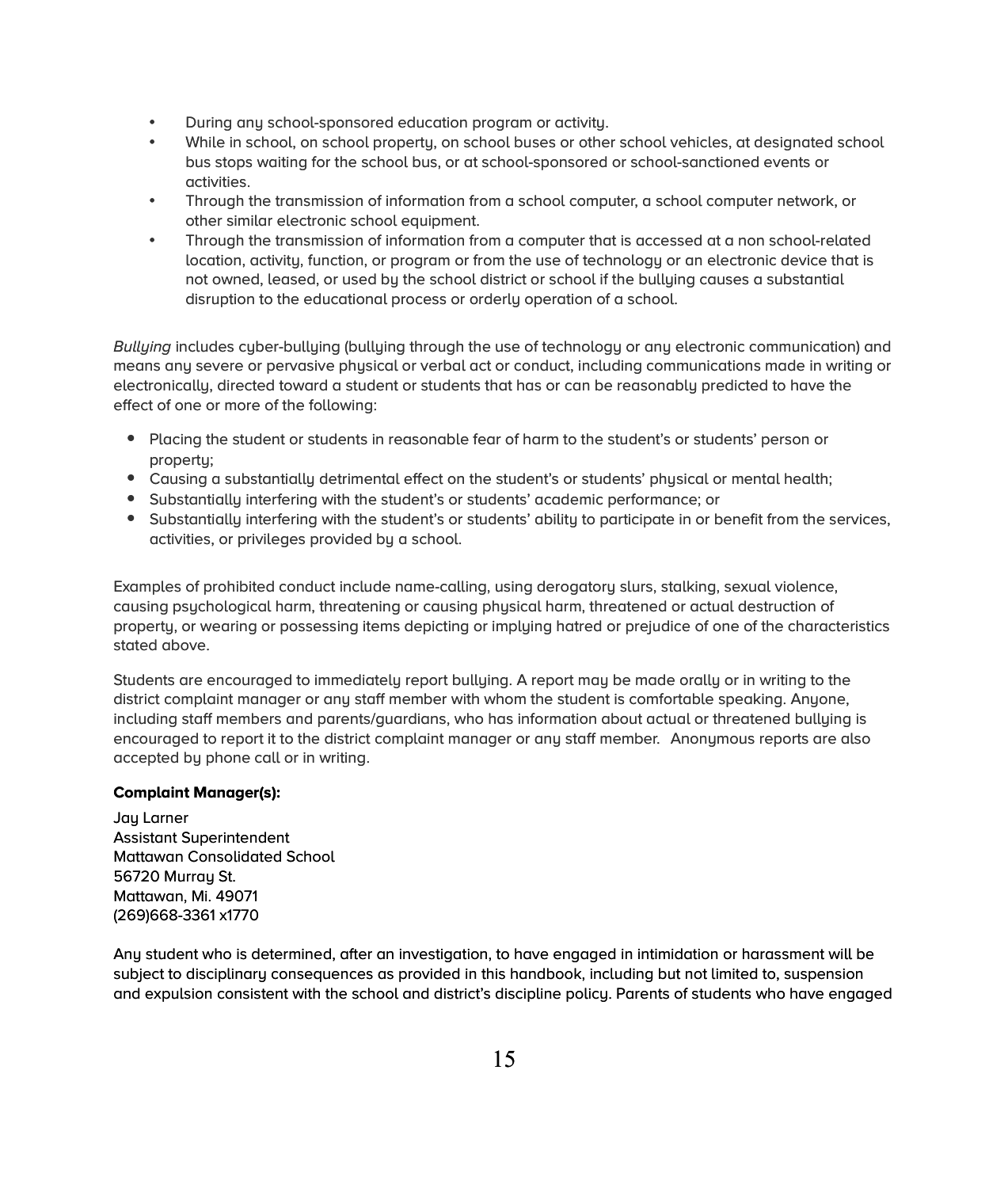in the above behavior will be notified. Any student making a knowingly false accusation regarding harassment may also be subject to disciplinary consequences.

# BUS TRANSPORTATION

Bus transportation to and from school, the Technology Center, and other school related activities is a privilege and may be revoked. During such times, the bus driver is the adult in charge and is to be given the same respect and cooperation that is given to teachers and administrators. Violations of bus rules and policies will be dealt with in a manner consistent with school and classroom rules and procedures.

#### CITIZENSHIP AND SCHOOL CULTURE

Mattawan High School is committed to excellence. We reflect this commitment by helping promote a school culture where excellence occurs. All parties share the responsibility of establishing the school culture. At Mattawan High School, we are proud that our school culture reflects and expects positive attitudes, appearance, ethics, and personal behaviors from everyone. Both students and staff members have an obligation to maintain conditions which will promote the proper atmosphere for learning and school activities. As a citizen in this learning community you have the following rights and responsibilities:

#### Mu Rights

- A. I have the right to be treated with dignity and respect in this school.
- B. I have the right to be myself in this school; this means no one should treat me unfairly because of my race, body type, gender, interests, etc. The Mattawan Board of Education does not discriminate on the basis of race, color, religion, national origin or ancestry, sex, age, disability, height, weight, or marital status, or any other legally protected characteristic in its programs and activities, including employment opportunities. Please contact the Title IX coordinator within the Central Office, 56720 Murray Street, Mattawan, MI 49071, 269-668-3361, with inquiries regarding nondiscrimination policies.
- C. I have the right to be safe in this school.
- D. I have the right to expect my property to be safe in this school.
- E. I have the right to hear and be heard in this school.
- F. I have the right to learn about myself and others in this school.
- G. I have the right to learn self-control in this school.
- H. I have the right to expect that all these rights should be mine in all circumstances so long as I am exercising my responsibilities.

#### My Responsibilities

- A. I have the responsibility to treat others with compassion.
- B. I have the responsibility to respect others as individuals and not treat others unfairly.
- C. I have the responsibility to make the school safe by committing to non-violence.
- D. I have the responsibility not to steal or destroy the property of others.
- E. I have the responsibility to learn about myself and others in this school.
- F. I have the responsibility to exercise my rights without denying the same rights to others.
- G. I have the responsibility to be accountable for my decisions.

#### CLASS OFFICERS

Each grade level functions as an organization by planning and participating in Homecoming & Snowcoming activities, fund-raising, social functions and community service projects. Officers are selected late in the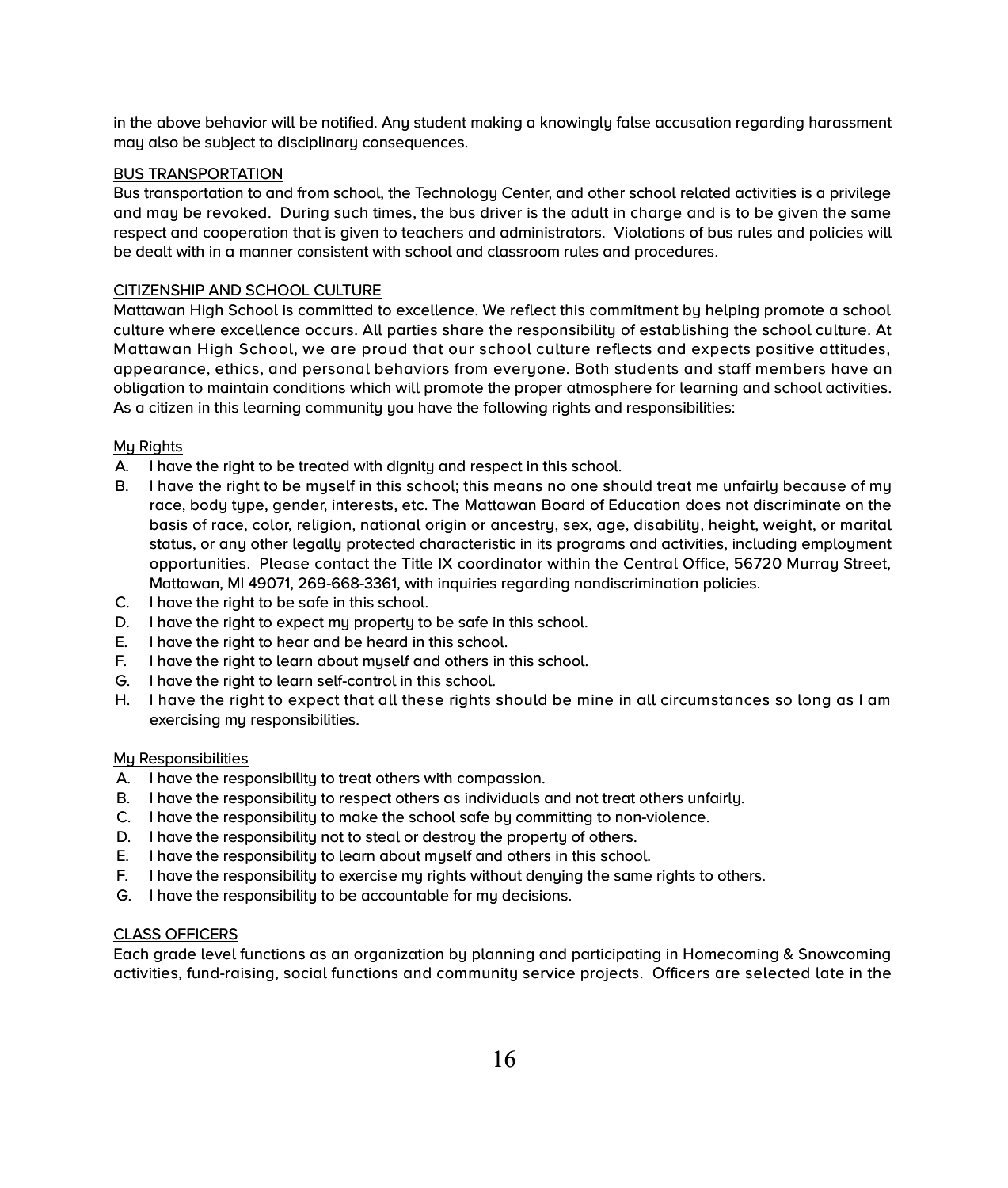school year for the following year. Most of the business is conducted by student committees before/after school hours.

# CLOSED CAMPUS

Mattawan High School is a closed campus. Students may not leave campus at anytime during the school day without permission, including lunch.

# **COMMUNICATIONS**

To achieve goals in social settings, teams of people need to collaborate. Two-way communication, which is honest, timely, and purposeful, fosters a sense of community, shared purpose, and teamwork. The following vehicles have been established to foster positive relationships between parent(s) and the school:

- A. Phone/Voice Mail/E-mail. All staff members have phone extension and e-mail address that can be accessed 24 hours a day, seven days a week.
- B. Power Schools. Web-based tool for students and parents to access grades, classroom assignments, attendance, and discipline information.
- C. Appointments. Parents or guardians who have a question or concern are encouraged to contact the teacher, counselor, or administrator directly. To facilitate an appointment, parents are asked to call or email the person they wish to be in contact. If unable to contact directly, please contact the office for assistance.
- D. Parent-Teacher Conferences. Two regularly scheduled conferences are held each school year, fall and spring. For parental convenience, both day and evening hours are scheduled.
- E. Parent Association. Parents are encouraged and invited to join the High School Parent Association. Monthly meetings are held the  $3<sup>rd</sup>$  Wednesday of each month beginning at 9:15 a.m..
- F. Daily Announcements. A daily bulletin will be posted via the Remind App Mattawan Life. To sign up for these announcements text "@Mattawan" to 81010. Information for the daily bulletin must be submitted to the Main Office the evening prior to the day of release.
- G. Wildcat Connections. A newsletter published to provide pertinent information to the high school community.
- H. Webpage. All information available from the office in paper or digital form are available online at [www.mattawanschools.org](http://www.mattawanschools.org/)
- I. Social Networks. Mattawan High School has a strong presence on Twitter, Remind, and Facebook to highlight learning, student activities, special achievements, and provide timely updates/announcements.

# COUNSELING/SOCIAL WORK SERVICES

Counseling services are available to each student at Mattawan High School. The primary role of the counselor is to assist students with questions, concerns or problems regarding their social, personal or academic lives. Private conferences are held upon request of a student, or teacher, parent, administrator. The counselors and/or social worker will also meet with groups of students during the year for various reasons. Students wishing to talk with a counselor or social worker may arrange to do so by filling out an appointment slip. Appointment slips are available in the Guidance office.

# CREDIT THROUGH EXAMINATION - (Testing Out)

The Michigan School Code requires that schools provide an opportunity for high school students to "test out" of any course. "Testing-out" in the Michigan Merit Curriculum is an option to demonstrate that a student meets or exceeds the content expectations associated with the subject credit area. The purpose of the "test out" option is to ensure that students are placed in challenging courses, and that academically able students have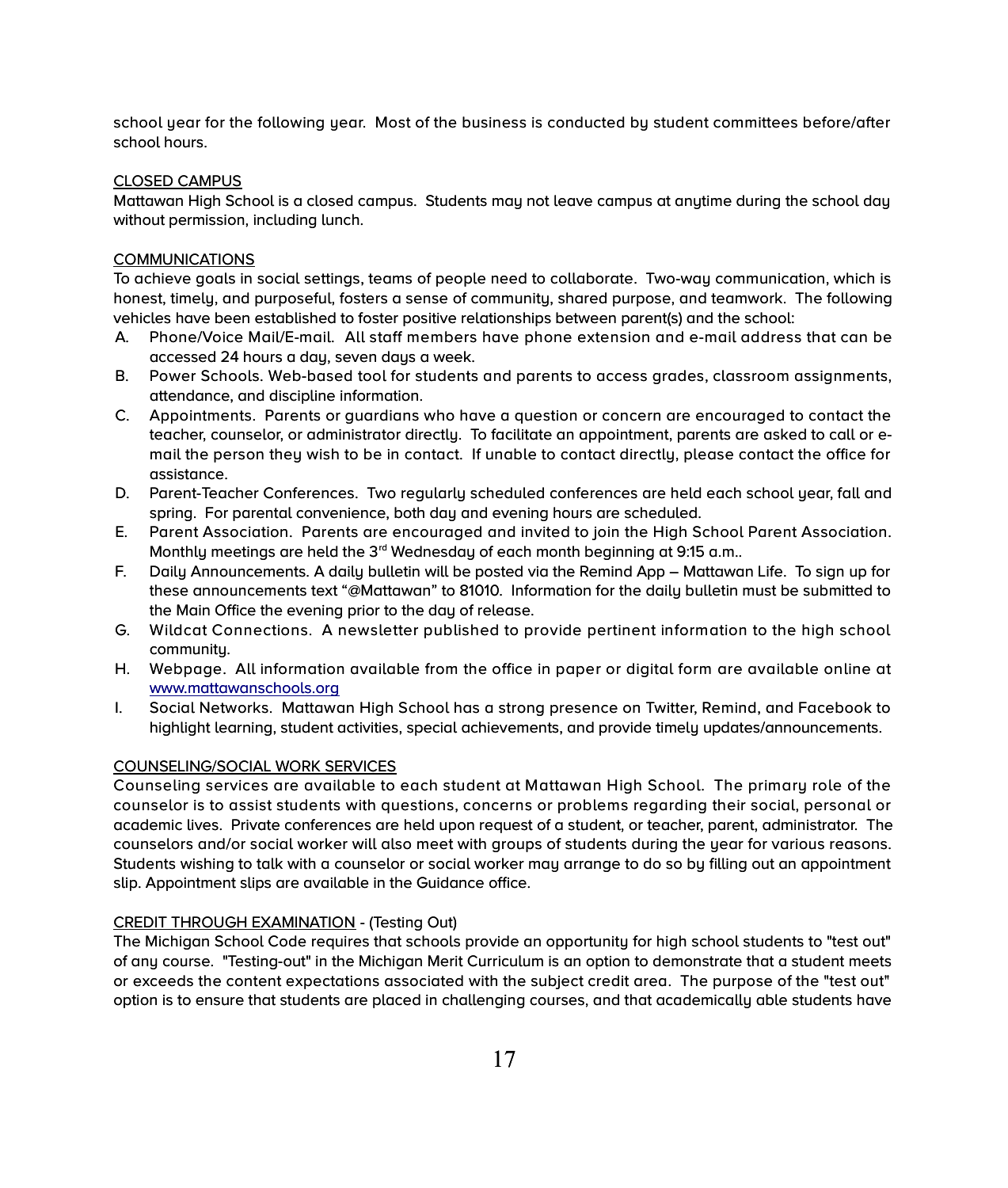the opportunity for Advanced Placement and college dual enrollment options during their high school careers. For further information regarding "testing out," please refer to our Mattawan High School Course Guide and contact the Guidance Office for specific details regarding test out.

# **DANCES**

Dances are school events and inappropriate dancing will not be permitted (i.e., moshing, slamming, freaking, running, and especially, sexually explicit dancing). The following guidelines have been established for Mattawan High School dances:

- A. Only high school students will be allowed to attend Mattawan High School dances, with the exception of Homecoming and Snowcoming, to which alumni are invited.
- B. Students from other high schools may attend dances as guests of Mattawan students provided they are registered with a student's team office the day prior to the dance. One guest pass is allowed per Mattawan student. The guest must be a high school student in good standing at their school. Mattawan students are responsible for the actions of their guests.
- C. Once a student arrives/enters the building for a dance, they may not leave the school and return without adult supervision.
- D. Dances will end at 11:00 pm. This is to accommodate probationary drivers between the ages of 16 and 17.
- E. All school rules and policies are in effect at dances.

# **DISCIPLINE**

The student code of conduct exists to help students identify and refrain from inappropriate and unacceptable behavior. The student code of conduct applies:

- To all students who are on school property, at school related events, or in a school vehicle.
- When a student(s) conduct at any other time or place has a direct and inappropriate effect on maintaining order and discipline, or on protecting the safety and welfare of student or district staff.
- When a student is using school telecommunication networks, accounts, or other district services.

Disciplinary interventions are necessary when working to modify student behavior. The administration of these consequences will be progressive in nature and begin at a level established by the high school administration. Typically, failure to comply with behavior expectations will result in one or more of the following:

- A. Teacher/student and/or teacher/parent conference.
- B. Counselor and/or administrative referral for appropriate intervention.
- C. Detention: academic time spent with a teacher/administrator during lunch, before and/or after school in which students are expected to complete school work and/or make-up time wasted/missed. Students who arrive late or violate the detention guidelines will be required to serve an additional time and/or face further disciplinary action.
- D. Social Restriction. Students who violate the discipline code may lose the privilege of attending or participating in student activities, passing time, social time before and after school, and lunch time. In addition, a student on social restriction may be placed on an alternative schedule.
- E. Community Service. Students who violate the discipline code may be required to complete some form of community service as reparation for their behavior. This may include cafeteria duty, cleaning the building, parking lot, buses, or other forms of community service deemed reasonable by the administration.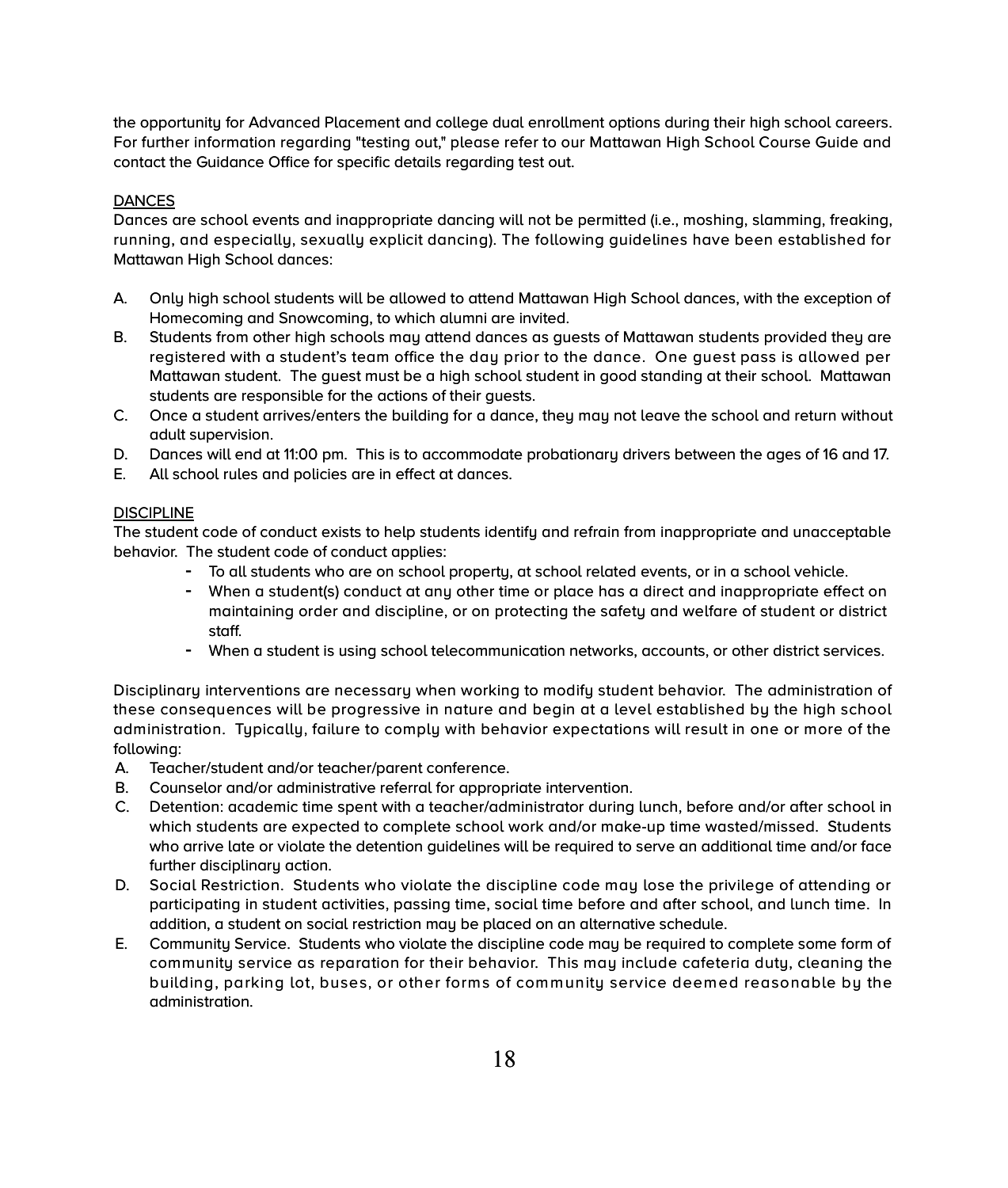- F. Restitution. Students who violate the student code may be required to compensate the violated party through financial means. This sum of money may include any costs that are accrued by Mattawan Consolidated School staff for work completed due to the infraction. In the event of loss, the student may be responsible for the entire replacement cost of the item(s).
- G. Confiscation. In the event of a student being in possession of unauthorized item(s) or item(s) deemed inappropriate for school, the student may have the item(s) removed from their possession. Depending on the degree of inappropriateness, the student may or may not receive the item(s) back. If item(s) are unlawfully possessed, they will be turned over to the proper authorities for disposition.
- H. Schedule Change. If a student's behavior is such that it pervasively interferes with the learning opportunities of one or more students, the students schedule may be changed to minimize the disruption. A schedule change may also consist of reducing the number of minutes in a class and/or having students start or end their day at alternate times.
- I. In-School restriction. Academic time spent during the school day, in which students are isolated from their peers, and academ ic, socio-em otional and/or behavioral interventions are provided. The parent/guardian will be notified of the action taken (verbally and/or in writing). *General In-School Restriction Guidelines*:
	- 1. Academic work will be provided to ensure intensive and serious study during the in-school restriction from 7:40 am until 2:35 pm. Work that students complete during an in-school restriction will receive full credit.
	- 2. All homework assigned during the time of the in-school restriction must be completed by the end of the restriction period unless allowed otherwise by the teacher.
	- 3. If a class has a participation/work ethic grading category the student will receive a zero (0) for that portion of the grade for each period that is missed.
	- 4. Teachers may require students to take a test in the in-school restriction room at the same time that the rest of the class is working on the test in the regular classroom.
	- 5. Students may be required to complete community service for the school while assigned to In-School Restriction.
	- 6. It is recommended that students bring their own lunch during the period of restriction. Lunch must be eaten in the in-school restriction room. Sack lunches are available at the same cost as other school lunches. Students will not be permitted to select items from the regular cafeteria lines.
	- 7. While serving an in-school restriction, students must follow the guidelines and rules established for in-school restriction and directions from the adult in-charge. Failure to do so may result in suspension from school.

# *Restorative Justice*

A student may be removed from the classroom, suspended or expelled for persistent disobedience or gross misconduct. If suspension or expulsion for persistent disobedience or gross misconduct is considered, the Superintendent, along with the Building Administration, shall consider the following factors:

- A. the student's age
- B. the students's disciplinary history
- C. whether the student has a disability
- D. the seriousness of the violation or behavior
- E. whether the violation or behavior committed by the student threatened the safety of any student or staff member
- F. whether restorative practices will be used to address the violation or behavior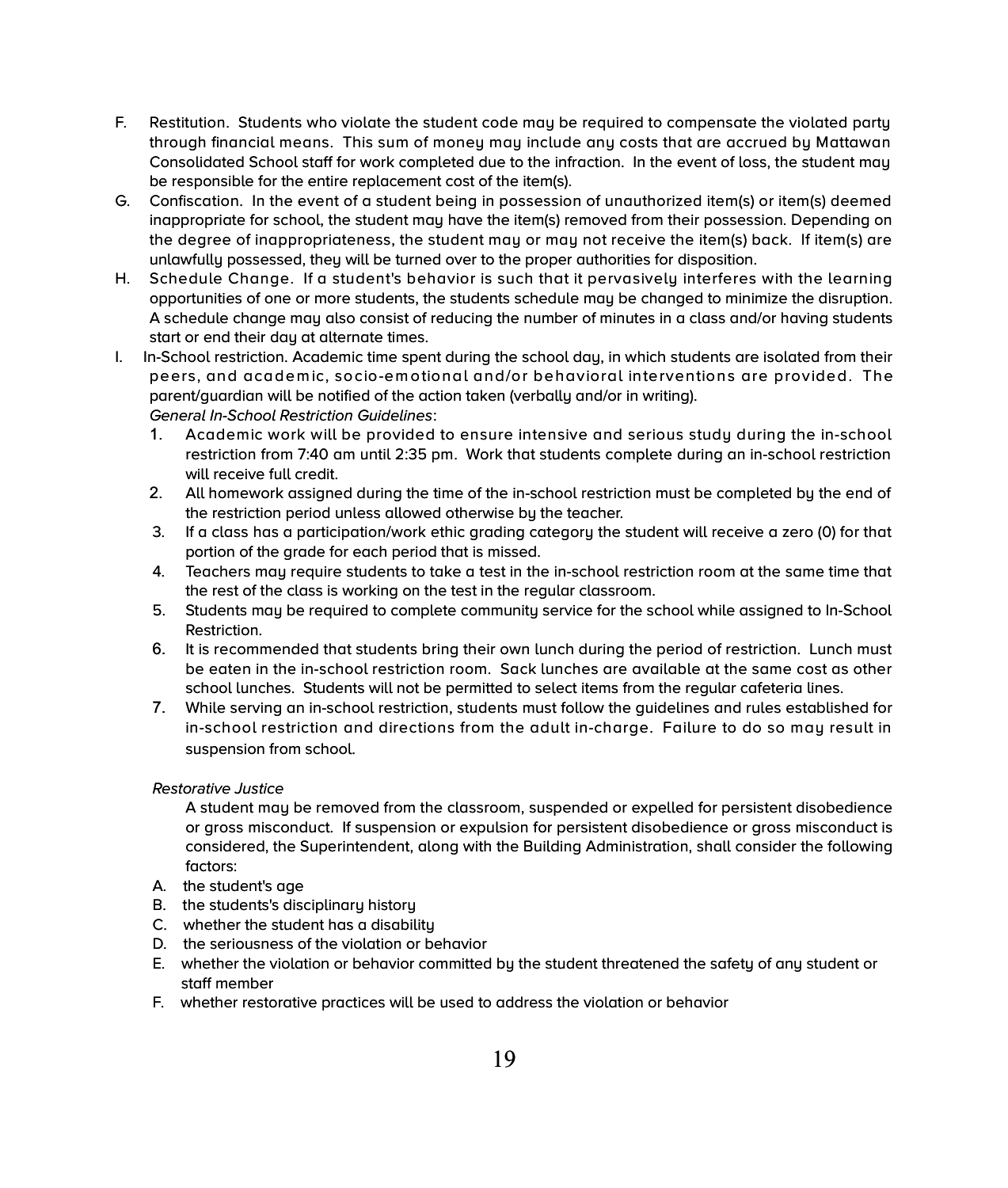G. whether a lesser intervention would properly address the violation or behavior

The Superintendent, along with the Building Administrator, will exercise discretion over whether or not to suspend or recommend expulsion a student for persistent disobedience or gross misconduct. In exercising that discretion for a suspension of more than ten (10) days or expulsion, there is a rebuttable presumption that a suspension or expulsion is not justified unless the Superintendent, along with the Building Administration, can demonstrate that it considered each of the factors listed above. For a suspension of ten (10) days or fewer, there is no rebuttable presumption, but the Superintendent, along with the Building Administration, will still consider the factors.

A student may not be expelled or excluded from the regular school program based on pregnancy status.

J. Out-of-School suspension. Removal from school (1-10 days) for violations of the discipline code, in which the administration believes that both the student population and/or the student would be better served by the student's removal from school. The parent/guardian will be notified of the action taken (verbally and/or in writing). The student will be readmitted to ISR following all suspensions for academic, socioemotional and/or behavioral intervention. In most cases, a conference involving the student, parent/guardian, and administrator will be held to review the incident, clarify rules/expectations, and discuss next steps.

*General Out-of-School suspension guidelines:*

- 1. When a student must be immediately suspended from school during school hours, an attempt will be made to contact the parent/guardian for transportation home. In the event the parent/guardian is not reached, or transportation cannot be arranged, the student will be isolated from normal school activities for the remainder of the day.
- 2. Any student who has been suspended will not be permitted to participate in or be a spectator at student activities sponsored by the school during the period of suspension. This includes afternoon and evening activities during a day of suspension. The last day of suspension officially ends at midnight with the student returning to normal activities on the following day.
- 3. Students who are members of an interscholastic athletic team must refer to the Mattawan High School Athletic Code of Conduct for additional information relating to requirements for participation in interscholastic athletics.
- 4. Work assigned/assessments given during an out-of-school suspension may be completed/made-up for full credit. However, each day of out-of-school suspension will result in a zero (0) for participation/work ethic credit in each class that assigns participation/work ethic points.
- K. Long-term Suspension or Expulsion. Board of Education and/or Superintendent level action taken based upon the recommendation of the building level administration to remove a student from school for a period of time in excess of 10 days up to and including permanent expulsion for gross misbehavior or persistent, malicious, or willful violation of the discipline code. Verbal notification shall be given to the student and parent by a building level administrator when a decision to remove the student from school is made. Within ten days of removal from school, written notification shall be given to the student and parent(s) detailing the alleged violations of the discipline code, supporting evidence, and administrative recommendation for disciplinary action, and hearing guidelines. A hearing will be held within 10 school days, unless otherwise agreed to by both parties.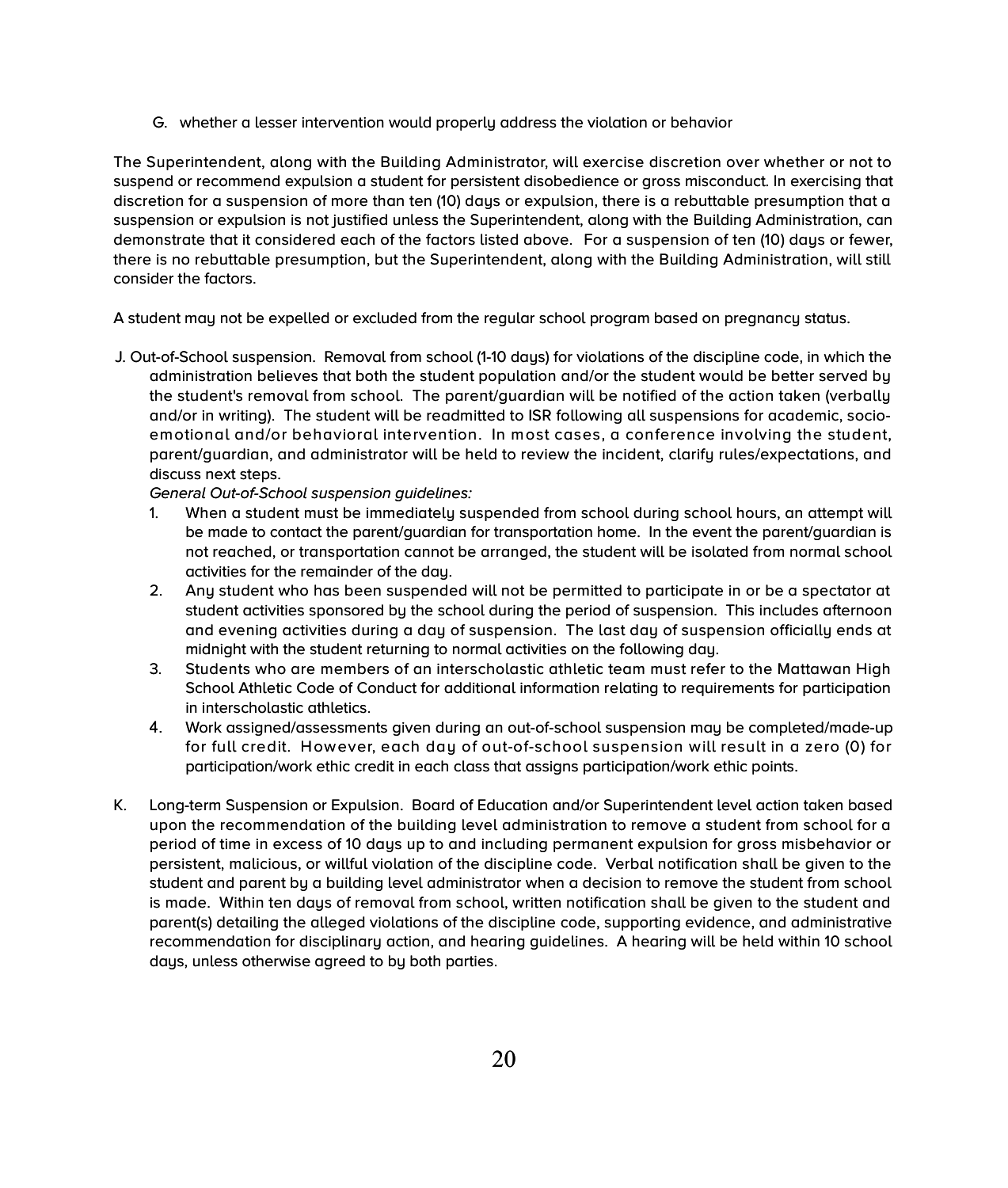L. Board Policy on Assault. Board Policy 5610.01 (p. 2 of 9) states that the Board shall permanently expel a student in grade six or above if that student commits a physical assault at school against a District employee, volunteer, or contractor. The Board shall suspend or expel a student in grade six or above for up to 180 school days if the student commits physical or verbal assault at school against another student.

**Physical assault** is defined as "intentionally causing or attempting to cause physical harm to another through force or violence."

The Board shall suspend or expel a student in grade six or above if the student commits verbal assault at school against a District employee, volunteer, or contractor, or makes a bomb threat or similar threat directed at the school building, property, or a school-related activity.

**Verbal assault** is defined as "a communicated intent to inflict physical or other harm on another person, with the present intent and ability to act on the threat."

**At school** is defined as in a classroom, elsewhere on school premises, on a school bus, or other school-related vehicle, or at a school-sponsored activity or event whether or not it is held on school premises.

The following table includes, but is not limited to specific discipline infractions and their definitions to assist in communicating a common vocabulary about inappropriate behavior that will be addressed by the school.

| <b>Infraction</b>          | <b>Definition of Infraction</b>                                                                                                                                                                                                                                                                                                                                                         |  |
|----------------------------|-----------------------------------------------------------------------------------------------------------------------------------------------------------------------------------------------------------------------------------------------------------------------------------------------------------------------------------------------------------------------------------------|--|
|                            |                                                                                                                                                                                                                                                                                                                                                                                         |  |
| Arson                      | Arson. Burning, or attempting to burn any school building, structure or<br>property; or intentionally setting a fire on school property.                                                                                                                                                                                                                                                |  |
| <b>Bomb Threat</b>         | Bomb Threat. Threat to bring and/or detonate a bomb.                                                                                                                                                                                                                                                                                                                                    |  |
| <b>Bullying/Harassment</b> | Minor Bullying/Harassment. Speech or action that creates an intimidating or<br>offensive learning environment. This may include circumstances involving<br>social media that occurs off campus.                                                                                                                                                                                         |  |
|                            | Bullying/Harassment/Non-Directed Hate Language. Speech or action that<br>creates an intimidating or offensive learning environment, including<br>slanderous gossip, non-directed use of racial slurs or other hate language<br>that creates a hostile, intimidating or offensive learning environment. This<br>may include circumstances involving social media that occurs off campus. |  |
|                            | Pervasive Bullying/Directed Hate Language This includes any physical<br>bullying or directed use of racial slurs or other hate language that creates a<br>hostile, intimidating or offensive learning environment. This may include<br>circumstances involving social media that occurs off campus.                                                                                     |  |
|                            | Physical-Sexual Harassment. This includes unwelcome sexual advances or<br>any form of improper physical contact. This may include circumstances<br>involving social media that occurs off campus.                                                                                                                                                                                       |  |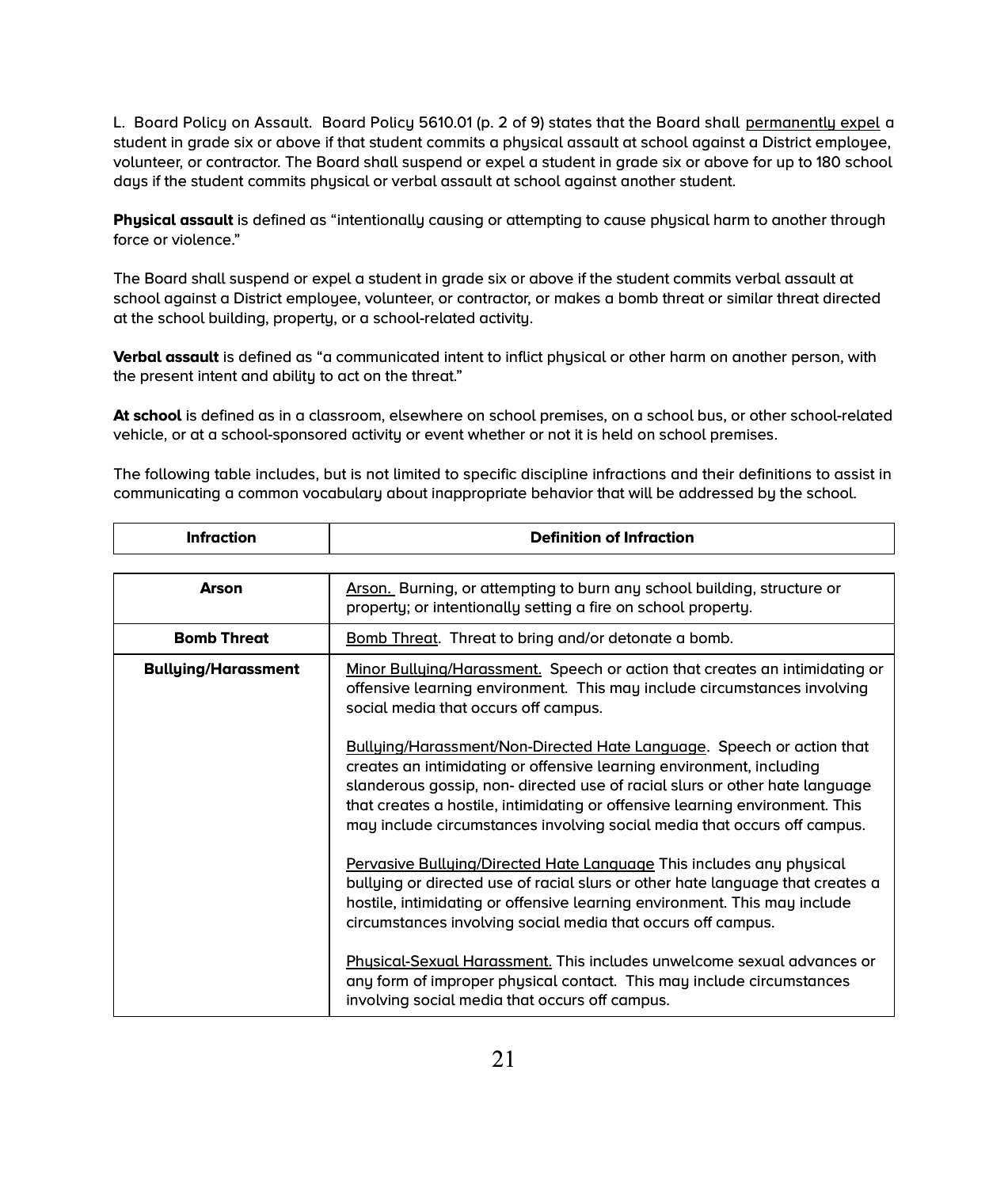| <b>Bus Misconduct</b>            | Bus Misconduct. Behavior that disrupts the transporting of students to and<br>from school or events, including any violation of bus rules.                                                                                          |
|----------------------------------|-------------------------------------------------------------------------------------------------------------------------------------------------------------------------------------------------------------------------------------|
| <b>Cafeteria Misconduct</b>      | Cafeteria Misconduct. Disregard for basic cafeteria expectations including<br>but not limited to cutting in line, leaving trash on the table, horseplay, and<br>inciting or participating in food fights.                           |
| <b>Careless/Reckless Driving</b> | Careless or Reckless Driving. Driving in an unsafe or disorderly manner.                                                                                                                                                            |
| <b>Cheating</b>                  | Cheating. Assistance used or provided in the completion of academic work<br>which has not been approved by the instructor of the class. No credit will be<br>given for any material which is involved in cheating.                  |
| <b>Classroom Disruption</b>      | Classroom Disruption. Behavior that disrupts the educational process of<br>other students in the classroom or interferes with the teachers ability to<br>facilitate learning.                                                       |
| <b>Controlled Substance</b>      | Possession and/or Use of Tobacco. Possession and/or use of any tobacco<br>products.                                                                                                                                                 |
|                                  | Possession of E-Cigarettes/Vaping. Possession and/or use of E-Cigarettes,<br>Vape Pens (Electronic Nicotine Delivery Systems) or their components.                                                                                  |
|                                  | Possession and/or Use of Controlled Substances. Possession and/or use of<br>any controlled substances or look-a-like drugs. This includes but is not<br>limited to alcohol, narcotics and "look-a-like" drugs.                      |
|                                  | Distribution of Controlled Substances. Distribution and/or sale of any<br>controlled substances or look-a-like drugs. This includes but is not limited to<br>alcohol, tobacco, narcotics and "look-a-like" drugs.                   |
|                                  | Paraphernalia Relating to Harmful Substances. (i.e., glow sticks, pipes, roach<br>clips, paper for wrapping marijuana and cigarette tobacco, vaping<br>paraphernalia such as chargers, cartridges)                                  |
|                                  | Unauthorized Legal Substances. Unauthorized distribution and or sale of<br>vitamins/herbs, supplements, caffeine tablets, inhalants, etc. for mind<br>altering and/or physical effects.                                             |
|                                  | Unauthorized Medication. Unauthorized distribution and or sale of<br>medication without the expressed permission of a high school office<br>employee.                                                                               |
| <b>Creating a Safety Hazard</b>  | Creating a Safety Hazard. Actions that disrupt and/or threaten the learning<br>environment, including but not limited to pulling a fire alarm without due<br>cause, tampering with fire extinguishers, or discharging pepper spray. |
| <b>Criminal Sexual Conduct</b>   | Criminal Sexual Conduct. Unwanted, deliberate and/or illegal sexual                                                                                                                                                                 |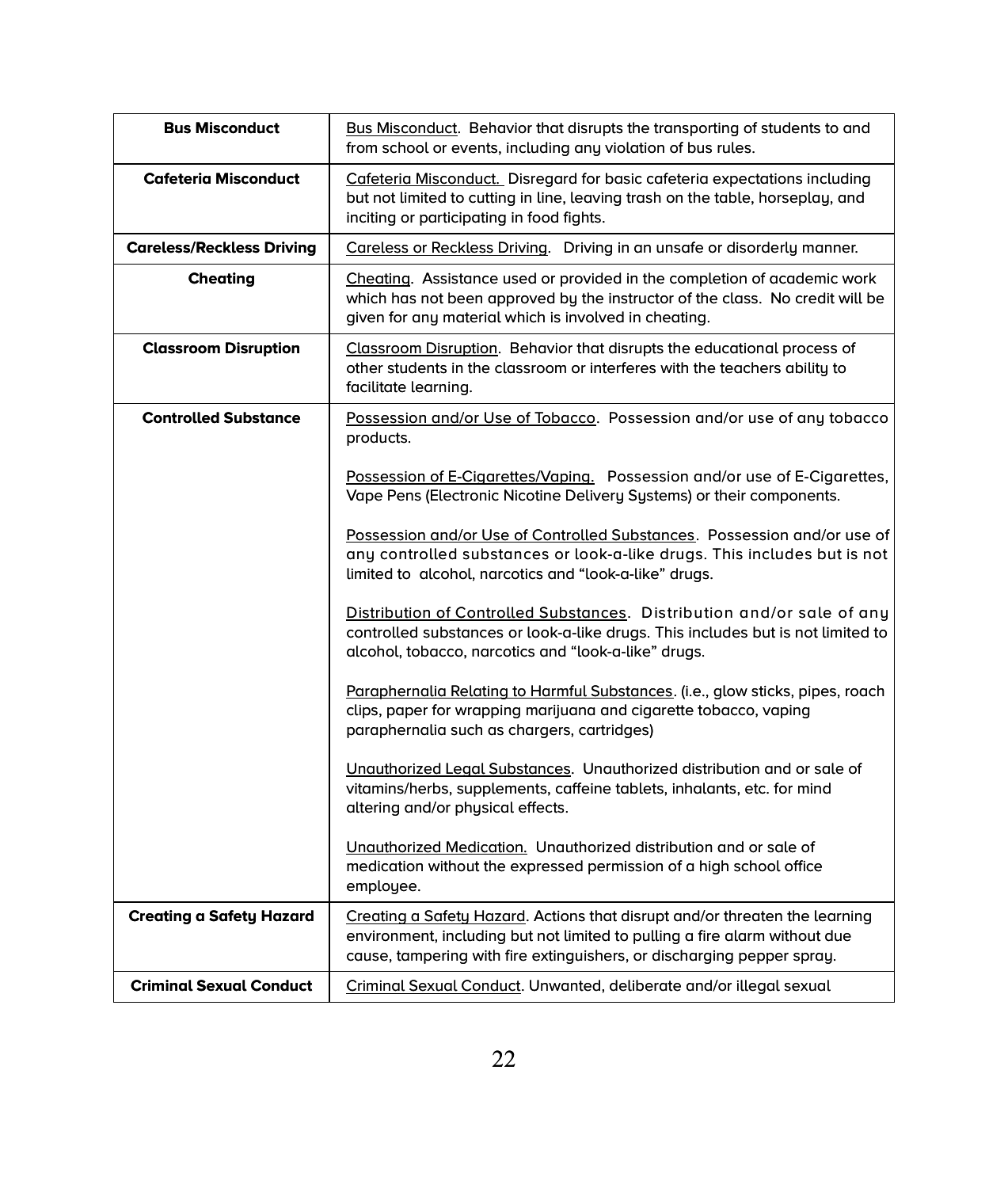|                                                | conduct including but not limited to touching another persons intimate parts<br>(i.e., breast, buttock, groin, or genital area) and or the clothing covering these<br>areas.                                                                                                                                                                                                                     |
|------------------------------------------------|--------------------------------------------------------------------------------------------------------------------------------------------------------------------------------------------------------------------------------------------------------------------------------------------------------------------------------------------------------------------------------------------------|
|                                                | Criminal Sexual Conduct. In the event that criminal sexual conduct occurs<br>off campus and the student is adjudicated for this act, the student may be<br>expelled according to state mandate.                                                                                                                                                                                                  |
| <b>Disrespect</b>                              | Disrespect. Written/spoken communication or gesture that is abusive,<br>disrespectful, obscene/profane or undesirable.                                                                                                                                                                                                                                                                           |
|                                                | Directed Profanity at an Adult. Directed (in your face) communication or<br>gesture that is abusive, disrespectful, obscene/profane or undesirable.                                                                                                                                                                                                                                              |
| <b>Dress Code Violation</b>                    | Dress Code Violation. Inappropriate dress at school including but not limited<br>to clothing that is revealing, suggestive or otherwise distracting; clothing,<br>jewelry, or other personal possessions that endorse, promote, draw attention<br>to or advertise alcohol, drugs, sexual, illegal, profane or discriminatory<br>activity; and wearing of hats/hoods before and/or during school. |
| <b>Explosives</b>                              | <b>Explosives.</b> Possession, use or threat to use any substance or prepared<br>chemical on school grounds that explode, burn or cause explosion, and/or<br>are capable of inflicting bodily harm. This includes but is not limited to<br>firecrackers, cherry bombs, smoke-making devices, caps or other incendiary<br>devices.                                                                |
| <b>Extortion by Robbery or</b><br><b>Force</b> | Extortion or Robbery by Force. Use of threat, intimidation, force, or<br>deception to take or receive something from someone else. This includes<br>but is not limited to actions to secure favors, money or other items of value<br>from another student or school employee by illegal means.                                                                                                   |
| <b>Failure to Serve</b><br>Consequence         | Failure to Serve Consequence. Neglecting to serve assigned community<br>service, detention, in-school restriction or pay restitution within a reasonable<br>time, or without prior arrangements with the person making the assignment.                                                                                                                                                           |
| <b>Forging Documents</b>                       | <b>Forging Documents. Altering school related documents with intent to</b><br>deceive (i.e., attendance slip, absence/phone communication, hall pass).                                                                                                                                                                                                                                           |
| Gambling                                       | Gambling. Participation in games of chance for money and/or other items of<br>value, including but not limited to casual betting, betting pools, organized<br>sports betting or other form of wagering.                                                                                                                                                                                          |
| <b>Gang Related Activity</b>                   | Gang Related Activity. Individual or group behaviors associated with<br>belonging to a band of youths that promotes juvenile delinguency and which<br>has an adverse effect on the school and learning environment.                                                                                                                                                                              |
| <b>Insubordination</b>                         | Gross Insubordination. Willful disobedience or non-compliance of school<br>rules, procedures, and/or the instructions of school employees.                                                                                                                                                                                                                                                       |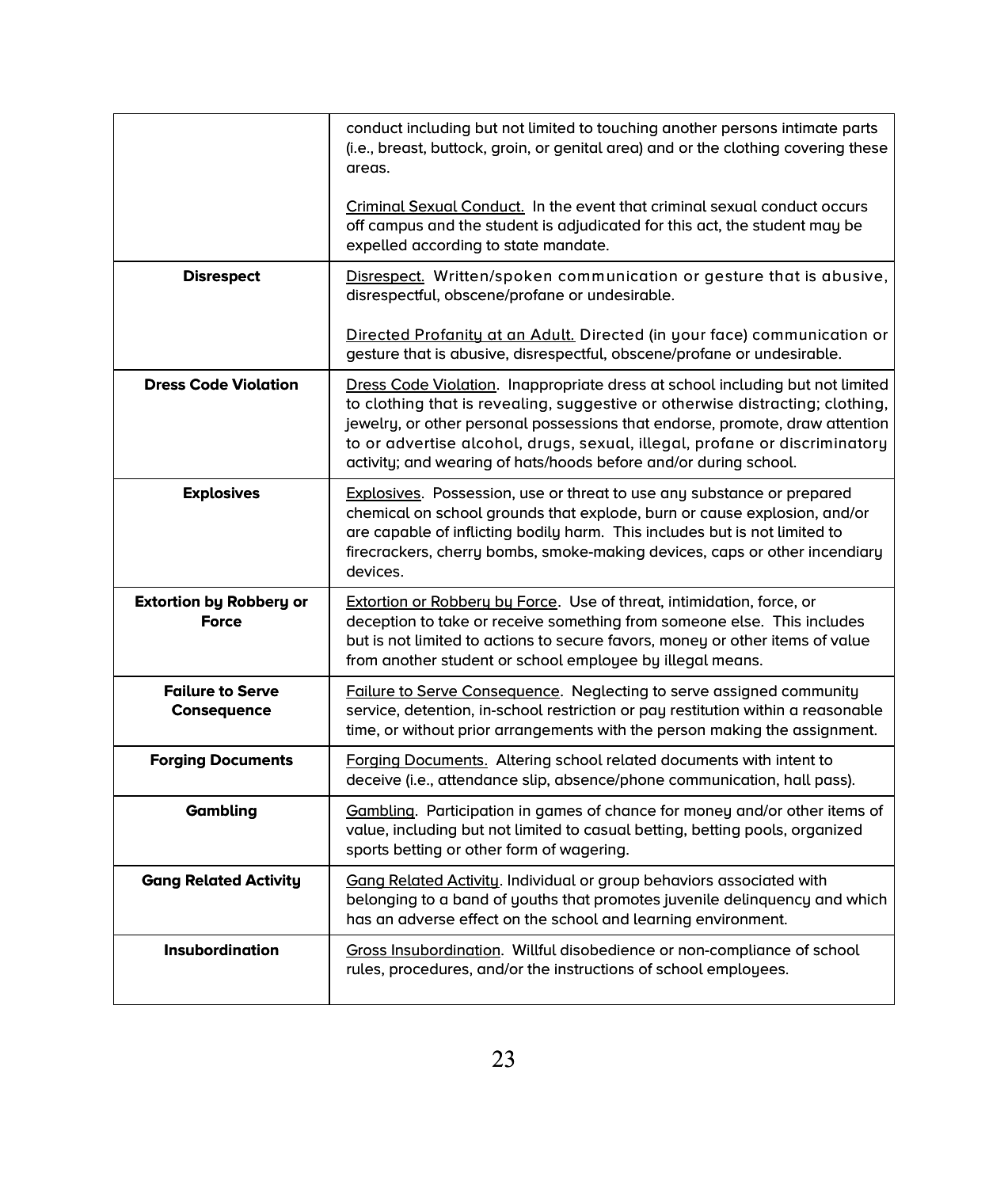|                                                                                          | Insubordination. Failure to follow directions or comply with a reasonable<br>request from the adult in charge.                                                                                                                                                                                                                                         |
|------------------------------------------------------------------------------------------|--------------------------------------------------------------------------------------------------------------------------------------------------------------------------------------------------------------------------------------------------------------------------------------------------------------------------------------------------------|
| <b>Indecent Exposure</b>                                                                 | Indecent Exposure. Intentional act of revealing intimate parts (i.e., breasts,<br>buttocks, groin, or genital areas) or undergarments covering these parts.<br>This includes but is not limited to "mooning", pantsing, urinating in public.                                                                                                           |
| Loitering                                                                                | Loitering. Being in or about any school building or in specifically restricted<br>areas of a school building at unauthorized times or without specific<br>authorization of school personnel.                                                                                                                                                           |
| <b>Non Essential Items</b>                                                               | Non-Essential Items. Possession /use of cigarette lighters, matches, squirt<br>guns, balloons, or other items that are not essential to the educational<br>process.                                                                                                                                                                                    |
| <b>Parking Lot Violation</b>                                                             | Parking Lot Violation. Unauthorized parking or driving in designated areas,<br>including but not limited to the parking lot between the high school and<br>middle school, front circle lot, grassy areas, and bus/fire lanes.                                                                                                                          |
| <b>Physical Confrontation</b>                                                            | Physical Confrontation. A confrontation between two or more students<br>which includes pushing, but doesn't escalate into a fight.                                                                                                                                                                                                                     |
|                                                                                          | Fighting. A physical confrontation between two or more students in which a<br>student hits or hits back. This includes but is not limited to kicking, punching,<br>slapping, biting, scratching, and pulling hair.                                                                                                                                     |
|                                                                                          | Physical Assault. Intentionally causing or attempting to cause physical harm.<br>This includes but is not limited to a one way attack and/or physical violence<br>that elevates beyond a fight. Assault of a district employee or volunteer will<br>result in an immediate expulsion from school.                                                      |
| <b>Public Display of Affection</b>                                                       | Public Displays of Affection. Inappropriate or excessive displays of affection<br>between students. This includes but is not limited to kissing, laying on top of<br>or against one another, placing hands on intimate parts (i.e., breasts,<br>buttocks, groin, or genital areas) or any other touching that may be<br>perceived as sexual in nature. |
| <b>Technology Misconduct</b><br>(See Also: Electronic<br><b>Devices in the handbook)</b> | Technology Misconduct. Violating the district technology acceptable use<br>policy; using cell phones, media players or other electronic communication<br>devices during restricted times; possessing and/or consuming food or<br>beverage in a technology lab; resetting or restarting a computer without<br>permission; abuse/misuse of a printer.    |
| <b>Theft or Unauthorized</b><br><b>Possession of Property</b>                            | Theft or Unguthorized Possession of Property. Stealing or possession of<br>items or property of the school or of other individuals which is unauthorized<br>by the rightful owner.                                                                                                                                                                     |
| <b>Trespassing</b>                                                                       | Trespassing. Being in or about any school building, vehicle or school related<br>activity when specifically instructed not to be present.                                                                                                                                                                                                              |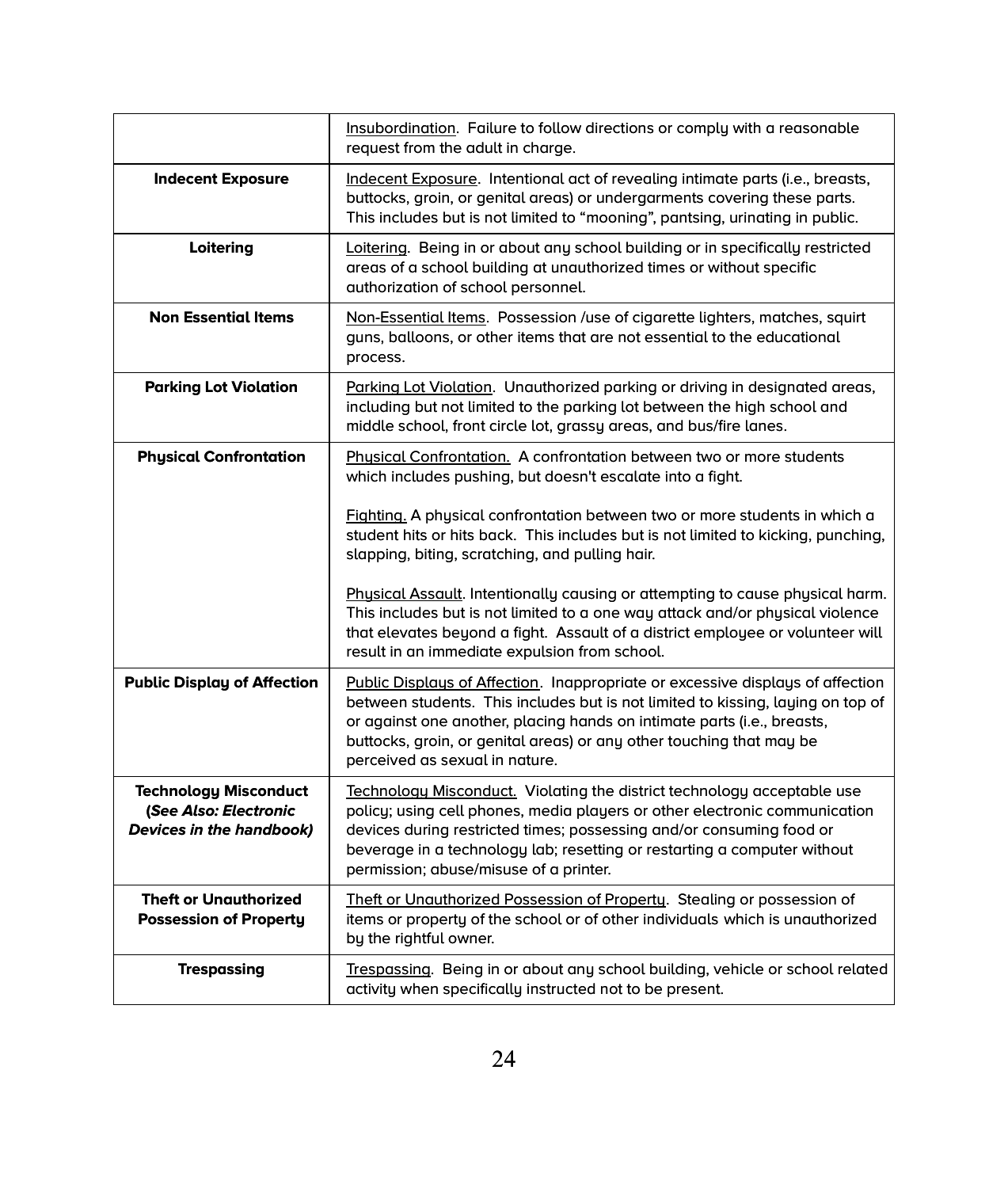| <b>Truancy</b>              | Truancy. Excessive absence from school without legitimate authorization<br>(i.e., medical condition, court placement).                                                                                                                                                                                                                                                          |
|-----------------------------|---------------------------------------------------------------------------------------------------------------------------------------------------------------------------------------------------------------------------------------------------------------------------------------------------------------------------------------------------------------------------------|
| <b>Unexcused Absence</b>    | Unexcused Absence. Absence which is not approved, including but not<br>limited to a deliberate absence without the knowledge or consent of a<br>parent or school employee, leaving class or the building without first<br>receiving permission from a staff member, oversleeping, missing the bus,<br>arriving to class over 10 minutes late, and every third tardy to a class. |
| <b>Unprepared</b>           | Unprepared. Entering the learning environment without the necessary items<br>prescribed by the teacher (i.e., books, binders, assignments, handouts,<br>writing utensil, and paper).                                                                                                                                                                                            |
| <b>Vandalism</b>            | Vandalism. Willful defacing, destruction or damage of school property or the<br>property of others.                                                                                                                                                                                                                                                                             |
| <b>Verbal Confrontation</b> | Verbal Confrontation. Heated exchange between two or more students (i.e.,<br>verbal stand-off, pre-fight talk, taunting, intimidating or threatening<br>language), that doesn't include physical contact.<br>Verbal Assault. Loud, hostile, and/or viable threat to cause physical harm or<br>death. Assault of a district employee or volunteer will result in an immediate    |
|                             | expulsion from school.                                                                                                                                                                                                                                                                                                                                                          |
| Weapon                      | Weapon. Possession, use, and/or distribution of a dangerous instrument<br>designed or possessed to cause injury, or used for self protection as defined<br>in PA328. Dangerous instruments includes, but are not limited to guns,<br>knives, chemical spray or like substances, tasers, clubs, box cutters or toys<br>that are presented as a real weapon.                      |

Non-compliance of the school handbook and policies will be assessed by the administration based on information supplied from one or more of the following sources;

- A. The student reports the non-compliance personally to a school employee.
- B. The student's parent/guardian reports the non-compliance to a school employee.
- C. Student non-compliance is observed and reported by a school employee.
- D. Student non-compliance is reported or confirmed through a public agency (i.e., law enforcement agency, probation officer).
- E. Evidence, including eye-witnesses and/or physical evidence, leads the administration of the school to a determination of student non-compliance.

# DUE PROCESS RIGHTS

The Board recognizes the importance of safeguarding a student's constitutional rights, particularly when subject to the District's disciplinary procedures. If a student or her/his parent/guardian feels that her/his rights have been violated and the student is subject to 10 days or less of suspension, a written appeal must be submitted to the high school principal within two (2) days of the original disciplinary action.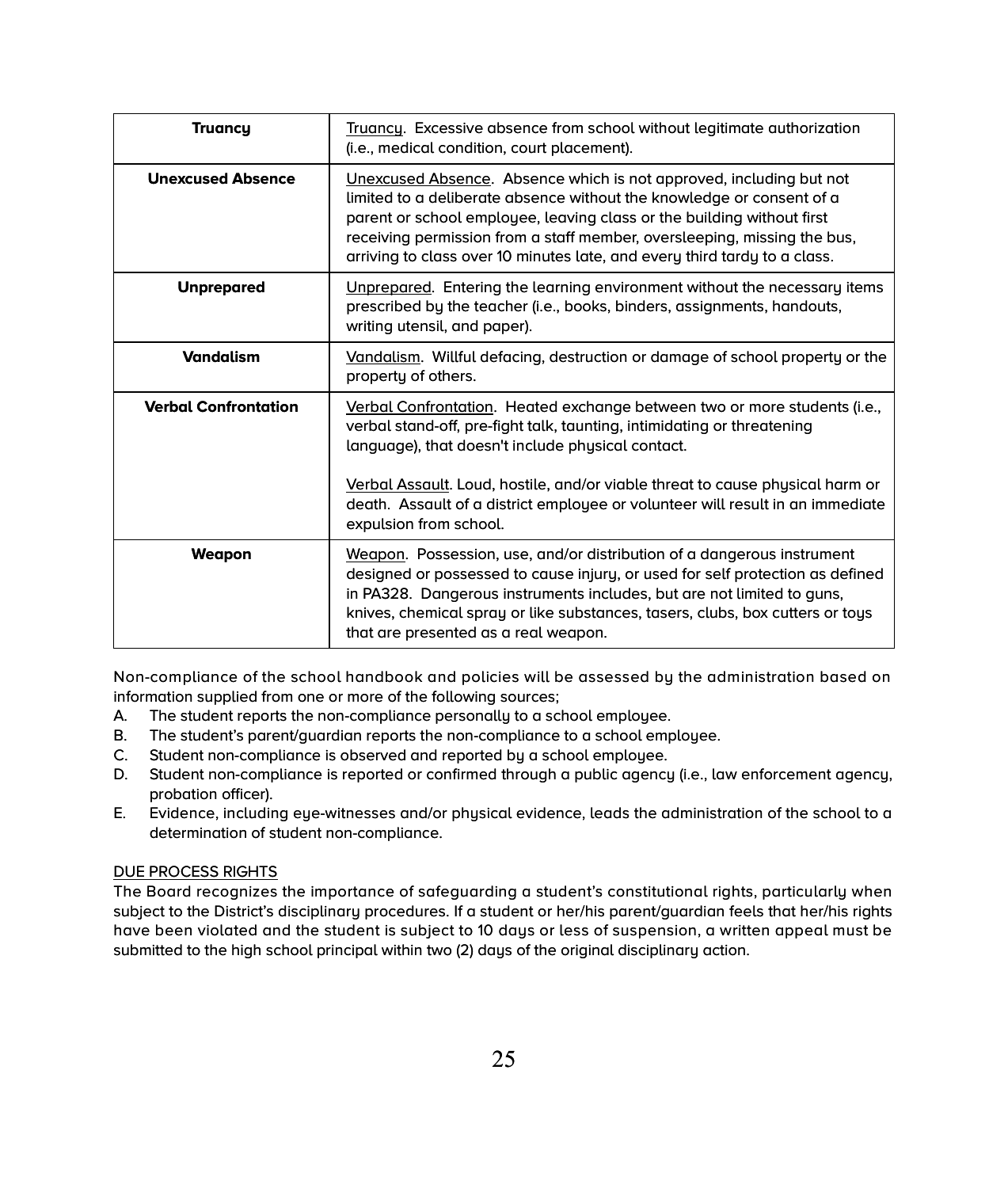# ELASTIC CLAUSE

The school administration reserves the right to establish fair and reasonable rules and regulations for things requiring actions that are not covered in the Student Handbook. In all cases, rules, regulations, and possible consequences shall be as consistent as possible with previously established rules, regulations, and consequences for similar incidences.

# ELECTRONIC DEVICES

Students may be in possession of electronic devices including a cellular telephone, ipod/ipad, laptop, or other electronic communication devices subject to the terms of the Acceptable Use Policy (AUP), student handbook and implementing procedures of the District. Devices may be used in the following manner:

- A. Use of devices during class is prohibited without the permission of the classroom teacher. Each classroom teacher has the right to designate an area in their classroom for student electronic devices.
- B. Students will power off electronic communication devices during quizzes, tests, and other assessments. Students may not use any electronic communications device to send or receive personal messages, data, or information that would contribute to or constitute cheating on quizzes, tests or other assessments,
- C. Students must set their ringers to silent or vibrate. Volume on speakers must be muted while in the building or on school transportation, unless headphones are used or if sound is necessary and approved by a teacher or administrator for educational purposes (i.e., presentation).
- D. Students may not use any electronic communications device to send or receive personal messages, data, or information, or take/send pictures that would contribute or constitute harassment.
- E. Devices operated in violation of this rule, or for any illegal purpose, shall be confiscated. Teachers will send devices to the main office. Devices will not be returned until, when appropriate, a parent(s)/guardian(s) conference has been held.
- F. Students violating conditions of these procedures and other school rules may be subject to disciplinary action according to board policy, implementing procedures and student handbook provisions.
- H. The District is not responsible for the loss, theft, damage, or vandalism to a student's cell phone or ECD. Students are strongly encouraged not to leave them unattended or unsecured.

# ELECTRONICS and RECORDING

# **Recording (audio or video) School Meetings, Classes, or Activities (Board Policy 2461)**

Board Policy 2461 states,"Parents and students are expressly prohibited from using covert means to listen-in or make a recording (audio or video) of any meeting or activity at school. This includes placing recording devices, or other devices with one or two-way audio communication technology (i.e. technology that allows a person off-site to listen to live conversations and sounds taking place in the location where the device is located), within a student's book bag, on the student's person or otherwise in an area capable of listening in or recording without express written consent of the Building Principal. Any request to place a recording device or other device with one or two-way audio communication technology within a student's book bag or on a student's person shall be submitted in writing to the Building Principal. The Building Principal shall notify the parent(s), in writing, whether the request is denied or granted within five (5) days.

If the District audio records any meeting, the resulting recording shall become a part of the student's educational record and will be maintained in accordance with the State and Federal law.

Any violations to this policy will be punishable by an out-of-school suspension anywhere from 3-5 days, depending on the seriousness of the violation and school history of similar prior events.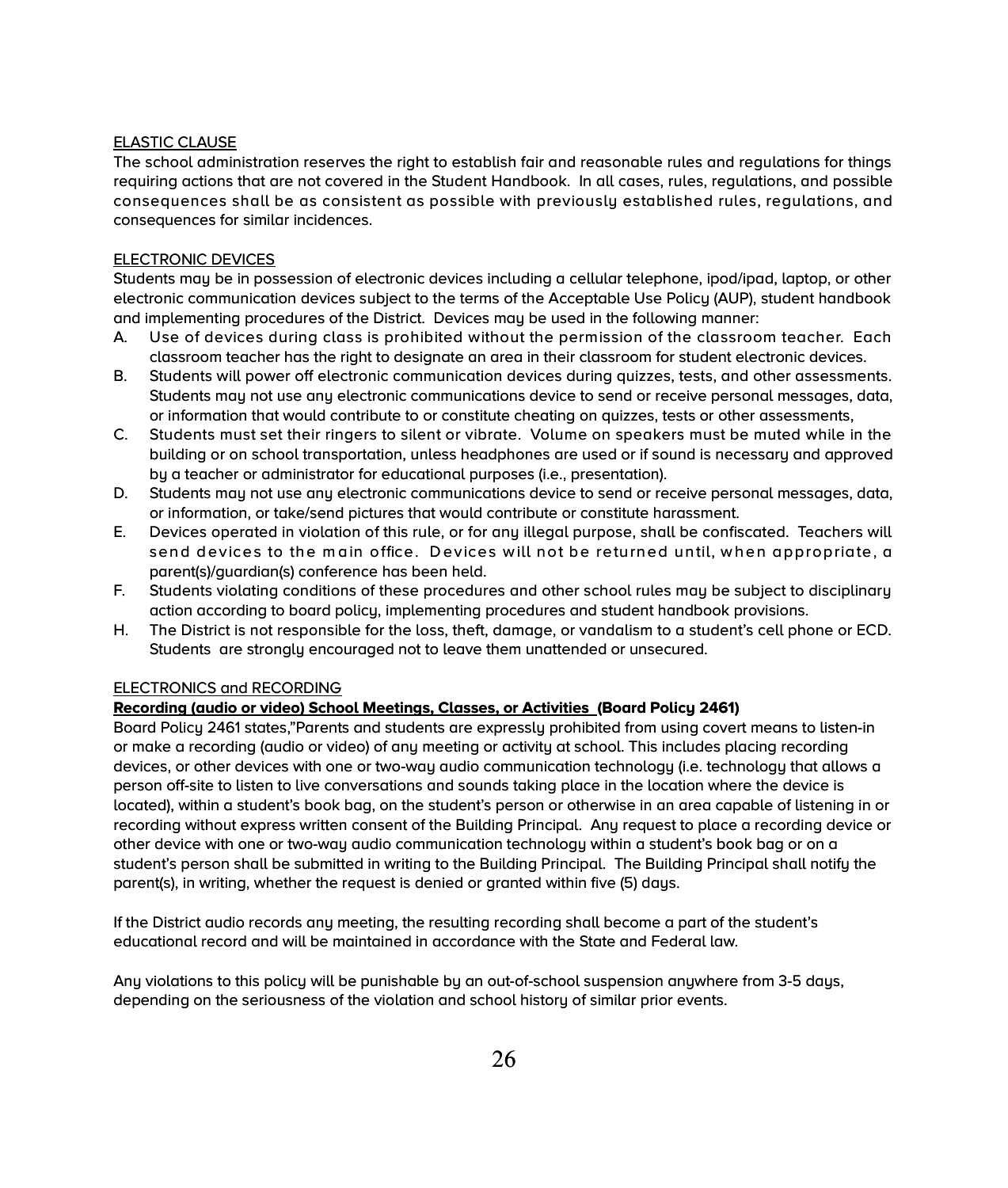#### **Recording Aggressive Acts (verbal or physical) Between Students or Students and Staff**

Mattawan takes the safety of their student body and faculty very seriously. If an altercation takes place while on school property or at a school-sponsored event, any persons who choose to videotape the altercation instead of going to a responsible adult for help may be disciplined which could include suspension from 1-5 days depending on the severity of the altercation, the student's school discipline history, or whether the violation of recording by the student threatened the safety of any student or staff member

# ELEVATOR USE

Students needing special assistance may be permitted to use the elevator. To obtain a key for elevator use, a request form must be completed and returned to the high school office with a \$5.00 deposit for the elevator key. Once the need for the elevator ceases to exist, the student is required to return the key to the high school office. Upon return the student will be refunded their deposit. Under no circumstance may the key be duplicated.

#### EMERGENCY DRILLS

Emergency drills (Fire (6), Severe Weather(2), and Lock Down (3) will be held periodically, without advance notice, in accordance with the requirements of State Law. Specific instructions will be given to students depending upon the situation. Students are expected to comply with the directions for the safe, prompt, and orderly execution of the drill.

#### FIELD TRIPS (School-Sponsored)

Field trips are a means of extending the school's curriculum. Students are expected to make the best possible use of their time while on these trips and adhere to all school rules. Students must have written permission from their parents or guardians to participate in off-campus trips. Those students who have not presented teachers with written permission on the required form will not be permitted to attend.

#### FINAL EXAMS

Students are required to take final exams in many classes. Exam schedules will be distributed in advance of the completion of the semester. Students absent from exams must make special arrangements with their teachers and/or an administrator for make-up of the exams. Exams may weigh as much as one-fifth (20%) of the final semester grade.

#### GRADES AND GRADE POINT AVERAGE

A. Students will be graded in ninth through twelfth grades using letter grades. In computing grades, the following letter grade/numerical value system of computation will be used:

| $A = 4.00$   | $ B = 3.00$ | $ C  = 2.00$ | $ D = 1.00$ |
|--------------|-------------|--------------|-------------|
| $ A - 3.67 $ | IB- = 2.67  | $ C - 1.67$  | D- = 0.67   |
| $B + 3.33$   | $C + 2.33$  | D+ = 1.33    | $F = 0.00$  |

B. A student must achieve a minimum of a D- (0.67) in order to be given credit for a course.Incomplete grades must be addressed within two weeks after the grade has been assigned unless other arrangements have been made with an administrator, otherwise the grade will become an F.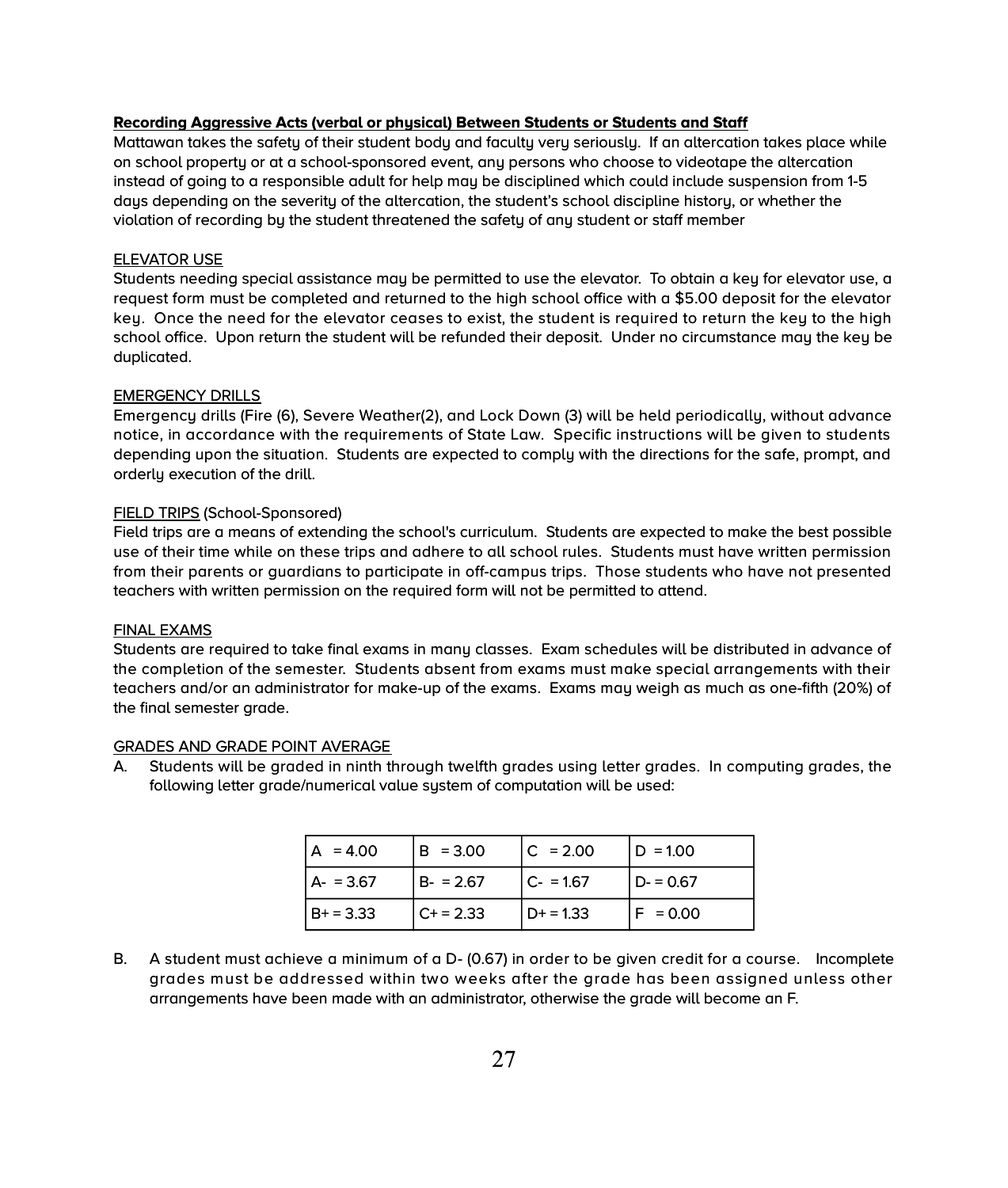- C. A grade point average is established at the end of first semester freshman year. The grade point average is calculated based on a student's final semester grade in each course. That grade point follows a student throughout their high school years, and has the potential to change at the end of each semester. Therefore, what a student earns during their freshman year impacts their final GPA. The grade point average shall be rounded to the nearest hundredth column using standard rounding procedures. Five (5) or more shall be rounded up. Four (4) or less shall not be rounded.
- D. Grades are reported to parents at the end of each marking period, as well as routinely posted on PowerSchools so that students and parents can check current academic achievement from school or home. Upon request, office personnel or the student's teacher will print a copy of her/his grades. Please contact teachers if you have concerns about student grades.

# GRADUATION REQUIREMENTS

- A. Graduation from Mattawan Consolidated School signifies that a student has satisfactorily completed an approved course of study and that s/he has satisfactorily passed examinations and/or met other requirements established by the district.
- B. To graduate, Mattawan Consolidated School requires a student meet two criteria related to credit:
	- 1. A student must be a full-time student for a minimum of four years, attempting, attending and completing classes totaling 24 credits.
	- 2. A student must successfully pass classes totaling 22 credits. The 22 credits earned must meet or exceed the course/credit content expectations and guidelines required in the Mattawan High School Curriculum (MHS) and Michigan Merit Curriculum (MMC).
- C. Student may fulfill coursework requirements during middle school or high school, whether in a traditional academic course or through a course in which the content is embedded. However, high school credit toward graduation will only be issued to students who have attempted, attended and passed the coursework following their first day of ninth grade.
- D. The following table defines the minimum credits and/or course work required for graduation from Mattawan Consolidated School:

| <b>Mattawan High School Graduation Requirements</b> |                    |                                                                                                                                                                                                                                                                                                                                                                                                                                                                                                                                                             |
|-----------------------------------------------------|--------------------|-------------------------------------------------------------------------------------------------------------------------------------------------------------------------------------------------------------------------------------------------------------------------------------------------------------------------------------------------------------------------------------------------------------------------------------------------------------------------------------------------------------------------------------------------------------|
| Credits                                             | Department         | <b>Required Coursework</b>                                                                                                                                                                                                                                                                                                                                                                                                                                                                                                                                  |
| 4.0 Credits                                         | English            | English 9<br>English 10<br>English 11<br>English 12                                                                                                                                                                                                                                                                                                                                                                                                                                                                                                         |
| 4.0 Credits                                         | <b>Mathematics</b> | Algebra I<br>Geometru<br>Algebra II or a Michigan Department of Education approved formal Career and<br>٠<br>Technical Education Program that has appropriate embedded mathematics<br>content, such as a program or curriculum in electronics, machining,<br>construction, welding, engineering, or renewable energy. (all CTE courses<br>printed in bold on p. 19 fulfill this requirement)<br>Additional math or math related course during a student's final year of high<br>٠<br>school (all courses printed in bold on p. 19 fulfill this requirement) |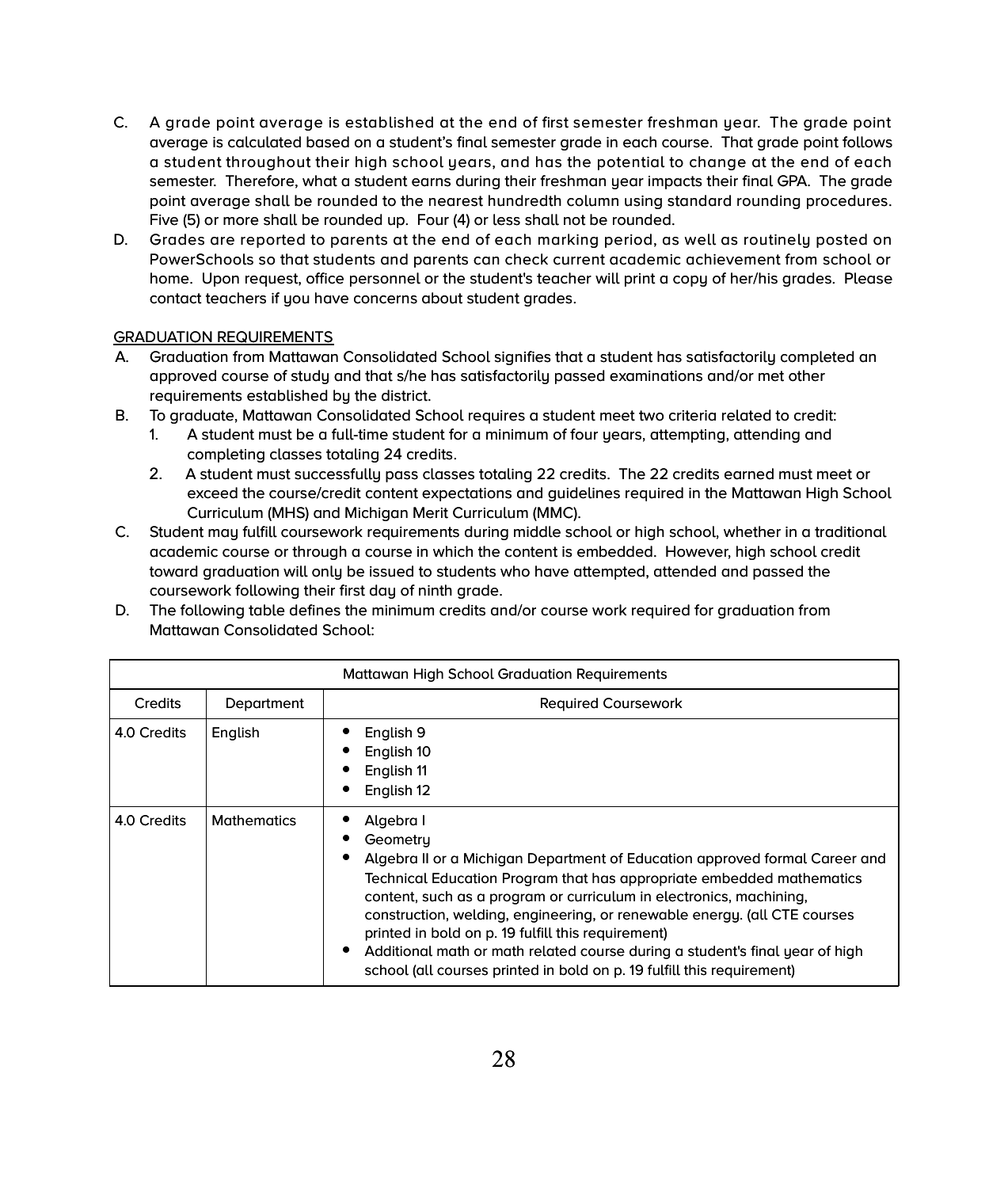| 3.0 Credits | Social Studies                      | US History and Geography<br>Civics/Economics<br>World History & Geography                                                                                                                                                                             |                                                                                                                                              |  |  |
|-------------|-------------------------------------|-------------------------------------------------------------------------------------------------------------------------------------------------------------------------------------------------------------------------------------------------------|----------------------------------------------------------------------------------------------------------------------------------------------|--|--|
| 3.0 Credits | Science                             | Biologu<br>Chemistry or Physics<br><b>Third Science</b>                                                                                                                                                                                               |                                                                                                                                              |  |  |
| 1.0 Credit  | Applied, Fine or<br>Performing Arts | Applied, Fine or Performing Arts<br>Courses                                                                                                                                                                                                           | Additional English, Math, Science or<br>Foreign Language course beyond<br><b>MMC</b> requirements                                            |  |  |
| 1.0 Credit  | Health and<br>Physical<br>Education | <b>Physical Education or</b><br>٠<br>Introduction to Health &<br>Wellness                                                                                                                                                                             | Additional English, Math, Science or<br>Foreign Language course beyond<br>MMC requirements; 1 season of<br>Marching Band/Athletics (PE reg.) |  |  |
| 0.5 Credit  | <b>Senior Seminar</b>               | <b>Senior Seminar</b>                                                                                                                                                                                                                                 |                                                                                                                                              |  |  |
| 2.0 Credits | World<br>Language                   | Level I and II of any World Language or Sign Language Course                                                                                                                                                                                          |                                                                                                                                              |  |  |
| 0.0 Credit  | Online Learning<br>Experience       | A student must engage in one or more teacher-led, structured learning activities<br>٠<br>that utilize technology with Intranet/Internet-based tools and resources as the<br>delivery method for instruction, research, assessment, and communication. |                                                                                                                                              |  |  |
| 5.5 Credits | Additional<br>Credits               | A minimum of 3.5 additional credits must be earned                                                                                                                                                                                                    |                                                                                                                                              |  |  |

# HALL PASS

If students need to leave their classroom for any reason, they must have a hall pass signed by the instructor. The Hall Pass must contain the time, date, destination, and the adult in charge's signature. Hall Passes will typically not be provided during the first 10 minutes or last 10 minutes of a class.

# HONOR POINTS

A Mattawan High School course designated as Honors or Advanced Placement (AP) may be awarded honor points because of its high level of rigor and expectation. The initial grade a student earns in an Honors or AP course shall be increased by 1.0 grade point (i.e., a student who earns a 3.0 will be awarded a 4.0 for the Honors/AP course), except in the case of an F, when no honor points will be awarded.

# INJURY/ILLNESS

If a student is injured or becomes ill during school or a school related function, parents will be notified as soon as possible. Ill or injured students are to report to the High School Office for assistance. Only emergency first aid will be given. In cases of serious injury, emergency personnel will be called and the student will be transported directly to the hospital, unless parents have notified the school to the contrary.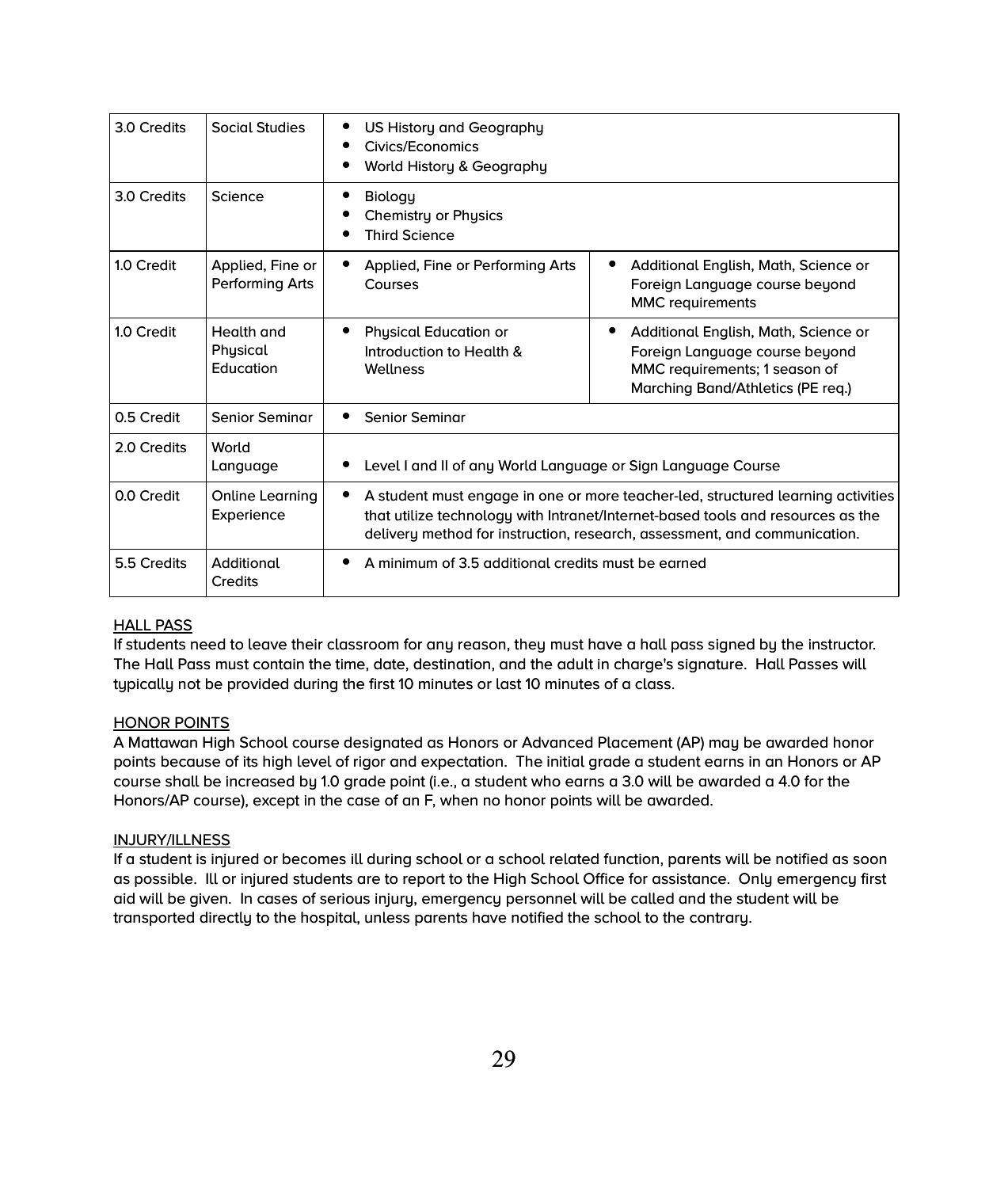#### LAW ENFORCEMENT

The school resource deputy is responsible for enforcing all laws on Mattawan Consolidated School property. The school resource deputy is housed in the high school and is available as a resource for students and parents regarding legal issues. If a student/parent would like to contact the school resource deputy, a contact can be made to the high school office. The resource deputy assists in the enforcement of all Mattawan Consolidated School policies and procedures, as well as state and federal laws. The school district's administration shall act in a manner which protects and guarantees the rights of a student in the absence of their parent/guardian.

#### **LOCKERS**

Every student is provided a locker and is responsible for its care and contents. It must be understood that lockers are school district property. Lockers should be kept orderly and closed. For security reasons, it is strongly recommended that students not provide their locker combination to others. The school reserves the right of reasonable access to student lockers. Students are not permitted to damage their lockers in any way or attach articles specific to alcohol, drugs, discrimination, sexual, or violent activity.

#### LOST AND FOUND

Items that have been lost or found shall be reported to the Student Activities Office. Articles that are turned into the Student Activities Office will be held for a reasonable length of time and, if unclaimed, will be donated to a charitable organization.

#### MEDIA CENTER (IMC)

The media center contains materials (printed, audio-visual and digital) to use for class assignments or personal interests. Students are welcome to come to the media center before or after school, from a class with a pass from their teacher, or, if prearranged with the media specialist, during lunch hour. The media center is a place for quiet study and is open daily from 7 am to 4 pm except on Friday when hours are 7 am to 3:30 pm.

# MICHIGAN MERIT EXAM (MME/SAT/MEAP)

Students are required to attempt and complete without infraction all sections of the high school proficiency test required by the District, State of Michigan, and Department of Education unless waived by an administrator in order to be eligible for graduation.

#### NATIONAL HONOR SOCIETY

Membership in our local chapter of the National Honor Society has been established through the National Association of Secondary School Principals. Students who wish to become members of the National Honor Society may apply following the first semester of their Sophomore year. Eligible students must have earned a cumulative unweighted 3.50 grade point average or higher, as well as demonstrated exemplary character, leadership and service to the school and community. To apply, students must submit the official NHS application that is available in both team offices. Eligible applicants will be interviewed for membership by a panel of teachers that includes the NHS adviser. Students selected will be inducted at our annual induction ceremony in April. Students who do not fulfill the obligations of membership as outlined by the National Honor Society of Secondary Schools will be dismissed.

#### NON-DISCRIMINATION STATEMENT

Equal educational and extracurricular opportunities are available to all students without regard to race, color,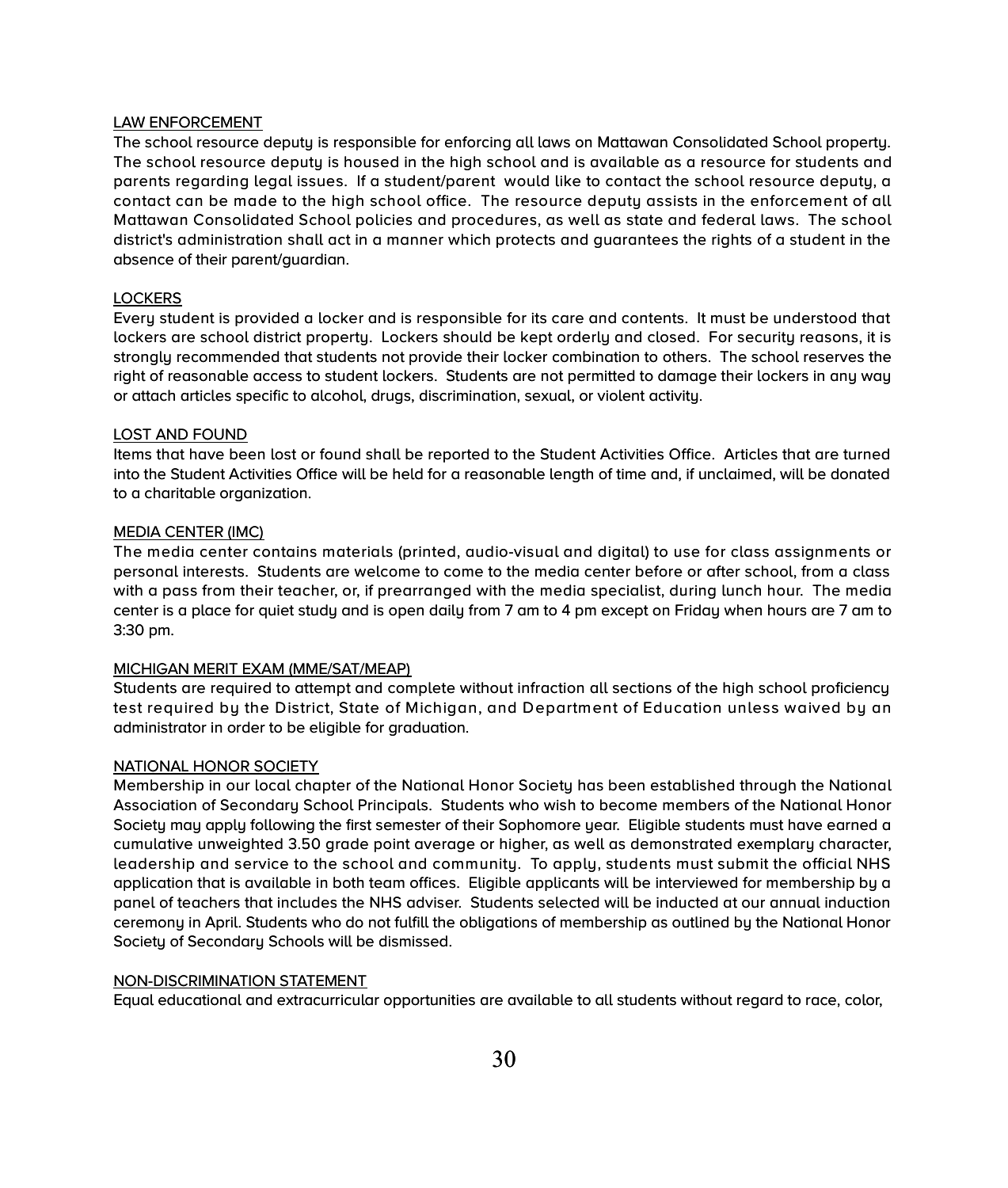nationality, sex, sexual orientation, gender identity, ancestry, age, religious beliefs, disability, status as homeless, or actual or potential marital or parental status, including pregnancy.

No student shall, based on sex or sexual orientation, be denied equal access to programs, activities, services, or benefits or be limited in the exercise of any right, privilege, advantage, or denied equal access to educational and extracurricular programs and activities.

The following person has been designated to serve as the District's Title IX Coordinator and Compliance Officer for matters involving alleged discrimination. Any inquiries regarding the School District's nondiscrimination policies should be directed to:

Jay Larner Assistant Superintendent Mattawan Consolidated School 56720 Murrau St. Mattawan, Mi. 49071 (269)668-3361 x1770

The School District's complaint procedure may be obtained from Jay Larner, as well.

For further information, you may also contact:

Office for Civil Rights U.S. Department of Education 1350 Euclid Avenue, Suite 325 Cleveland, OH 44115 Telephone: 216-522-4970 FAX: 216-522-2573 TDD: 877-521-2172 E-mail: [OCR.Cleveland@ed.gov](mailto:OCR.Cleveland@ed.gov) 

# RECOGNITION OF STUDENT ACHIEVEMENT

Staff are encouraged to recognize students for achievements. Areas that may merit recognition include but are not limited to academics, athletics, citizenship, fine and performing arts, clubs and organizations, and community service. In addition, the following building level recognition is provided to students:

- A. Honor Roll. An honor roll shall be established at the end of each high school semester of the academic year for the purpose of recognizing special achievement by students. The honor roll designation shall be divided into two (2) separate categories. There shall be a high honors roll and an honor roll.
	- 1. The high honors roll shall be comprised of students that:
		- a. achieve a grade point average of 3.50 and above;
		- b. achieve no grade lower than a C range.
	- 2. The honor roll shall be comprised of students that:
		- a. achieve a grade point average 3.10 to 3.49;
		- b. achieve no grade lower than a C range.
	- 3. Pass/fail or credit/no credit Course work will not be included in computation of grade point average. Students that receive a pass/fail or credit/no credit for a class will not be eligible for honor roll status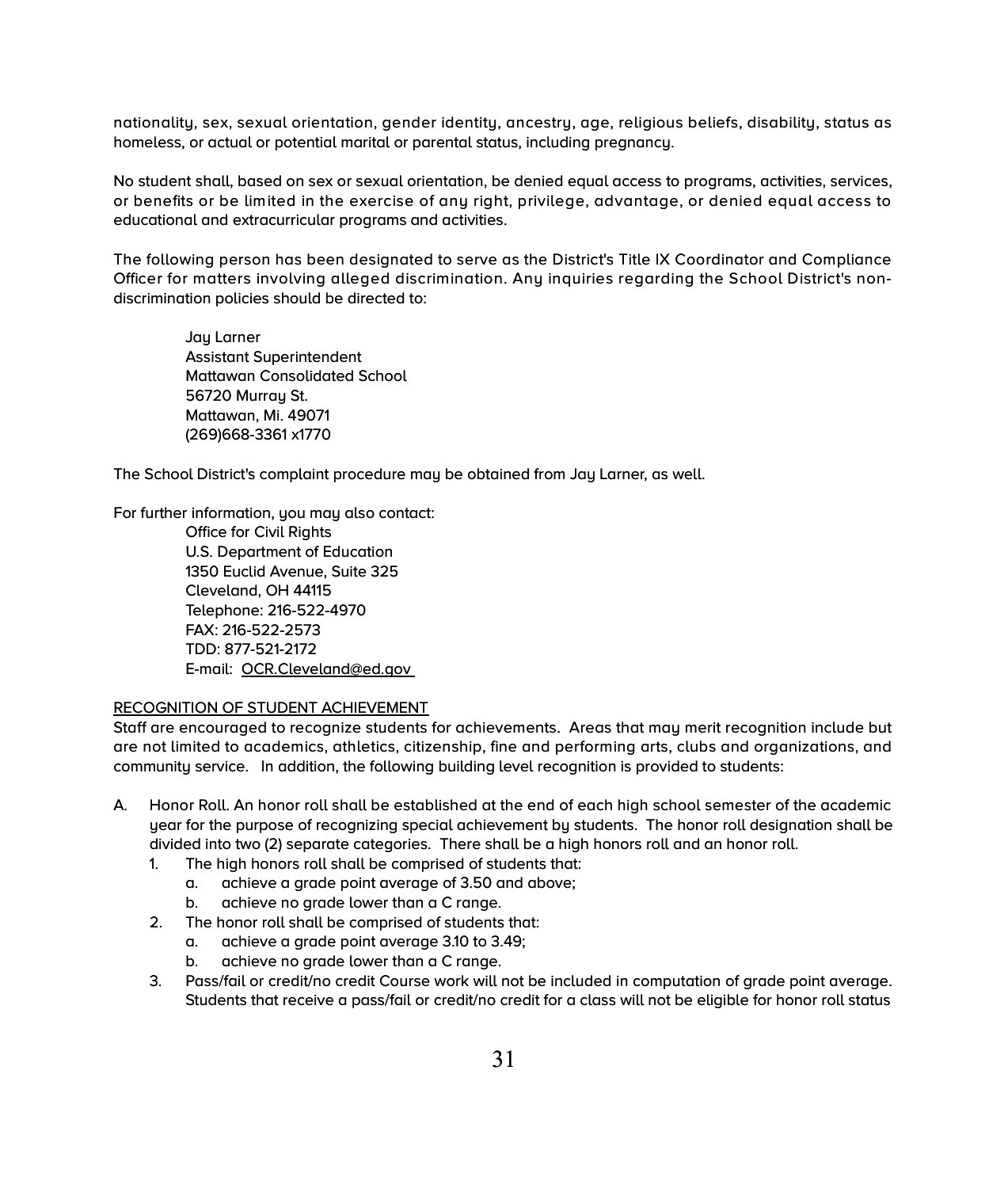unless the course for which they receive a pass/fail or credit/no credit is in addition to the six instructional periods taken during the regular school day or the class is approved by the high school principal as a credit/no credit offering.

- 4. Honor points for honors classes shall be included in computation of grade point averages used for Mattawan High School academic recognition.
- 5. Special education students are eligible for honor roll status if the special education student has earned credits at a comparable rate to that of regular education students in the same grade level.
- B. Senior Recognition. Annually, the teachers, counselors, and administrators of Mattawan High School present department and building awards during the Senior Class Honors Program. Seniors are honored for their academic accomplishments, leadership, work ethic, attitude, and service. Department awards are presented in Applied Arts, Business, Computer Technology, English, Fine and Performing Arts, Foreign Language, Life Management & Wellness, Mathematics, Science, and Social Studies along with awards from the Van Buren Tech and PALS. The following criteria shall be used in determining academic awards for students of a graduating senior class:
	- 1. Class rank for senior awards shall be computed by averaging all final grades received in their high school classes up to and including those grades received through the first semester of their senior year (seventh semester of high school). The grade point average shall be rounded to the nearest hundredth column using standard rounding procedures. Five (5) or more shall be rounded up. Four (4) or less shall not be rounded up.
	- 2. A final class rank will be computed at the end of eight (8) semesters (twenty-four (24) credits).
	- 3. In determining class rank, the numerical system listed in Item C of this implementing procedure shall be used.
	- 4. Honor points for Honors and/or AP classes shall be included in computation of grade point average used to recognize student achievement.
	- 5. Pass/fail or credit/no credit course work will not be included in computation of grade point average. Students that receive a pass/fail or credit/no credit for a class will not be eligible for honor roll status unless the course for which they receive a pass/fail or credit/no credit is in addition to the six courses taken during the regular school day or the class is approved by the high school principal as a credit/no credit offering.
	- 6. To be considered for senior academic awards, students must have completed twenty-one (21) credits by the end of the student's seventh semester.
	- 7. A list of the top ten percent (10%) of the graduating seniors shall be developed in alphabetical order by the last name of the student. In determining the top ten percent (10%) of the students, the number of students shall be rounded up to the next tens (example: 213 actual students would be rounded up to 220, resulting in twenty-two (22) students being placed on the listing for the top ten percent (10%)). Recognition of the top ten percent (10%) of the graduating class shall be based solely on the grade point average of all eligible seniors using the GPA of the student at the end of the student's seventh semester.
	- 8. The following standard shall be used to determine special academic recognition:

| Summa cum laude | 4.10 GPA or higher        |
|-----------------|---------------------------|
| Magna cum laude | 3.80 GPA through 4.09 GPA |
| Cum laude       | 3.50 GPA through 3.79 GPA |

9. In addition to the senior class president providing a welcome at commencement, two (2) additional graduating seniors that have achieved the level of Summa cum laude at the end of the seventh (7) semester will be selected to speak at commencement. The two (2) speakers will be selected by a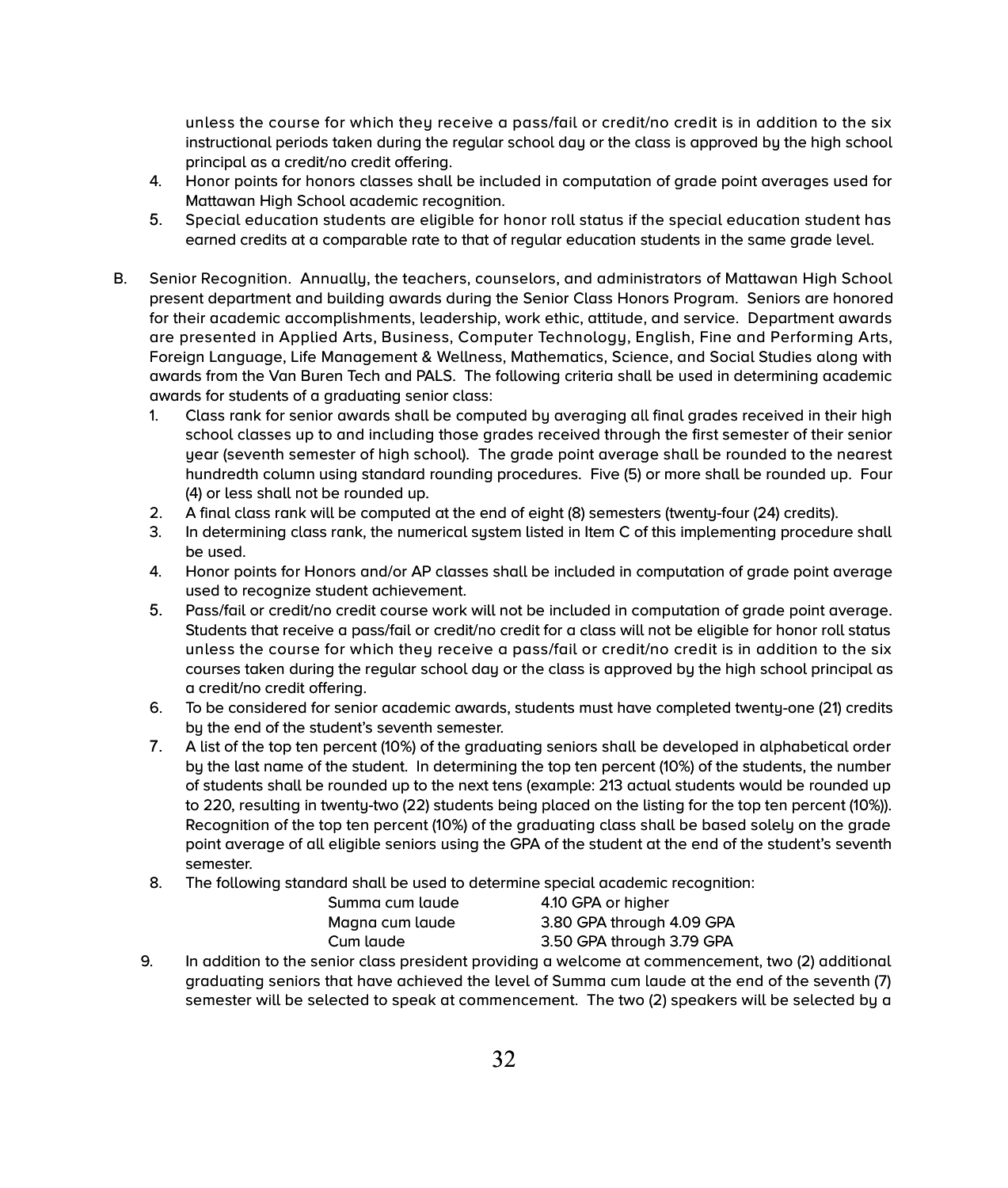panel appointed by the high school principal using criteria established by the principal. If the senior class president chooses to audition to be a panel-selected speaker and is chosen, the senior class vice-president shall provide the welcome at commencement.

10. Graduating seniors that achieve Summa cum laude at the end of seven (7) semesters are authorized by Mattawan Consolidated School to list "co-valedictorian" on college application forms if the student is applying for a college scholarship that is only open to students that have been designated as a valedictorian upon graduation from high school. Except in this instance, a graduating senior is not authorized to use the co-valedictorian designation.

# RESTORATIVE JUSTICE (See DISCIPLINE)

# SAFETY SUPERVISOR

Experience tells us that when adults are present in students' lives, they are more likely to make good decisions. The responsibilities of the safety supervisors are as follows:

- A. Monitor and supervise student movement in the hallway during class time
- B. Greet and assist guests to the high school<br>C. Check restrooms
- Check restrooms
- D. Monitor and supervise the student parking area including student driving and parking
- E. Monitor and supervise students during their lunch period and when asked at co/extra-curricular activities
- F. Monitor and enforce tardy and attendance policies
- G. Other tasks assigned by the principal or designee

#### **SCHEDULING**

The Student Service Team assigns students to the appropriate courses based on their Four-Year Educational Development Plan (EDP), course selections sheet, prerequisite course work, achievement and attendance data, student needs, and available space. Students may be denied course enrollment due to a lack of available space or the need to pass prerequisites. Schedules are provided to each student prior to school or upon enrollment. Parents may request a particular student placement into a course by completing the K-12 Student Placement form. K-12 Student Placement forms are available on line on the high school's web page under downloadable forms or in the main office. The deadline for submitting request forms for the following school year is The first Friday in May each year. Given the time and input provided in the development of each student's schedule, we do not anticipate needing to make changes unless a student is inappropriately placed in a course, where s/he has not fulfilled the prerequisite credit, has an incomplete schedule, or is scheduled into a course where s/he has previously earned credit. We typically do not accept student requests for changes that reduce the rigor of their schedule, switch class periods, or rearrange their classes to be with friends or a specific teacher. Any questions or concerns about a student's schedule should be discussed with their counselor.

# SEARCH AND SEIZURE

To maintain order and discipline in the school and to protect the safety and welfare of students and school personnel, school authorities may search a student and/or a student's locker, vehicle, desk and personal effects under the conditions defined in IP 5771. Any illegal, unauthorized or contraband materials discovered in the search may be confiscated and turned over to the police. Students are expected to assume full responsibility for the security of their person, vehicle, lockers, desks, and personal effects. Students should not expect privacy regarding items brought on school property because such property is subject to search at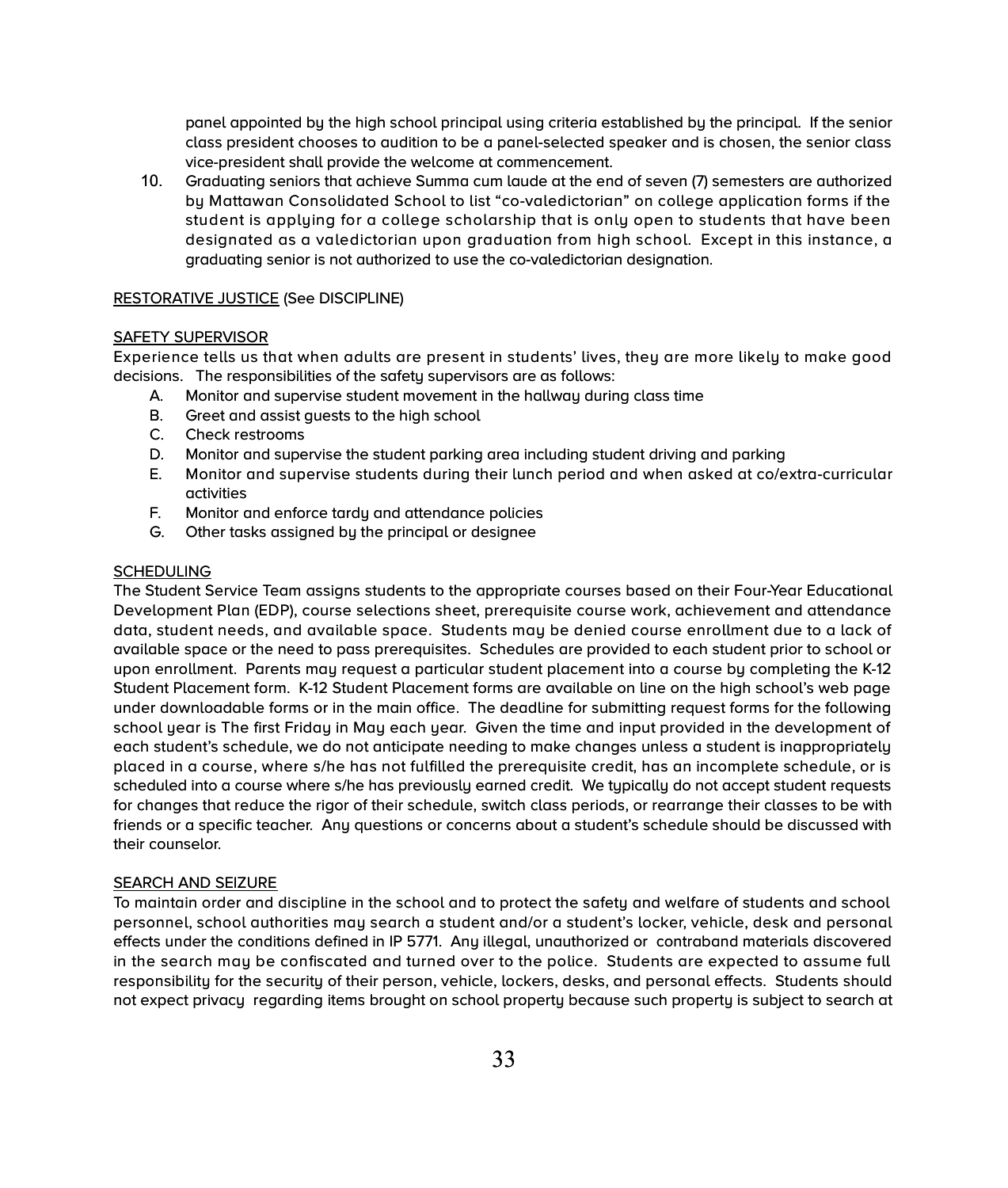any time by school officials. A student's failure to permit searches and seizures as provided in this policy will be subject to disciplinary action.

The following procedures shall be used when a school administrator has reasonable suspicion that a student may have in her/his possession evidence that a rule or law has been violated:

- A. All requests or suggestions for the search of a student or her/his possessions shall be directed to the principal, or designee.
- B. Upon approval of principal or designee, an administrator may conduct a search.
- C. When possible and practical, an adult third party shall be present at any search of a student or her/his possessions.
- D. When possible and practical, the student shall be present at any search of her/his possessions.
- E. When possible and practical, before conducting a search, the administrator shall notify the student, request her/his consent to the inspection as outlined in Section C of this procedure and inform the student that she/he may withhold consent. However, with reasonable suspicion, an administrator is authorized to conduct a search with or without the consent of the student.
- F. The administrator shall be responsible for assuring the appropriate custody, control and disposition of any illegal or dangerous substance or object taken from a student.
- G. The administrator shall be responsible for assuring the prompt recording of each student search including date, time and location. The record shall be in writing and shall include the reasons for the search, the persons present, the objects found, if any, and the disposition made of them. Evidence shall be kept in a secure location in her/his office.
- H. Whenever the search is prompted by the reasonable suspicion that possession of a substance or object immediately threatens the safety and health of the student or others, the administrator shall act with as much speed and dispatch as required to protect persons and property in the school while keeping clearly in mind the student's rights and the potential consequences of inappropriate or hasty action.

#### SENIOR TRIP

Traditionally senior class members participate in a class trip as a culminating experience. Arrangements for the trip are made by class officers in concert with their faculty advisers and building administrators. Students suspended during the time of the trip will forfeit their right to attend. The administration reserves the right to withhold participation from a student who has demonstrated repeated or willful violation of school rules. Additionally, a senior who chooses to engage in improper activity during the senior trip, may lose the right to participate in commencement activities, including the graduation ceremony.

#### **SPORTSMANSHIP**

It is the expectation of Mattawan Consolidated School that participants and spectators exhibit appropriate decorum. Positive support of individual players and the team is encouraged. Negative behavior that detracts from the positive experience is not acceptable. Taunting is strictly prohibited. The MHSAA defines taunting as any action or comments by coaches, players or spectators which are intended to bait, anger, embarrass, ridicule or demean others, whether or not the deeds or words are vulgar or racist. Included is conduct that berates, needles, intimidates or threatens based on race, gender, ethnic origin or background, and conduct that attacks religious beliefs, size, economic status, speech, family, special needs or personal matters. Examples of taunting and negative behavior that would lead to ejection/removal from premises include but are not limited to, "trash talking," physical intimidation outside the spirit of the game, reference to sexual orientation, "in the face" confrontation by one player or spectator to another, fighting, holding up newspapers during the introduction of the opposing team, excessive pointing and/or chanting at individual players, etc.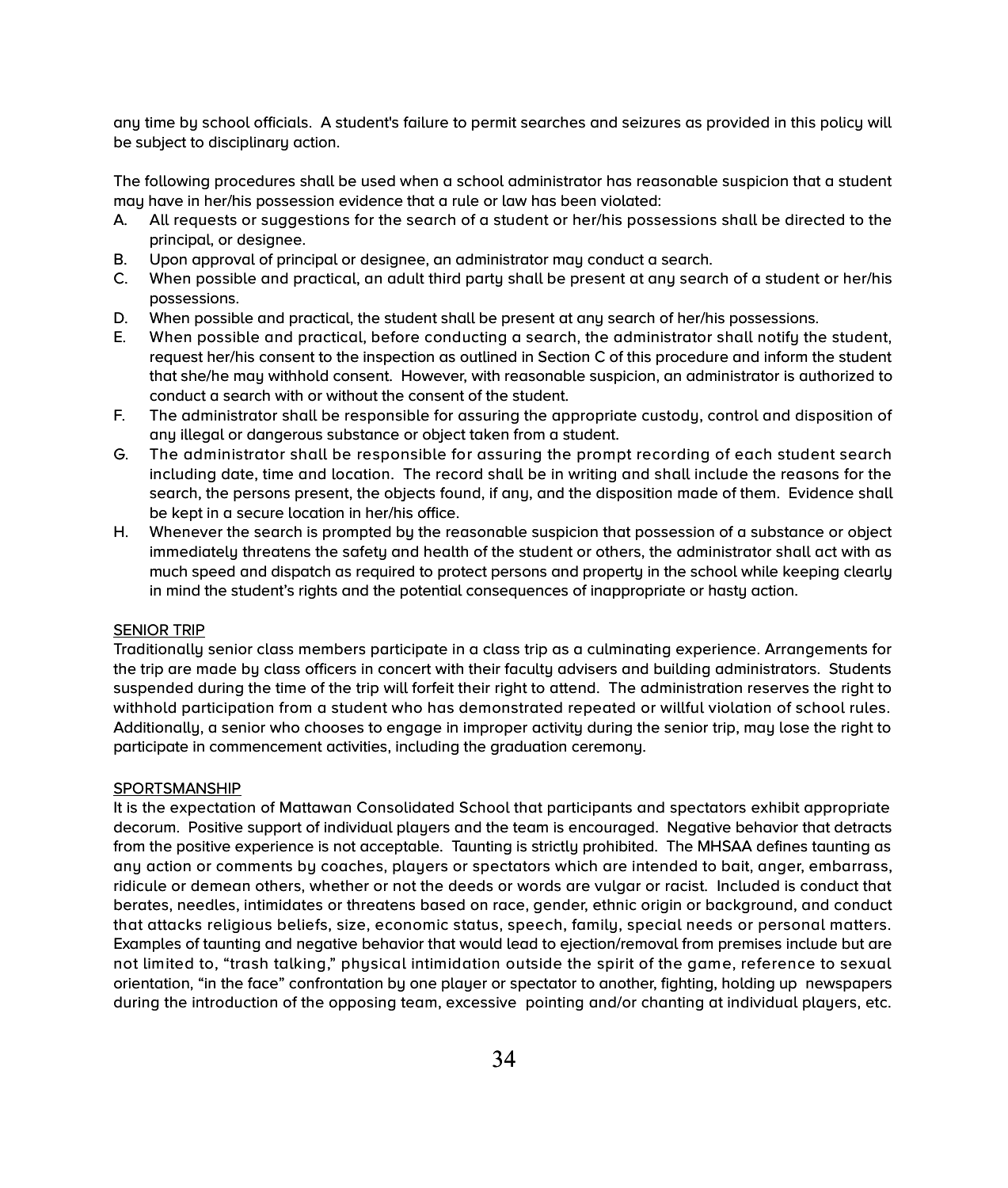Participants and spectators exhibiting disruptive and/or negative behavior will be removed from the premises. Persons exhibiting repeated negative behavior may be restricted from attending student events.

# STUDENT ACTIVITIES

Mattawan Consolidated School believes that a well-rounded school experience includes involvement in student activities and encourages students to participate in one or more of them. A student that attempts to participate in several student activities may be in a position of conflict between two obligations. Mattawan High School recognizes that each student should have the opportunity for a broad range of experiences, and to this end, will attempt to schedule events in a manner to minimize conflicts. Students have a responsibility to do everything they can to avoid conflict. This includes being cautious about belonging to too many activities where conflict may occur. If the potential for conflict exists between two school sponsored activities, the student must talk to the coach and/or director prior to becoming involved in the activities. When a conflict arises, the student must bring it to the attention of the director/coach in a timely manner, and the director/coach will attempt to work out a solution so the student does not feel caught in the middle. If a solution cannot be found through the process, the Director of Student Activities will make the decision based on the following:

- A. The relative importance of each event.
- B. The importance of each event to the student.<br>C. The relative contribution the student can make
- C. The relative contribution the student can make.<br>D. How long each event has been scheduled.
- How long each event has been scheduled.
- E. Conversation with parents.

Once a decision has been made by the staff and the student has followed that decision, he/she will not be penalized in any way by either the teacher or coach. If it becomes obvious that a student cannot fulfill the obligation of the school activity on an on-going basis, he/she should consider the effect on their grade or withdrawing from that activity.

Extracurricular Opportunities offered to Mattawan High School students include , but not limited to:

Mattawan High School is committed to offering opportunities for students to connected. Joining a club and/or organization is a great way for students to connect with peers, adults and the school. If a student is interested in joining a school club or organization they should speak with the sponsor of the club or organization. In addition, if a student would like to initiate a new club they should speak with the Director of Student Activities. Contact information and applications for new clubs and organizations are available in the Office of Student Activities. The following clubs and organizations are currently established for students:

| Anime' Club      | Game Club              | <b>PALS</b>              | Spanish Club              |
|------------------|------------------------|--------------------------|---------------------------|
| <b>Band</b>      | Green Team             | Peer to Peer             | <b>Student Government</b> |
| <b>Blue Crew</b> | <b>GSA</b>             | <b>Powerlifting Club</b> | <b>Talent Show</b>        |
| Choir            | LEO Club               | Robotics                 | Tech Club                 |
| Drama            | Model UN               | <b>SAAC</b>              | <b>Wildcat Mentors</b>    |
| <b>Forensics</b> | Musical                | <b>Science Olympiad</b>  |                           |
| French Club      | National Honor Society | Ski Club                 |                           |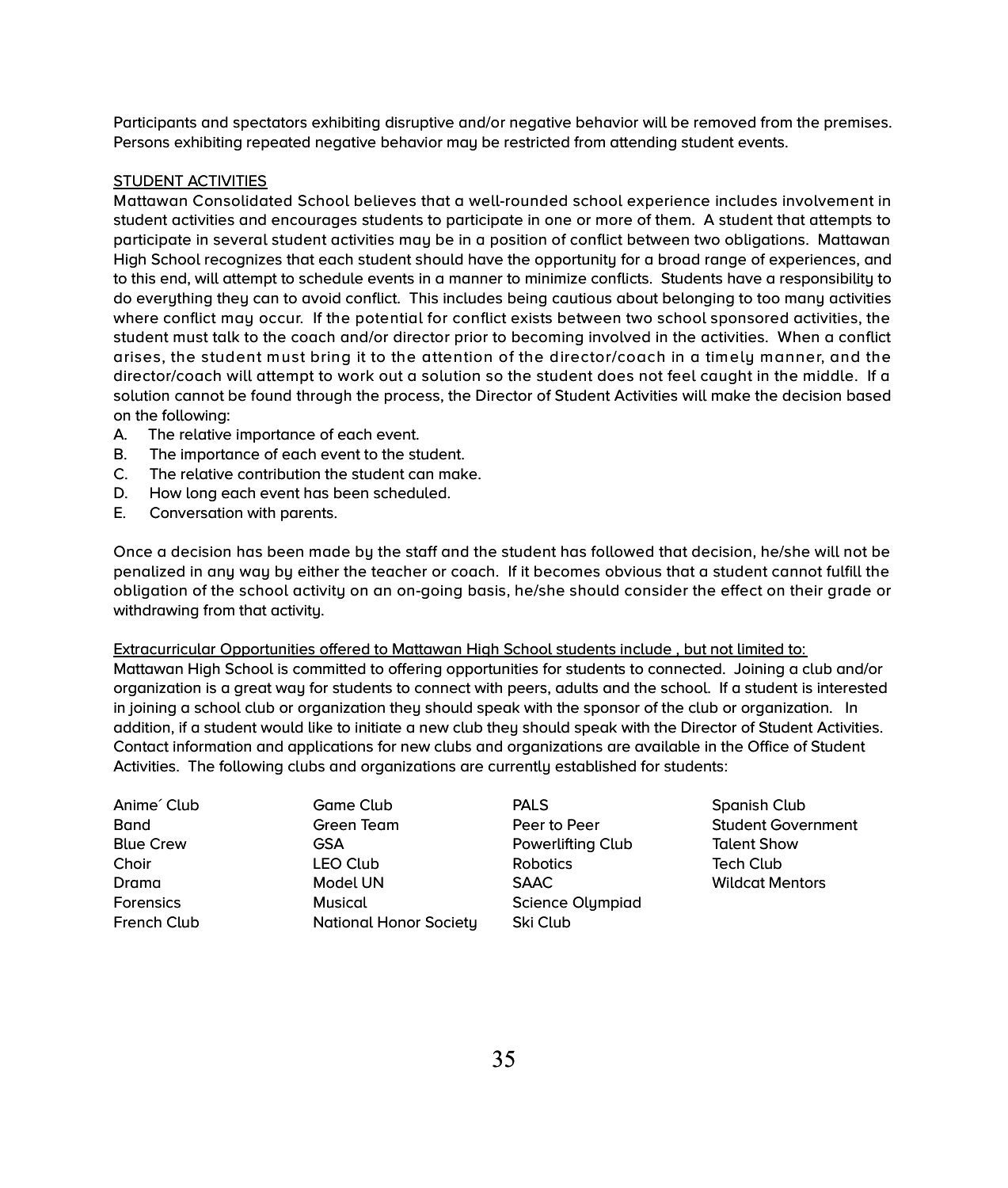# Athletics:

Mattawan High School is a charter member of the Southwest Michigan Athletic Conference. Participation in athletics requires adherence to rules of the Michigan High School Athletic Association, General Athletic Handbook, school administration and coaching staff. Students of Mattawan High School may participate in the following interscholastic sports:

| FALL:                             | WINTER:                             | <b>SPRING:</b>                    |
|-----------------------------------|-------------------------------------|-----------------------------------|
| Football (Freshman, JV, Varsity)  | Men's and Women's Basketball        | Men's Baseball (JV, Varsity)      |
| Men's Soccer (JV, Varsity)        | (Freshman, JV, Varsity)             | <b>Women's Softball</b>           |
| Men's Tennis (JV, Varsity)        | Women's Volleyball                  | (JV, Varsity)                     |
| Men's & Women's Cross             | (Freshman, JV, Varsity)             | Men's and Women's Lacrosse        |
| Country (JV, Varsity)             | Wrestling (JV, Varsity)             | (JV, Varsity)                     |
| Women's Volleyball (Freshman, JV, | Cheerleading - Sideline and         | Men's and Women's Track (Varsity) |
| Varsity)                          | Competitive (Freshman, JV, Varsity) | Women's Soccer (JV, Varsity)      |
| Women's Golf (JV, Varsity)        | Hockey (Varsity)                    | Women's Tennis (JV, Varsity)      |
| Cheerleading (Freshman, JV,       | Men's Swim and Dive (Varsity)       | Men's Golf (JV, Varsity)          |
| Varsity)                          | Men's and Women's Ski Racing        |                                   |
| Women's Swim and Dive (Varsity)   | (Varsity)                           |                                   |
|                                   |                                     |                                   |

#### STUDENT APPEARANCE

- A. Student dress should be appropriate and not considered detrimental to the process of learning. One's dress should comply with applicable school laws for the State of Michigan. Additionally, the administration reserves the right to determine what is appropriate dress for the place and situation.
- B. Students should avoid clothing that is revealing, suggestive or otherwise distracting. Clothing, jewelry, or other personal possessions that endorse, promote, draw attention to or advertise alcohol, drugs, sexual, illegal, profane or discriminatory activity, or other behaviors/topics that create conflict among the student body may not be worn at school.
- C. Hats and hoods are not be worn from "bell to bell" and must be removed and remain off until the school day ends. The only exception is when the school sponsors a "hat" day.
- D. Students in non-compliance will be required to make necessary modifications, serve in-school restriction, or face suspension from school.

# STUDENT CONCERNS, SUGGESTIONS, AND GRIEVANCES

The school is here for the benefit of the students. The staff is here to assist each student in becoming a responsible adult. If a student has suggestions that could improve the school, s/he should feel free to offer them in a constructive manner. When concerns or grievances arise, the best way to resolve the issue is through communication. For example, if there is a question about a classroom grade, start with the classroom teacher. No student will be harassed by any staff member or need fear reprisal for the proper expression of a legitimate concern.

If a student/parent has a question or concern about the student's grade, progress in the class or treatment, the student/parent should:

- A. Contact the teacher to arrange a time to meet and discuss the question or concern.
- B. If the student/parent feels unsatisfied after the meeting, the student/parent should contact the student's counselor to arrange a time to meet and discuss the concern.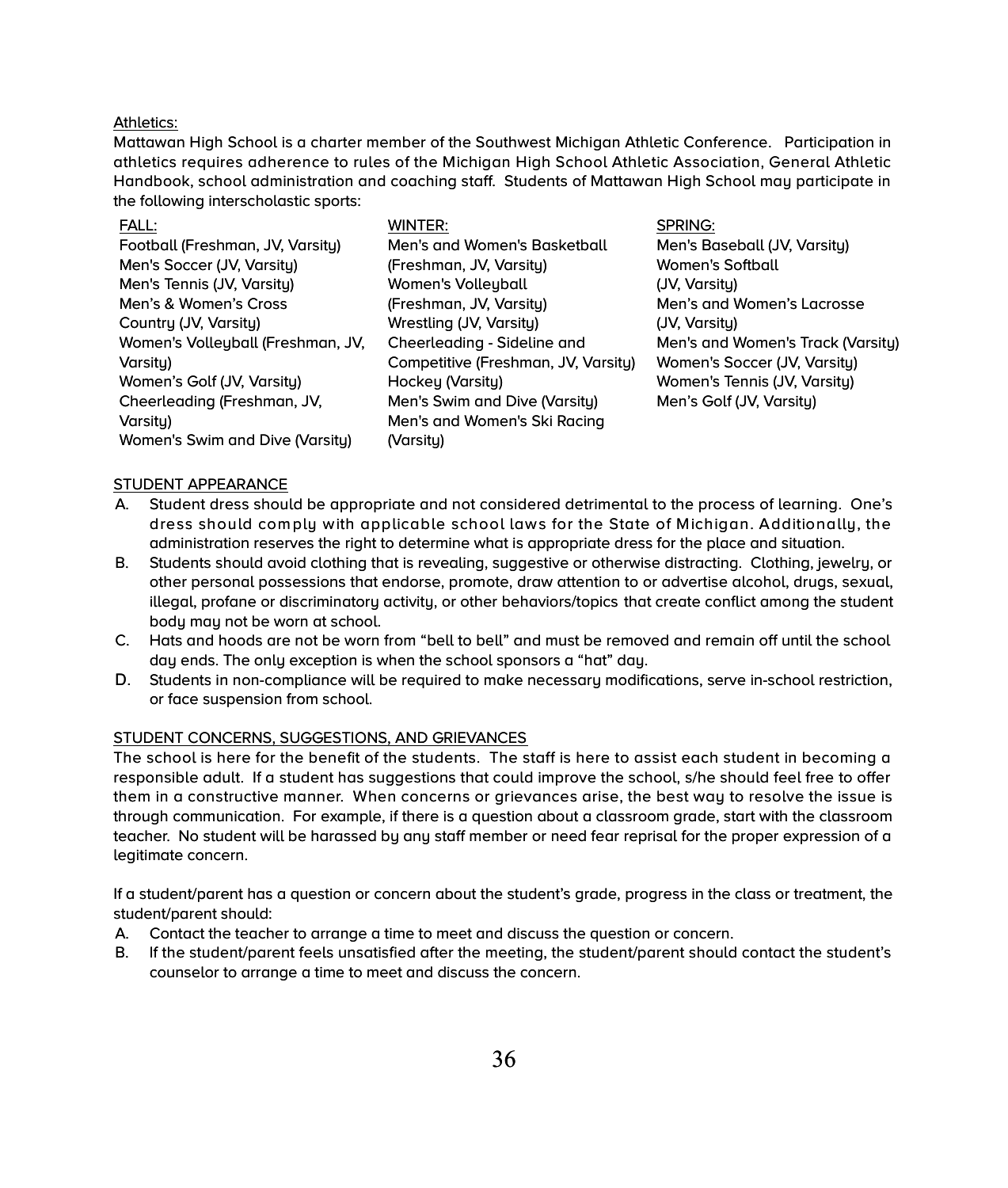- C. If the student/parent feels unsatisfied after this meeting, the student/parent should contact the appropriate Dean of Students to arrange for a meeting to discuss the concern.
- D. If the student/parent feels unsatisfied after the meeting, the student/parent should contact the Principal to arrange a meeting and discuss their concern.

# STUDENT VALUABLES

Students are encouraged not to bring items of value to school. Items such as jewelry, expensive clothing, electronic equipment, large quantities of money, and the like, are tempting targets for theft. The school cannot be responsible for their safe-keeping and will not be liable for loss or damage to personal valuables. If a student elects to bring personal items to school they should be kept locked in their locker(s) and not left unattended.

# TECHNOLOGY ACCEPTABLE USE POLICY

The intent of this agreement is to ensure that students understand fully and comply with all acceptable use policies approved by the district in School Board Policy 7540. In exchange for the use of the networks resources they understand and agree to the following:

- All district computers, servers and any information, student data, program or software provided by the district are the property of the district and are to be used for educational or communication purposes.
- The use of the networks is a privilege. The district may review activities and use of computers and Internet at any time. Using the computer or Internet in a manner not authorized may result in disciplinary action or removal of access. The student is entitled to a review meeting and due process. Misuse of the networks includes, but is not limited to intentionally:
	- Altering of system software
	- Placing or distributing of unlawful or unauthorized information
	- Installing viruses or harmful programs on or through the computer system either in public or private files or messages
	- Misrepresenting other users on the network
	- Disrupting operation of the networks through abuse of equipment or software
	- Malicious use of the networks through hate mail, harassment, profanity, vulgar statements or discriminatory remarks
	- Unauthorized use for non-curriculum related communications, Illegal installation of copyrighted software
	- Allowing anyone to use an account other than the account holder (sharing of network login credentials)
	- Intentionally seeking information on, obtaining copies of or modifying files, other data or passwords belonging to other users
	- Knowingly attempting to bypass content filtering or other Internet access proxies
- The district retains the right to access and review all computer files, databases and any other electronic transmissions contained in or used in conjunction with the district's system (policy 7540.01). **Students should have no expectation that any information contained on such systems is confidential or private.**
- Mattawan Consolidated School uses Internet content filtering and activity monitoring software was required by CIPA. However, no filtering system is foolproof.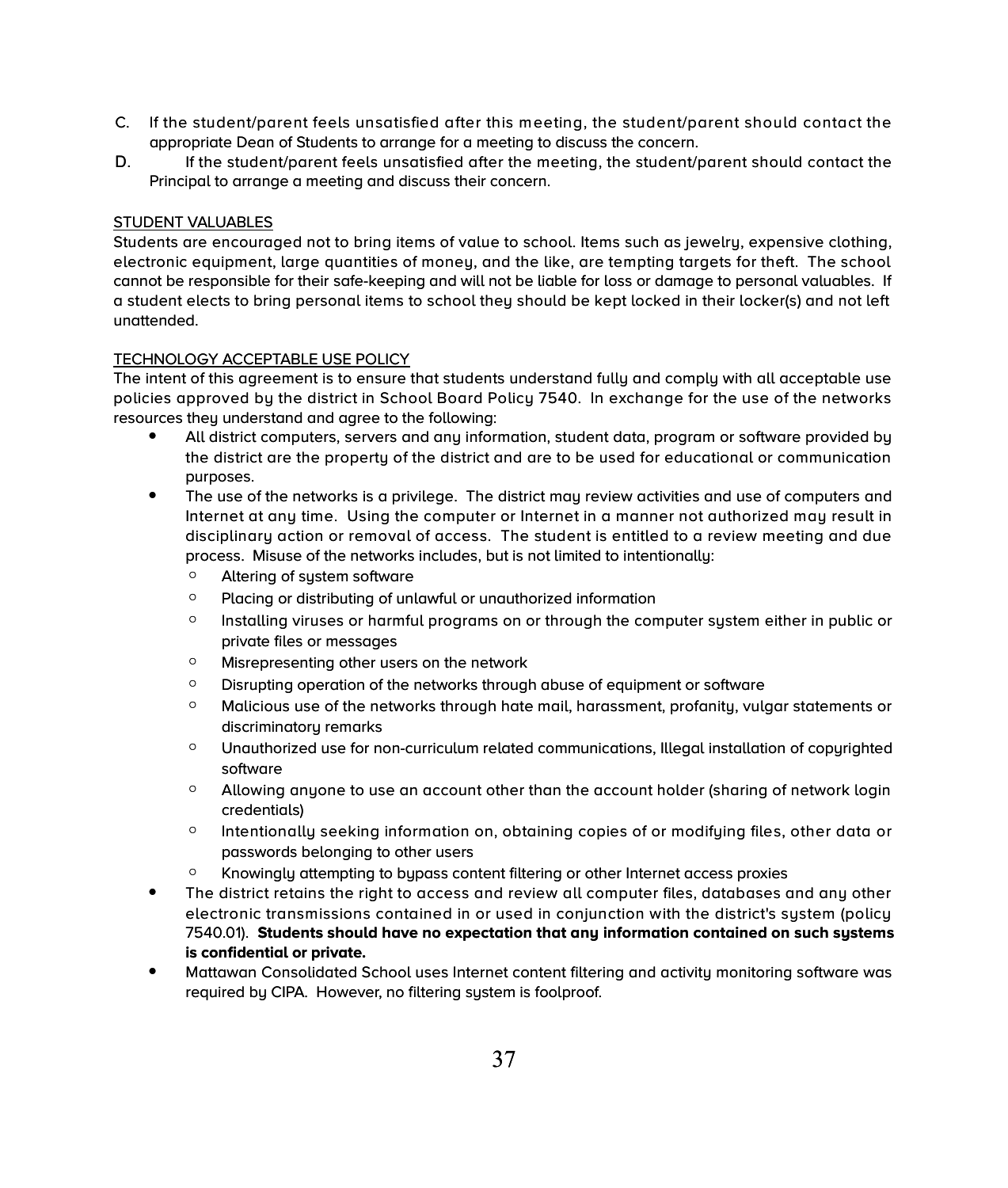- A student will not use his/her access to intentionally access any material that is unlawful, obscene, pornographic, abusive or objectionable; doing so will result in disciplinary action. If the student is not certain where material falls outside of these parameters, approval should be sought from their All information services and features contained on the networks are intended for the educational use of its registered users and may not be used for commercial purposes. Students will not send or forward chain mail or unsolicited advertising.
- The use of networks are resources for (in order of priority):
	- support of the academic curriculum
	- telecommunications
	- school communications
	- general information
	- reasonable personal and association communication to the extent that such use does not violate any express prohibitions of this agreement and does not interfere with the student's learning process
- The district and/or Internet networks does not warrant that the functions of the system will meet any specific requirements that the user may have or that it will be error free or uninterrupted; nor shall it be liable for any direct or indirect, incidental or consequential damages (including lost data, information or time) sustained or incurred in connection with the use, operation or inability to use the system.
- The student will diligently delete or otherwise archive all personal data housed on the network at the end of each academic year. Data not removed by the student at the end of the academic year will be removed by the district.
- The district and/or Internet networks will periodically review and make determinations on whether specific uses of the networks are consistent with the acceptable use policies. The district and network reserves the right to log Internet use and to monitor space utilization by users.
- The student may not transfer file, shareware or software from information services and electronic bulletin boards without the permission of the MCS Technology Director. The student will be liable to pay for the cost or fee of any file, shareware or software intentionally transferred without such permission.
- Student supervision of networks use is expected by the districts staff to the extent possible. District staff member and the district, however, will be released from liability for inappropriate acts committed by a student with regard to the network or Internet without their knowledge.
- The district will provide each student with a login ID and password for accessing the networks. The student will protect the password, provide for its security and will not share this information with other students.
- Parents/Guardians of an un-emancipated minor student have, at any time, the right to request access to the contents of their child's files.
- Parents/Guardians of a student have the right, at any time, request the termination of their child's individual user account.
- If the student's account privileges are terminated the student shall not use the network while those privileges are suspended or revoked.

# TELEPHONES

The school telephone number is 668-3361 ext. 8300. Telephones are available in the office for students to use when they are not in class. Students will not be excused from classes to make telephone calls or receive